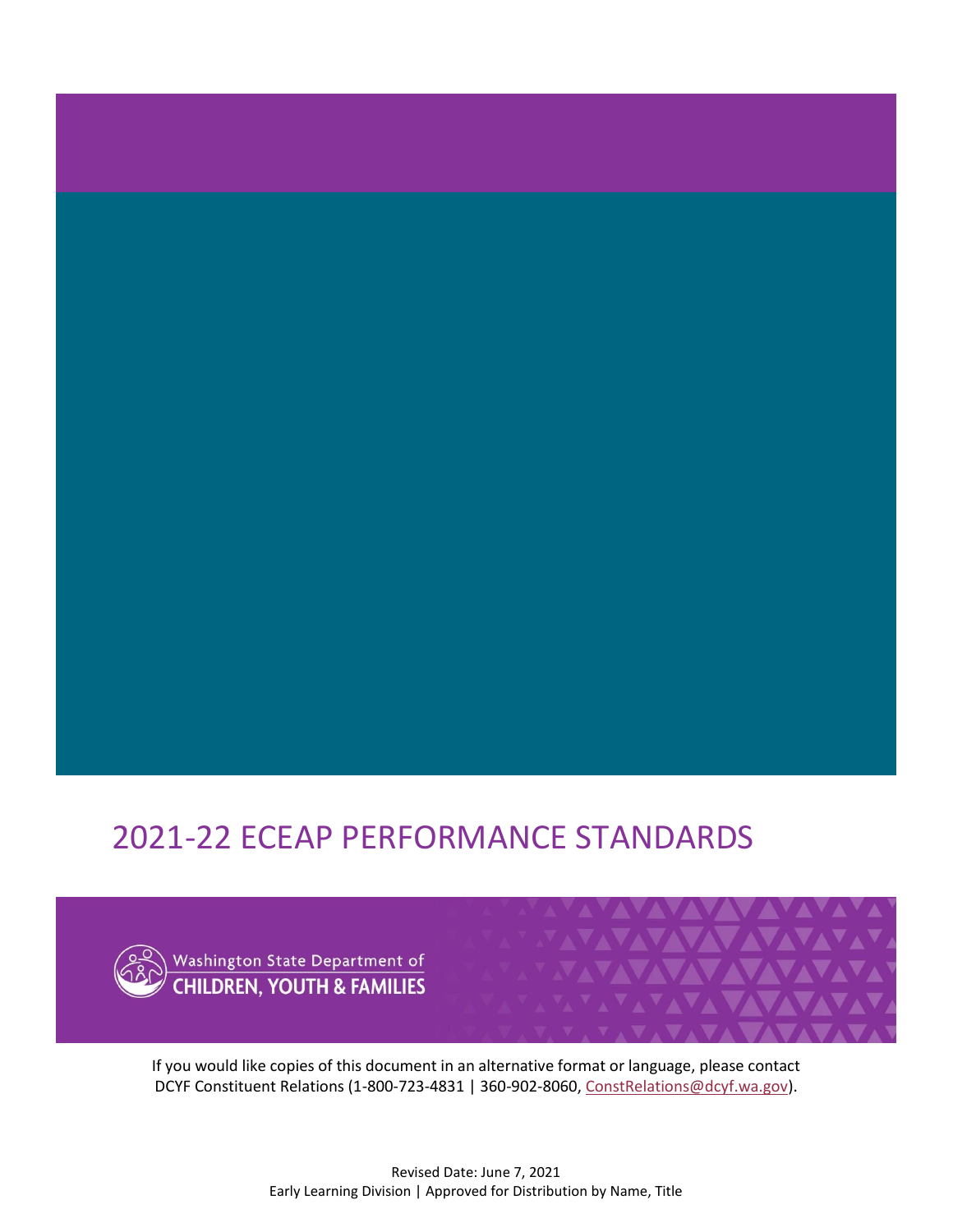

# **CONTENTS**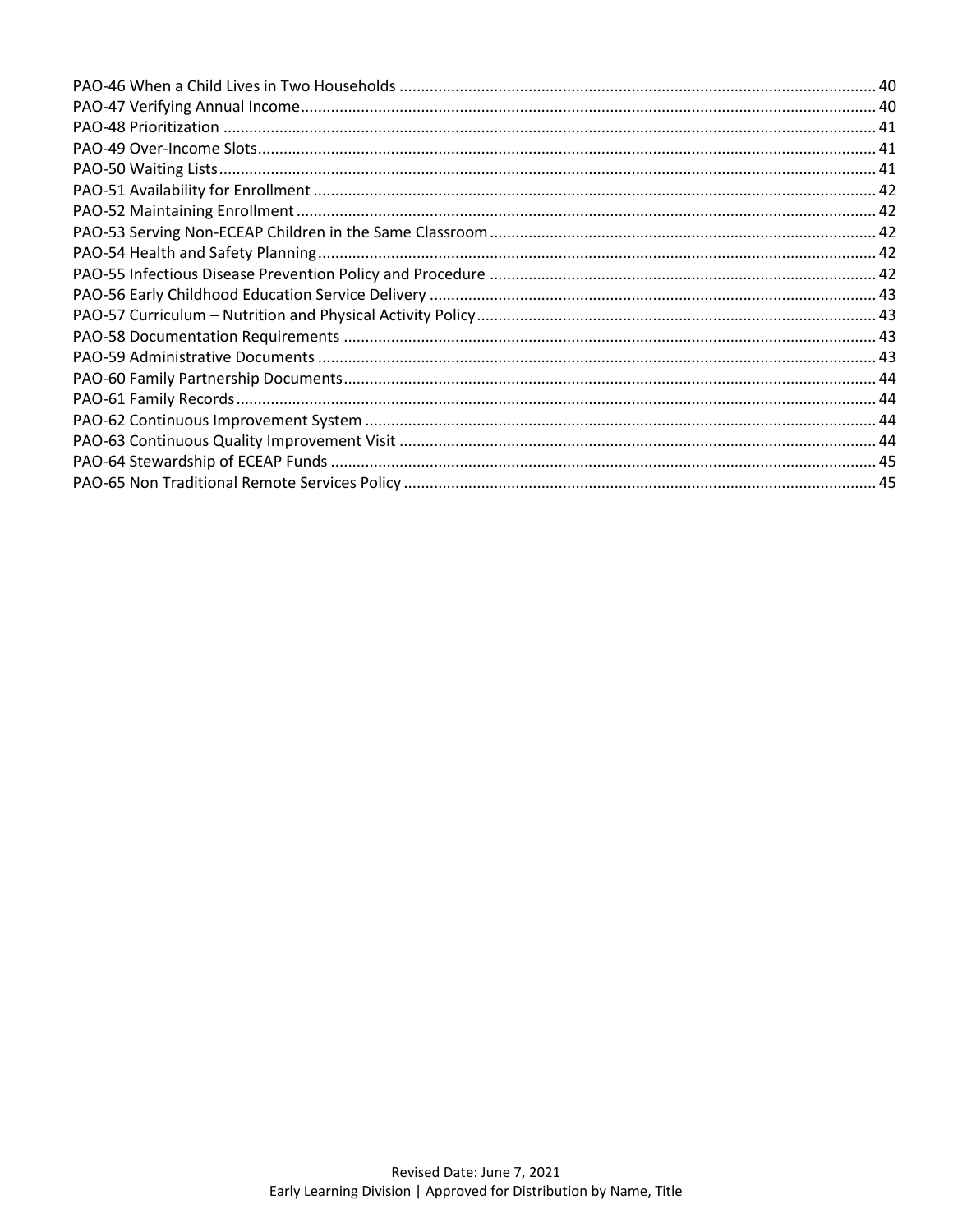# <span id="page-5-0"></span>**Introduction to the 2021-22 ECEAP Performance Standards**

The Early Childhood Education and Assistance Program (ECEAP) is Washington State's pre-kindergarten program that supports children and families who are furthest from opportunity. ECEAP provides high-quality comprehensive services that focus on the whole child. Children receive individualized, child-centered services including education, health coordination and family support services.

The ECEAP Performance Standards explain the service delivery requirements of the Washington State Early Childhood Education and Assistance Program (ECEAP). They serve as the basis for ECEAP program monitoring. Contractors must comply with the Performance Standards as part of their contract with the Department of Children Youth and Families. ECEAP Contractors must also comply with all applicable federal, state, tribal or local regulations.

DCYF ECEAP commits to dismantling racism and building an equitable state-funded preschool system in Washington. Increasing our understanding of and capacity to address the deep-rooted impacts of bias and racism at every level is the highest priority for our team. We embrace equity as a foundation of and driving force behind our work by listening to and learning from families, contractor staff and communities. Driven by this commitment, we develop and revise systems, policies and practices, with the goal of eliminating disparities and transforming lives.

The 2021-22 Standards will be in effect beginning July 1, 2021 and until the full progression of aligned child care licensing, Early Achievers, and ECEAP standards are released.

Performance Standards are the minimum requirements to address the goals of ECEAP. Contractors are encouraged to exceed standards based on community, child and family needs to:

- Provide a comprehensive pre-kindergarten program that integrates education, family support and health services.
- Foster the development of the whole child and enhance opportunities for success in school and life.
- Focus on parent and family strengths and support each parent as their child's first and most important teacher and provider of safety, loving care and stability.
- Honor each family's culture and language, and ensure culturally-relevant services.

These Performance Standards are the work of many dedicated ECEAP program administrators, staff, and families who shared their vision and expertise.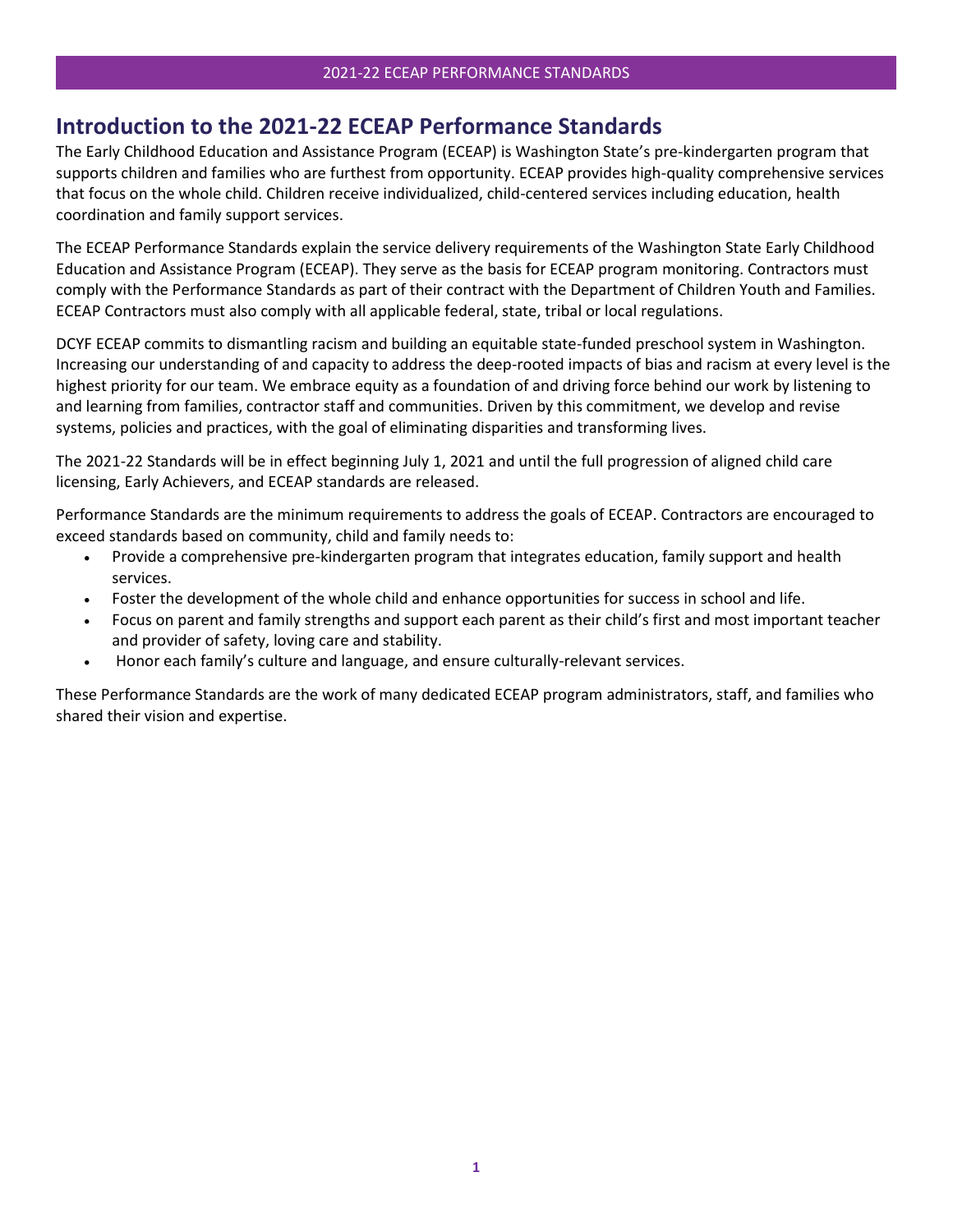# <span id="page-6-0"></span>**Intent and Authority**

This section covers the intent and authority behind the ECEAP Performance Standards and provides definitions for terms used throughout this document.

#### <span id="page-6-1"></span>**IA-1 ECEAP Definitions**

**"Anti-Bias"** practices involve creating a community that supports all dimensions of human differences, including culture, race, language, ability, learning styles, ethnicity, family structure, religion, sexual orientation, gender identity, gender expression, age, and socioeconomic differences. Which includes addressing issues of personal and social identity, socialemotional relationships with people different from oneself, prejudice, discrimination, critical thinking, and taking action for fairness.

**"Affirmative Action"** implementation and putting in practice to increase the representation of affected groups in the workforce when a particular group is under-represented to meet the needs of the community.

**"Contractor"** means the organization providing ECEAP services under a signed contract with the Washington State Department of Children, Youth, and Families.

**"Cultural" or "culturally**" means in a way that relates to the ideas, customs, and social behavior of different societies.

**"Curriculum"** means consists of the knowledge, skills, abilities, and understandings children are to acquire and the plans for learning experiences through which those gains will develop skills and knowledge through experiential learning.

**"DCYF"** means the Washington State Department of Children, Youth, and Families.

**"Dual Language Learners"** means children who are learning in two or more languages at the same time, generally English and specific languages other than English spoken in the local community, for example Spanish, Somali, Vietnamese, Russian, Arabic, native languages, or indigenous languages where the goal is multilingualism. For some, both a language other than English and English may be spoken at home. Children who are DLLs are a very diverse group by many measures, and have varying levels of proficiency in their home language and in English.

**"ELMS"** means the Early Learning Management System, the database where Contractors enter ECEAP program and child information.

**"Gender expression"** External appearance of one's gender identity, usually expressed through behavior, clothing, haircut or voice, and which may or may not conform to socially defined behaviors and characteristics typically associated with being either masculine or feminine.

**"Gender identity"** One's innermost concept of self as male, female, a blend of both or neither – how individuals perceive themselves and what they call themselves. One's gender identity can be the same or different from their sex assigned at birth.

**"Inclusion"** embodies the values and practices that create access to individualized opportunities for every child and their family. State agencies, community partners, and families all work together to provide access to inclusive high-quality early childhood programs for all children. Inclusive practices ensure that all children and their families, regardless of ability, can participate in a broad range of activities and are supported to engage as full members of their, communities, and society. The desired result of inclusive experiences for all children is that they feel a sense of belonging to a community, develop positive social relationships and friendships, and experience learning that engages the individual child's development.

**"Individual Care Plan"** means a specific plan to meet the individual needs of a child with a food allergy, special dietary requirement due to a health condition, other special needs, or circumstances.

**"Individualized Education Program" (**IEP) - is a written statement for a student eligible for special education that is developed, reviewed and revised in accordance with state and federal laws.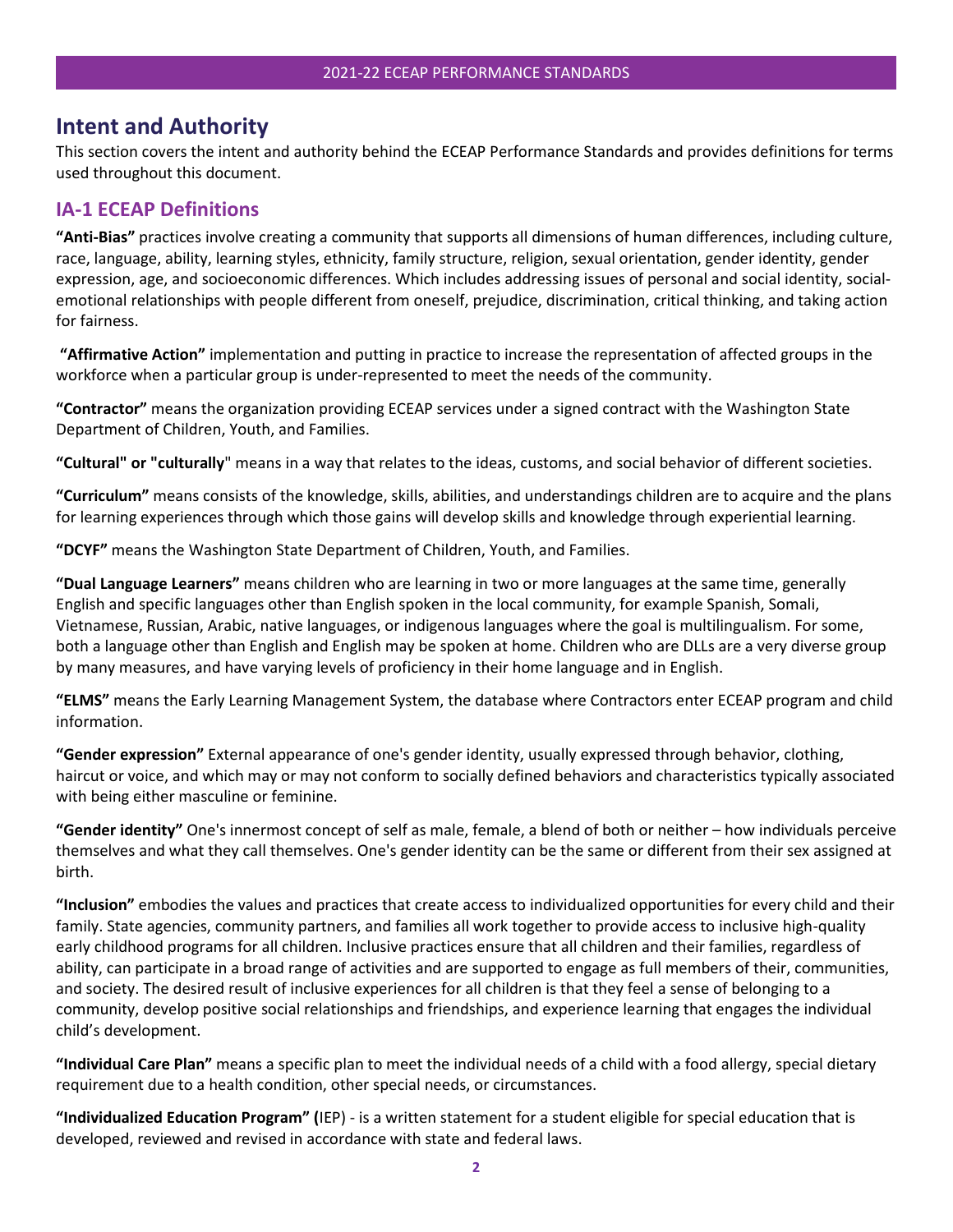**"Individualized Family Service Plan"** (IFSP) is a process and document that a family and a team of specialists develop to assist family and child.

**"504 Plan"**– is a formal plan required by Section 504 of the Rehabilitation Act of 1973, which prevents discrimination based on disability. A 504 Plan supports schools in providing "free appropriate public education" (FAPE) for students with a physical or mental impairment that limits one or more major life activities.

**"Instructional Leadership" (IL)** is a relationship based professional development strategy that is strengths based, learning focused, culturally responsive and grounded in the relentless pursuit of equity. It is informed by data and measured by improvement in instructional practice and in child and family outcomes. It fosters a culture of reflective practice that builds self-awareness to increase knowledge and apply skills.

**"Job-Embedded Professional Learning" (JEPL)** is an individualized, collaborative process of continuous improvement that makes a direct connection between learning and application. It takes place within the context of an early learning professional's day to day practice, is data-informed and intended to improve outcomes.

**"Kindergarten Transition"** is a process involves children, families, schools, and communities over the life of the child to set the stage for success in learning.

**"MERIT"** means the Managed Education and Registry Information Tool, Washington's professional development registry for early learning.

**"Parent"** means birth parent, custodial parent, foster parent, guardian, or other person legally responsible for the welfare of the child.

**"Positive Behavior Support Plan"** means a specific plan to meet the individual behavioral needs of a child due to trauma, learning difficulties, or emotional and behavioral challenges.

**"Special Needs"** is a term used for children who require assistance due to learning difficulties, physical disability, or emotional and behavioral difficulties and who have documentation in the form of an individualized educational program (IEP), individual health plan (IHP), 504 plan, or an individualized family service plan (IFSP).

**"Subcontractor"** means an individual or entity that is not an employee of the contractor, and is providing all or part of the ECEAP services under a contract or interagency agreement with an ECEAP contractor. All services provided by subcontractors must comply with these ECEAP Performance Standards.

**"Transition"** is the process or period of time to change from one activity, place, learning environment, or sleeping arrangement to another.

**"Tribal Sovereign Nation"** means the federally recognized Indian Tribe that has executed this contract and its designated subdivisions and agencies performing services pursuant to this contract and includes the Tribal Sovereign Nation officers, employees, and/or agents. For purposes of any permitted Subcontract, "Tribal Sovereign Nation" includes any Subcontractor of the Tribal Sovereign Nation and the Subcontractor's owners, members, officers, directors, partners, employees, and/or agents.

**"WAC"** means the Washington Administrative Code, which are regulations of executive branch agencies issued by authority of statute.

**"WELS"** means a web-based early learning data system used by Early Achievers partners including DCYF, UW and Child Care Aware/ regional lead agencies to track and maintain data including facility/sites participation, evaluation information, and quality improvement progress.

# <span id="page-7-0"></span>**IA-2 Non-Discrimination**

(1) Contractors must not deny service to, or discriminate against, any person who meets the eligibility criteria for ECEAP on the basis of sex, gender identity, race, ethnicity, color, religion, age, national origin, citizenship, ancestry, physical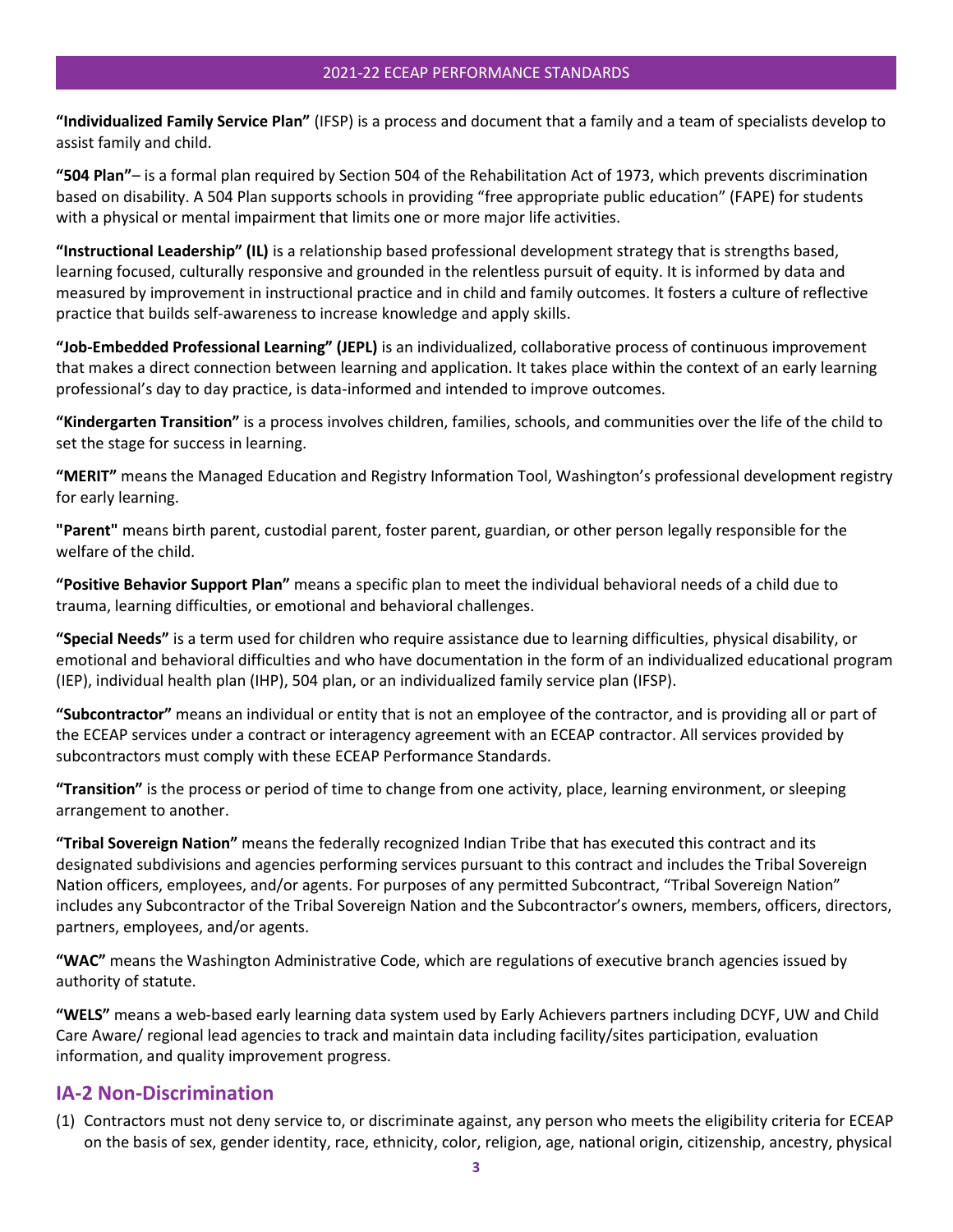or mental disability, family configuration, sexual orientation, gender expression, culture, or public assistance recipient status.

- (2) Contractors must comply with the requirements of the Washington law against discrimination (chapter 49.60 RCW) and with the Americans with Disabilities Act (ADA).
- (3) Contractors must have a written nondiscrimination policy addressing:
	- (a) At least the factors listed in section (1) of this section,
	- (b) Includes the process for family complaints
	- (c) Includes the process for informing and training staff on nondiscrimination policy
- (4) Non-discrimination policy should be included in parent handbook., or other written communications, with translations as appropriate.

# <span id="page-8-0"></span>**Child Outcomes**

Positive child outcomes are supported by the requirement that all children in ECEAP receive an approved developmental screening, followed by developmental monitoring through the use of ongoing, culturally aware observation and assessment to track children's development. Referrals for further evaluation are provided if needed. Staff partner with families throughout this process. Ongoing observation and assessment of each child by qualified, culturally responsive classroom staff ensures that needs are identified, and children and families receive the support needed as they move through ECEAP and into kindergarten.

# <span id="page-8-1"></span>**CO-1 Developmental Screening and Referrals**

- (1) Contractors must conduct a developmental screening of each child within 45 calendar days, counting a child's first day attending class as day one. This screening is required only once per child while in ECEAP, and is followed by quarterly assessments of child development.
- (2) Exceptions:
	- (a) If a child received a developmental screening within six months prior to starting ECEAP, and the contractor obtains documentation of that screening, the contractor may use the existing screening.
	- (b) The contractor does not need to complete a developmental screening for children who are on an active Individualized Education (IEP), unless the IEP is for speech/language only.
- (3) The purpose of the developmental screening is to identify children who may need further evaluation or referral for special services.
- (4) The developmental screening tool must:
	- (a) Be valid and reliable.
	- (b) Be sensitive to the cultural and linguistic needs of enrolled children and families.
	- (c) Screen speech/language, social-emotional, physical/motor, and cognitive development.
- (5) The developmental screening must be administered:
	- (a) With written parent consent and collaboration.
		- (b) By qualified and trained staff.
		- (c) In a child's home language by bilingual staff, or through an interpreter together with qualified staff, when possible.
- (6) After completing the screening, staff must score the tool and share the results with the family in their home language when possible. If any child scores as needing further evaluation, staff must:
	- (a) Meet with the parent to discuss result to determine if a rescreen or referral is appropriate.
		- (i) Rescreens must follow the guidance of the developmental screening tool used.
	- (b) Refer the parent to the local education agency (LEA) for further evaluation.
	- (c) Ensure the child received the needed evaluations and any related services, while respecting parent choice.
	- (d) Partner with the LEA to support federal and state timelines for the evaluation process.
- (7) For all children with an Individualized Education Program (IEP), contractors must:
	- (a) Request that the LEA invite the ECEAP teacher to IEP meetings.
	- (b) Support the participation of ECEAP teachers to attend IEP meetings.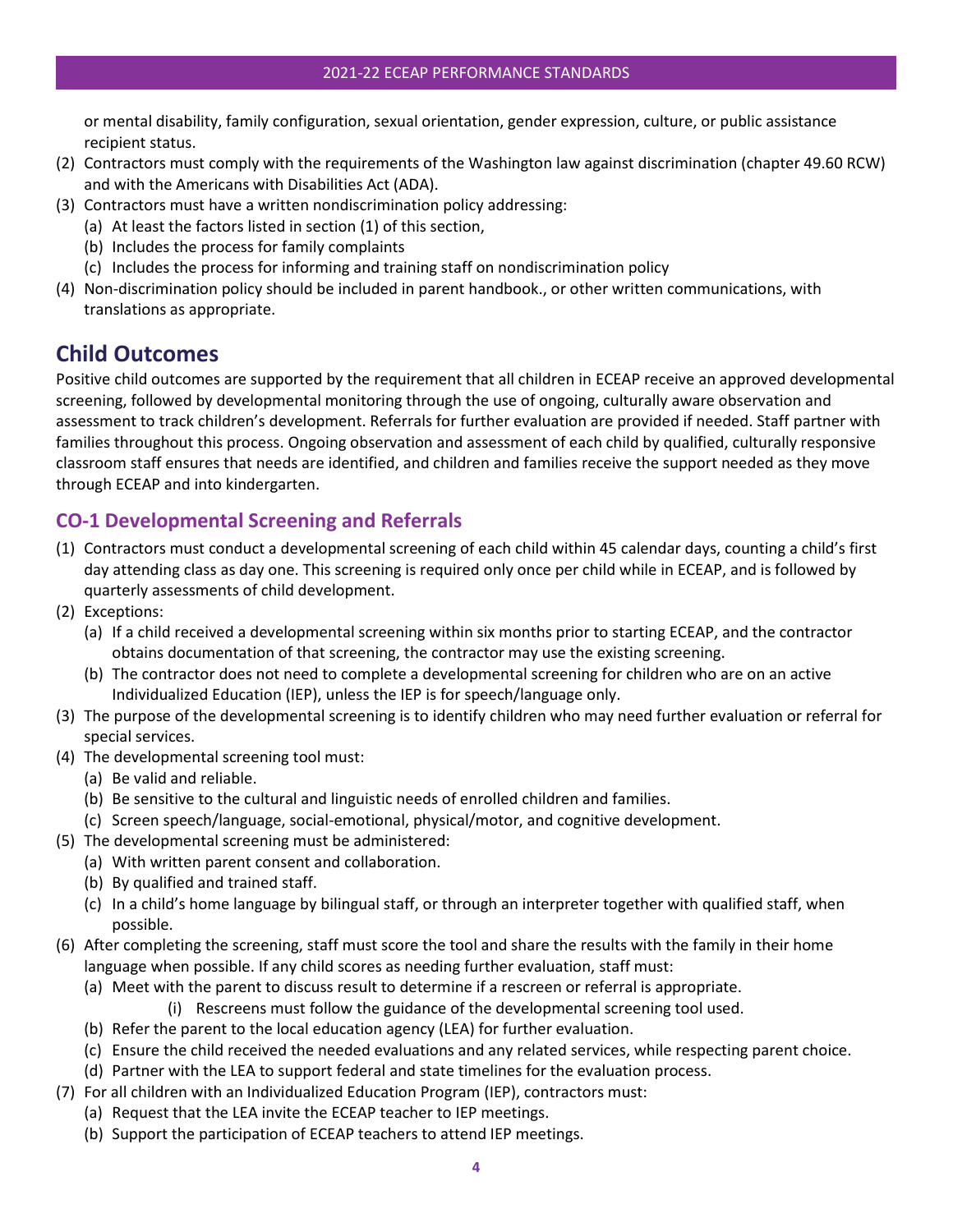- (c) Obtain a copy of the IEP.
- (d) Include the child's IEP goals in individualized planning.
- (8) Staff must document developmental screening dates, results, referrals, follow-ups, and IEP dates in Early Learning Management System (ELMS).

# <span id="page-9-0"></span>**CO-2 Transition**

- (1) Contractors must write a transition plan in partnership with families that includes an annual schedule of activities to assist children and families transitioning:
	- (a) Into ECEAP from other early learning care
	- (b) Between rooms at an ECEAP site
	- (c) Out of an ECEAP classroom to other early learning care
	- (d) From ECEAP to kindergarten
- (2) Kindergarten Transition Plan must include how contractors will coordinate with schools in their service areas to:
	- (a) Plan joint family events, when possible.
	- (b) Connect ECEAP families to school kindergarten readiness events provided by schools.
	- (c) Inform ECEAP families of kindergarten registration processes.
	- (d) Build relationships with kindergarten teachers to promote successful transitions.
	- (e) Exchange child information, such as child assessments, with parent permission.
	- (f) Discussion during parent-teacher conferences to help families understand their child's progress towards kindergarten readiness.

#### <span id="page-9-1"></span>**CO-3 Observation**

- (1) Contractors must ensure teaching staff observe each child and document these observations in Teaching Strategies GOLD®. These observations must:
	- (a) Document what children say and do, with whom, and where they play.
	- (b) Be written in objective and factual notes, including direct quotations of language and descriptions of actions.
	- (c) Occur across a variety of activities, locations and throughout the daily schedule.
	- (d) Cover the following areas of development and learning for the individual child: social-emotional development, physical development, language development, cognitive development, literacy and mathematics.
	- (e) Take place over time, throughout the school year.
	- (f) Include family observation, if available.
- (2) Staff will use these observations to:
	- (a) Learn more about the child's development, skills, abilities, interests, friendships, interactions, behavior and identify additional supports needed.
	- (b) Inform Teaching Strategies GOLD® checkpoint ratings.
	- (c) Develop individualized curriculum and guidance plans.

# <span id="page-9-2"></span>**CO-4 MyTeachingStrategies® GOLD® Assessment**

- (1) Contractors must use MyTeachingStrategies® GOLD® to document assessment of child development and learning, and participate in the ELMS to GOLD<sup>®</sup> data feed which loads ECEAP site, class, teacher and child data into GOLD<sup>®</sup> and archives exited ECEAP children automatically. This includes all ECEAP subcontractors.
- (2) Contractors must:
	- (a) Finalize checkpoint ratings in GOLD® by the DCYF quarterly due date for each child who attended class for a minimum of three weeks prior to the checkpoint.
	- (b) Consider observations from observers who speak the child's home language, when possible.
	- (c) Rate all required objectives in the six areas of development and learning (mathematics, language, literacy, social-emotional, physical, and cognitive) for each child.
	- (d) Complete the Home Language Survey by each child's first checkpoint after enrollment and if indicated, assess the child's English language acquisition using objectives 37-38.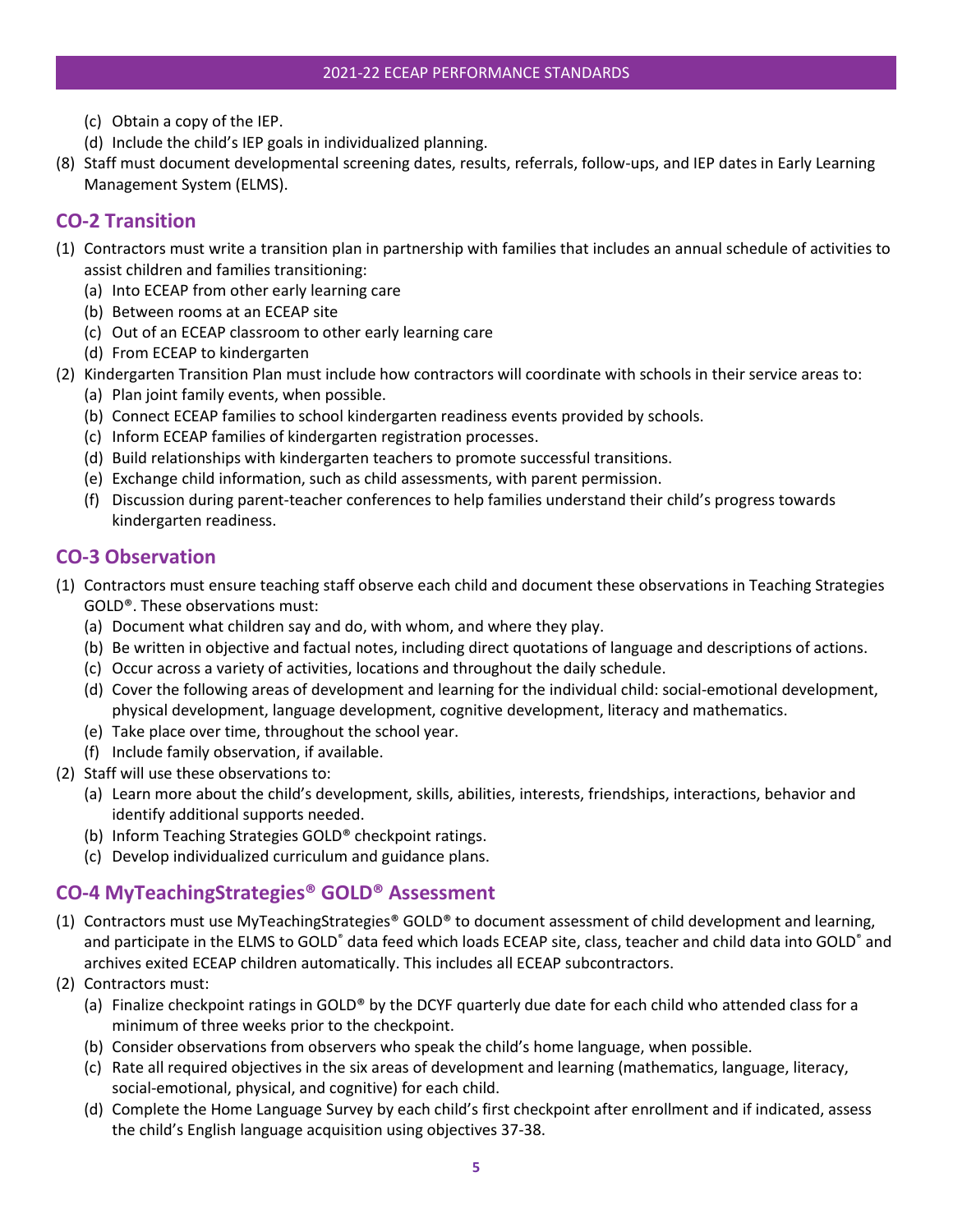#### 2021-22 ECEAP PERFORMANCE STANDARDS

- (3) Contractors must analyze their aggregate child assessment data to inform continuous improvement planning, including:
	- (a) Culturally responsive teaching practices.
	- (b) Curriculum decisions.
	- (c) Staff professional development.

# <span id="page-10-0"></span>**CO-5 Individualization**

- (1) Contractors must ensure teaching staff individualize child goals, curriculum, and supports based on:
	- (a) Staff observations of the child, interactions and environment.
	- (b) Assessment data.
	- (c) Family observations of the child.
	- (d) Information gained from parent-teacher conferences.
	- (e) IEPs, if applicable.
	- (f) Behavior plans, if applicable.
- (2) Teaching staff must document individualization in one or more of the following:
	- (a) Parent-teacher conference notes in ELMS or another location.
	- (b) The Teaching Strategies GOLD® Family Conference Form.
	- (c) Curriculum plans.
	- (d) Individual learning plans.
	- (e) Individual behavior plans.

# <span id="page-10-1"></span>**Family Engagement and Partnerships**

Relationship-based family partnerships are an essential component of ECEAP comprehensive services. A contractor must integrate parent and family engagement strategies into all systems and program services to support family well-being. Using Mobility Mentoring®, an innovative two-generation approach that addresses the prevalent needs of families, ECEAP staff collaborate with families to build partnerships that engage families in many levels of program activities and support the development of each enrolled child's whole family. These practices include identifying and interrupting biases with awareness building, listening to families about their experiences, training, and staff accountability. The result of anti-bias practices is creating and fostering responsive environments in which all children and their families experience an unconditional sense of belonging and acceptance.

# <span id="page-10-2"></span>**FEP-1 Family Engagement and Partnership Principles**

- (1) While providing services to families, staff must:
	- (a) Recognize and focus on parent and family strengths.
	- (b) Build relationships based on mutual respect, trust and equality.
	- (c) Acknowledge parents and family members as resources to themselves and others.
	- (d) Respect family beliefs, culture, language, traditions, and child rearing practices.
	- (e) Engage with families in the family's preferred language, or through an interpreter, to the extent possible, and ensure families have the opportunity to share personal information in an environment in which they feel safe.

# <span id="page-10-3"></span>**FEP-2 Parent-Teacher Conferences**

- (1) Contractors must ensure ECEAP teachers provide regular ongoing parent-teacher conferences as needed with a minimum of one for each enrolled child per quarter.
	- (a) For Part Day and School Day classes, contractors must schedule three conferences per year.
	- (b) For Working Day classes, contractors must schedule four conferences per year.
	- (c) Contractors may provide additional conferences based on family request or individual child needs.
- (2) To count as one of the required parent-teacher conferences, each conference must be:
	- (a) A minimum of 30 minutes.
	- (b) Scheduled based on individual family needs.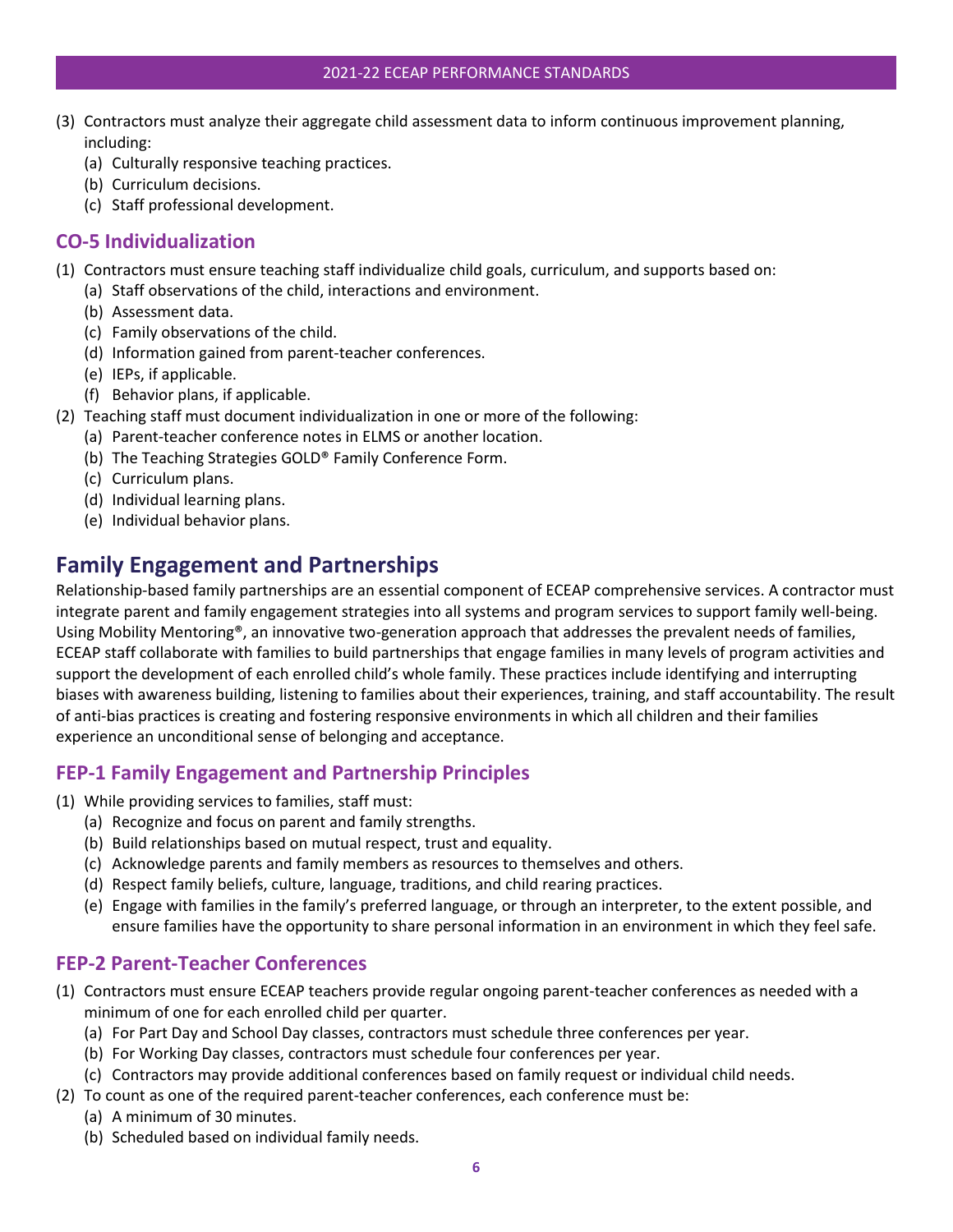- (c) In a location agreed upon with the parent.
- (d) Face-to-face in person or online with the parent.
- (e) Be planned with individualized content for each child.
- (3) Virtual, phone or email contact may be used in place of face-to-face visits for additional conferences, follow-up conversations or during Non-Traditional Remote Service.

# <span id="page-11-0"></span>**FEP-3 Parent-Teacher Conference Content**

- (1) During each conference, teachers partner with parents to:
	- (a) Learn about the child's family, culture, and language.
	- (b) Hear parent's observations of their child's strengths, skills, interests, needs, and goals.
	- (c) Gather parent's suggestions for class activities and ways their family culture can be included in the classroom and curriculum.
	- (d) Develop at least one educational or developmental goal for the child, aligned with the child's cultural and language development.
	- (e) Review and update goals set at previous conferences.
- (2) During conferences, teachers share:
	- (a) Their observations of the child's strengths, skills, interests and development.
	- (b) Screening results and assessment data.
	- (c) The child's progress toward:
		- (i) Meeting their goal(s).
		- (ii) Kindergarten readiness.
	- (d) Information on kindergarten transition.
- (3) Contractors must not count time spent in enrollment processes as parent-teacher conferences, though both may happen during one meeting.
- (4) Contractors must ensure documentation in ELMS of:
	- (a) Date, location, topics, and summary of discussion for each parent- teacher conference.
	- (b) Follow-up plans.
	- (c) Follow-up contacts between parents and teachers outside of regular conferences.

#### <span id="page-11-1"></span>**FEP-4 Family Support Visits**

- (1) Contractors must ensure ECEAP family support staff provide a minimum of one family support visit per family, per quarter.
	- (a) For Part Day and School Day classes, contractors must schedule three visits per year.
	- (b) For Working Day classes, contractors must schedule four visits per year.
	- (c) Contractors must schedule visits to align with ECEAP Mobility Mentoring® checkpoints.
- (2) To count as one of the required formal family support visits, each visit must be:
	- (a) A minimum of 30 minutes.
	- (b) Scheduled based on individual family needs.
	- (c) In a location agreed upon with the parent.
	- (d) Face-to-face in person or online with the parent.
	- (e) Planned with individualized content for each family for each visit.
- (3) Contractors may provide additional family support visits as needed, based on each family's strengths, needs, and requests. Virtual, phone or email contact may be used in place of face-to-face visits for additional conferences, follow-up conversations or during Non-Traditional Remote Services.

#### <span id="page-11-2"></span>**FEP-5 Family Support Visit Content**

- (1) Contractors must use the Mobility Mentoring® approach in partnership with families to:
	- (a) Gather information on family strengths and needs through conversation.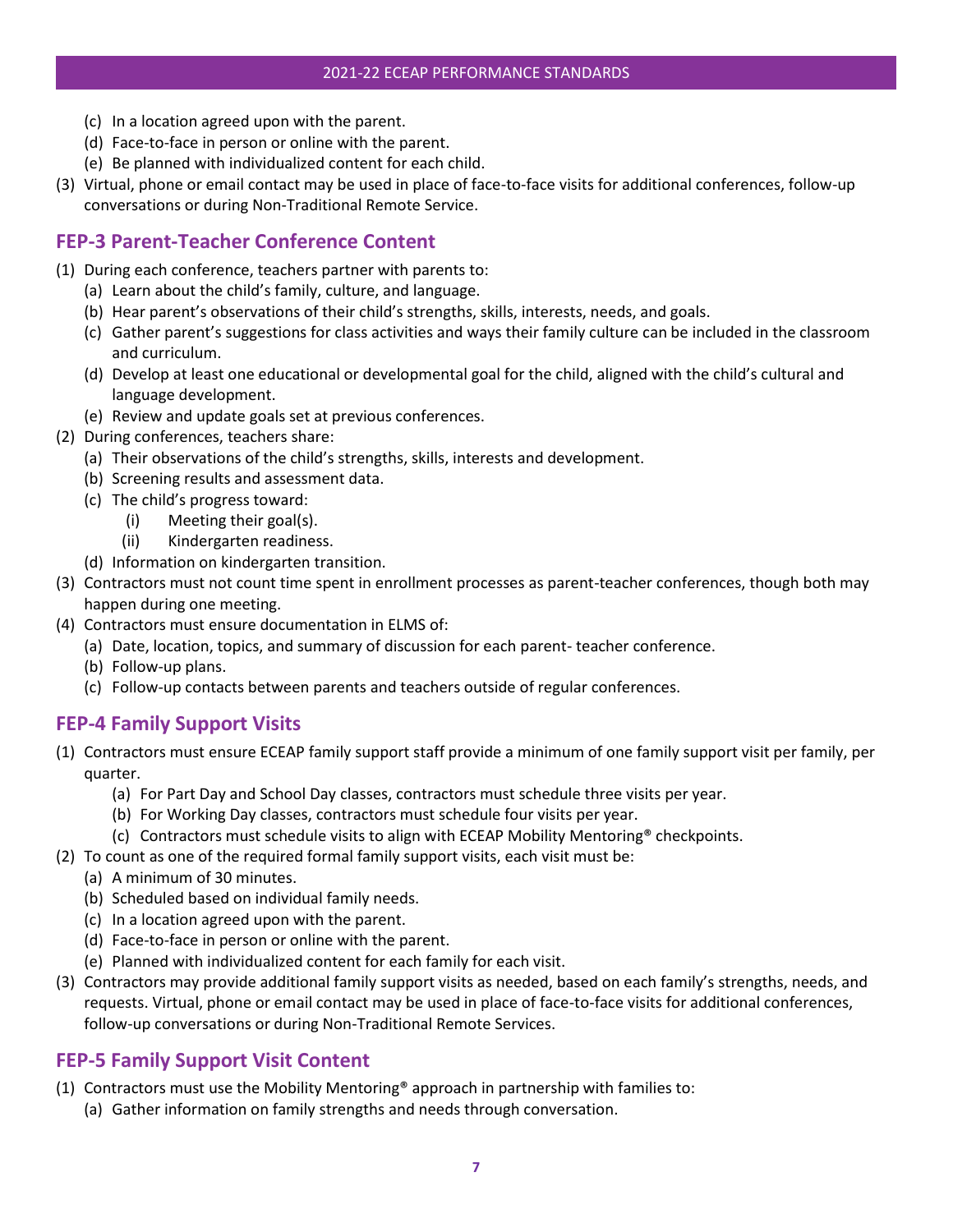#### 2021-22 ECEAP PERFORMANCE STANDARDS

- (b) Identify goals and next steps based on the information gathered using the *Bridge to Child and Family Self-Reliance.*
- (c) Develop family goals that are:
	- (i) Specific
	- (ii) Measurable
	- (iii) Attainable
	- (iv) Relevant
	- (v) Time-Limited
- (d) Connect families with relevant and culturally appropriate community resources and referrals, as outlined in FEP-13 Resources and Referrals.
- (e) Follow up on goals and accomplishments.
- (2) Contractors must ensure family support visits focus on building adult capabilities to support meeting personal and family goals. Contractors must not count time spent in enrollment processes as family support, though both may happen during one meeting.
- (3) Staff must document in ELMS:
	- (a) Date, location, topics and summary of discussion for each family support visit.
	- (b) Follow-up plans.
	- (c) Follow-up contacts outside of regular family support visits.
	- (d) Shared visits with Head Start or Home Visiting Services Programs.
	- (e) Mobility Mentoring®, per the DCYF checkpoint dates:
		- (i) Pre-assessment.
	- (ii) Goals, including mid-year goal check-in.
	- (iii) Post-assessment.

# <span id="page-12-0"></span>**FEP-6 Health Coordination Services for Families**

- (1) Contractors must work with parents to:
	- (a) Determine if children have regular medical and dental providers, and dates of last visits.
	- (b) Determine children's medical, dental, nutritional, or mental health needs, including immunization status, current medications, allergies, and life-threatening conditions.
	- (c) Provide support to ensure children's health care needs are met.
	- (d) Create an Individual Care Plan (see IC-2), if needed.
- (2) Contractors must also assist families to:
	- (a) Advocate for their child's health and safety needs.
	- (b) Obtain information on fluoridation, if needed.
	- (c) Access health information on topics of parent interest.
- (3) Contractors must track health care coordination for each child which includes:
	- (a) Health referrals.
	- (b) Follow-up to ensure treatment is completed.
	- (c) Planning for ongoing health care needs.
- (4) Contractors must maintain documentation of these health coordination services (See PAO-10).

# <span id="page-12-1"></span>**FEP-7 Dental Screening**

(1) Contractors must work with parents to ensure that children who have not had a dental exam within the last six months receive a dental exam, or screening by a dental hygienist, within 90 calendar days, counting children's first day attending class each school year as day one. Contractors must retain a copy of the screening or exam record in the child's file (See PAO-10 (1)(f)).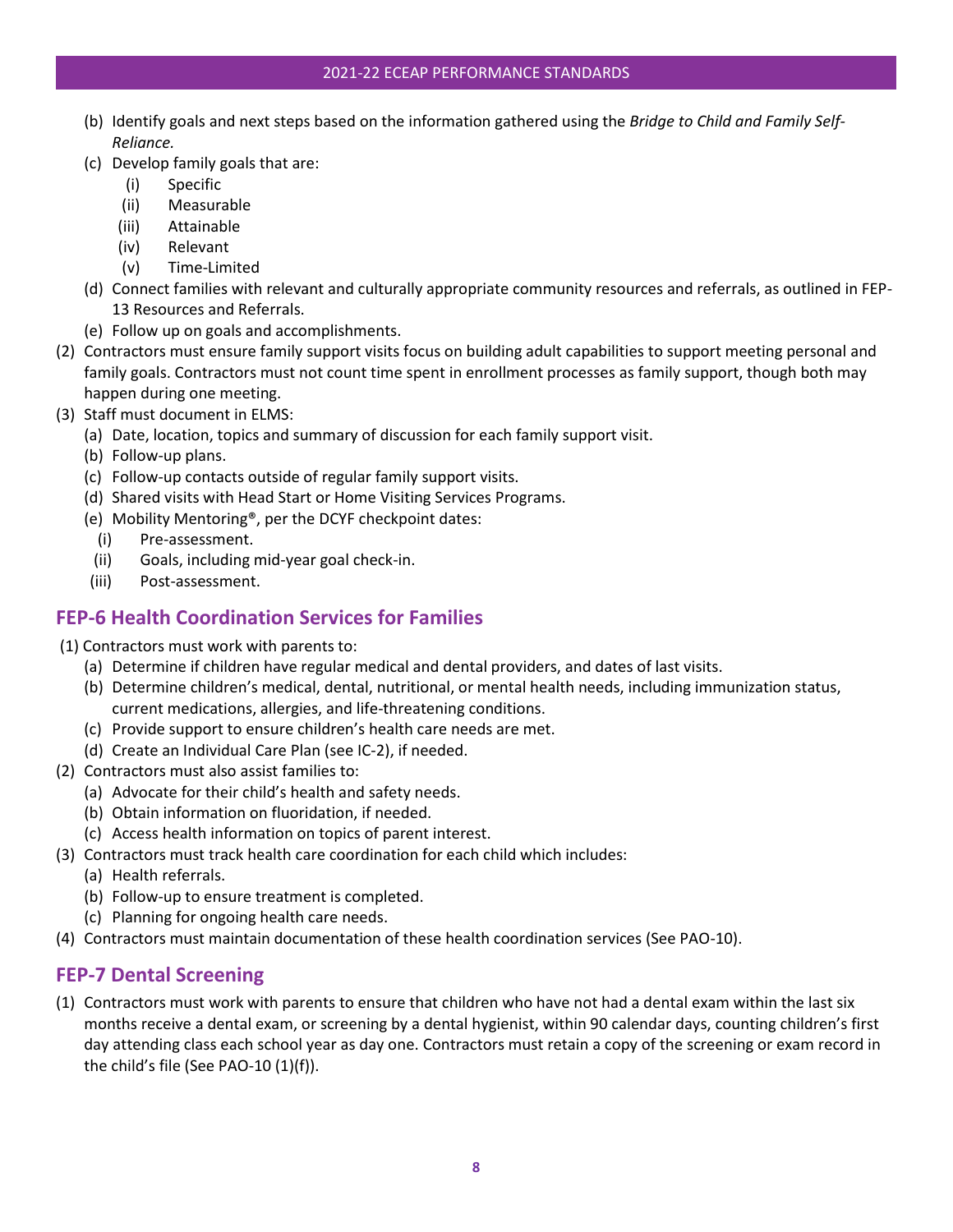#### <span id="page-13-0"></span>**FEP-8 Medical Examinations**

(1) Contractors must work with parents to ensure that children who have not had a medical exam within the last 12 months receive one within 90 calendar days, counting children's first day attending class each school year as day one. This exam must meet the standards set by the Washington State Early and Periodic Screening, Diagnostic, and Treatment (EPSDT) program, including a comprehensive assessment of the physical and mental health, growth, development, and nutritional status of the child. Contractors must retain a copy of the exam record in the child's file. (See PAO-10 (1)(g))

#### <span id="page-13-1"></span>**FEP-9 Family Confidentiality**

- (1) Contractors must provide a meeting space for education and family support services where conversation between parents and staff cannot be overheard.
- (2) All family records must be kept confidential. (See PAO-9).

#### <span id="page-13-2"></span>**FEP-10 Family Engagement**

- (1) Contractors must provide a variety of opportunities for ECEAP families to volunteer, connect with other families, learn about parenting, and grow leadership skills. Opportunities offered must include voluntary participation in classroom, site, community, family, committee, and leadership activities.
- (2) Contractors must write and implement a plan to encourage involvement from members of traditionally marginalized and oppressed communities, including but not limited to (see PAO-28):
	- (a) Families whose primary or home language is not English.
	- (b) Parents or guardians working full time.
	- (c) Fathers or father figures.
	- (d) Family members who are not living at home, including deployed or incarcerated parents or guardians.
	- (e) Parents or guardians with disabilities.
	- (f) LGBTQIA+ communities.
	- (g) Tribal Families
	- (h) BIPOC Families
	- (i) Other underrepresented families as applicable.
- (3) Contractors must ensure that participation in family engagement opportunities is encouraged, but is not a condition of a child's enrollment.

#### <span id="page-13-3"></span>**FEP-11 Family Engagement Content**

- (1) Contractors must select and provide family engagement opportunities based on enrolled families' expressed interests.
- (2) Activities may include:
	- (a) Class, site, contractor, community, or statewide planning or decision-making committees.
	- (b) Classroom volunteering.
	- (c) Community activities that support families' interests or concerns.
	- (d) Community cafés.
	- (e) Curriculum planning.
	- (f) DCYF on-site monitoring.
	- (g) ECEAP self-assessment.
	- (h) Family events.
	- (i) Health advisory committee.
	- (j) Hiring committees.
	- (k) Leadership training.
	- (l) Learning experiences that support parenting, career, or life goals.
	- (m) Local school events.
	- (n) Menu development.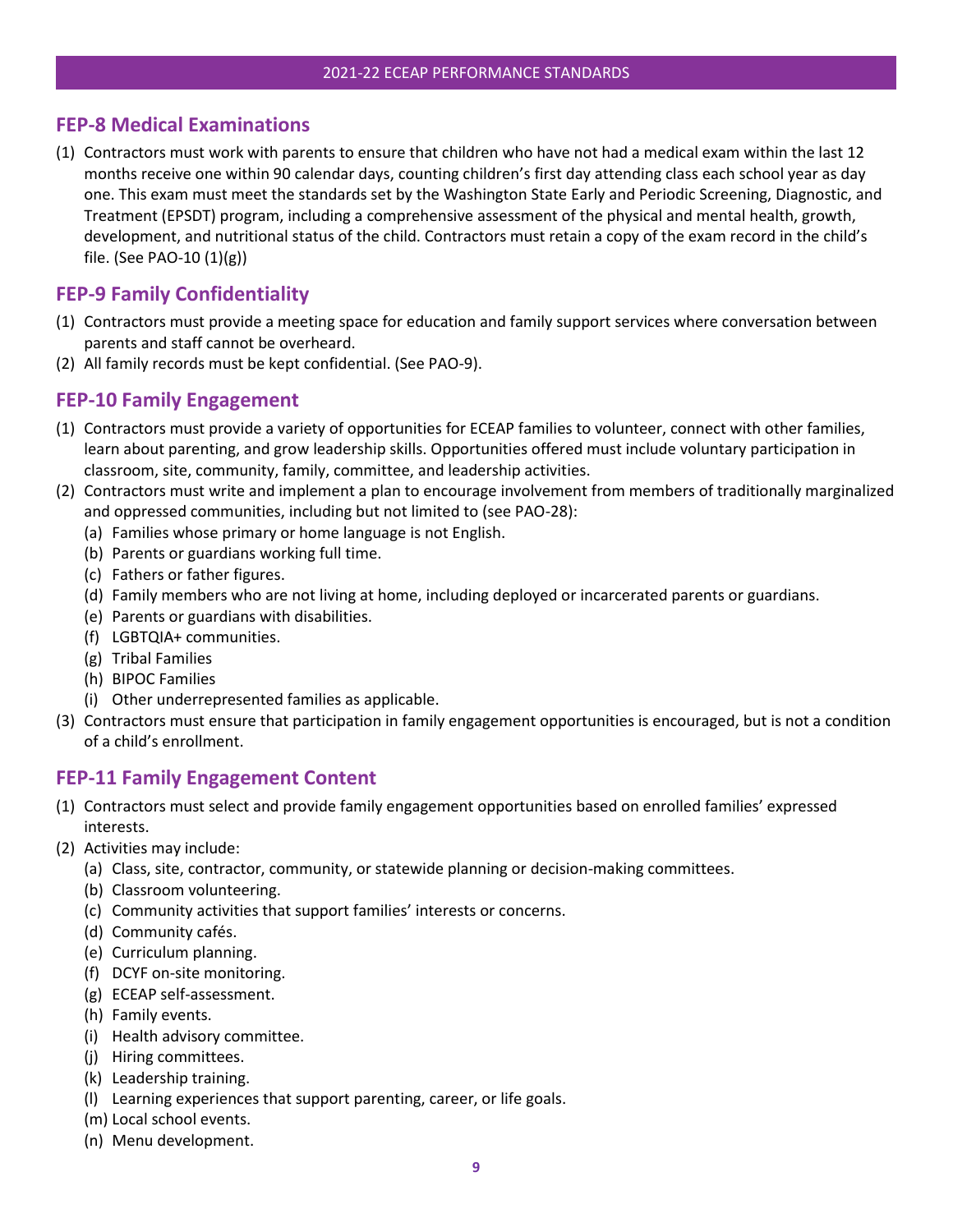- (o) Parenting education.
- (p) Parent policy council.
- (q) Parent organizations and initiatives.
- (r) School or community events and organizations.
- (s) Cultural activities in the classroom and at family events such as crafts, language, singing and dancing.
- (3) Contractors must plan activities on topics based on enrolled families expressed interests, such as:
	- (a) Balancing work and family.
	- (b) Community resources.
	- (c) Enhancement of parenting skills.
	- (d) Family health safety and nutrition.
	- (e) Financial management.
	- (f) Family self-sufficiency and executive function, such as the free optional DCYF Families Moving Forward curriculum.
	- (g) Family well-being.
	- (h) Impact of environments and experiences on brain development.
	- (i) Services and supports for children's behavioral challenges.
	- (j) Positive child guidance and parent-child relationship.
	- (k) Transition to kindergarten activities, such as:
		- (i) Parents' rights and responsibilities concerning their child's education.
		- (ii) Communicating with teachers and other school district personnel.
		- (iii) Summer activities to support school readiness.
	- (l) Supporting parents to advocate for their child.
- (4) Contractors must retain for *two years,* documentation of family engagement opportunities including dates, topics, publicity, and attendance, as applicable.

# <span id="page-14-0"></span>**FEP-12 Collaborative Visits with Other Programs**

Contractors may provide joint family support visits with Early ECEAP, Head Start, Early Head Start, Early Childhood Intervention and Prevention Services (ECLIPSE) and tribally funded comprehensive early learning programs staff when the same contractor provides these programs to the same family. DCYF encourages this coordination to better meet the needs of families.

- (1) For families enrolled in both ECEAP and one of DCYF's Home Visiting Services Program (HVSP) such as Nurse Family Partnership or Parents as Teachers, contractors must provide joint family support visits with HVSP staff, whenever possible.
- (2) During joint family support visits, contractors must ensure:
	- (a) All related ECEAP performance standards are met.
	- (b) Staff from each program are included.
	- (c) Shared goals are designed so programs are integrated for families, when possible.

# <span id="page-14-1"></span>**FEP-13 Resources and Referrals**

- (1) Contractors must ensure staff provide experiences that enable families to:
	- (a) Identify needed community resources.
	- (b) Understand their rights in accessing services.
	- (c) Navigate service systems.
- (2) Contractors must:
	- (a) Inform parents of individualized community resources based on needs identified through conversations with families.
	- (b) Provide assistance in accessing community resources.
	- (c) Follow up with parents throughout the year to ensure the resources meet the individualized needs of the family.
	- (d) Document referrals and follow up in ELMS.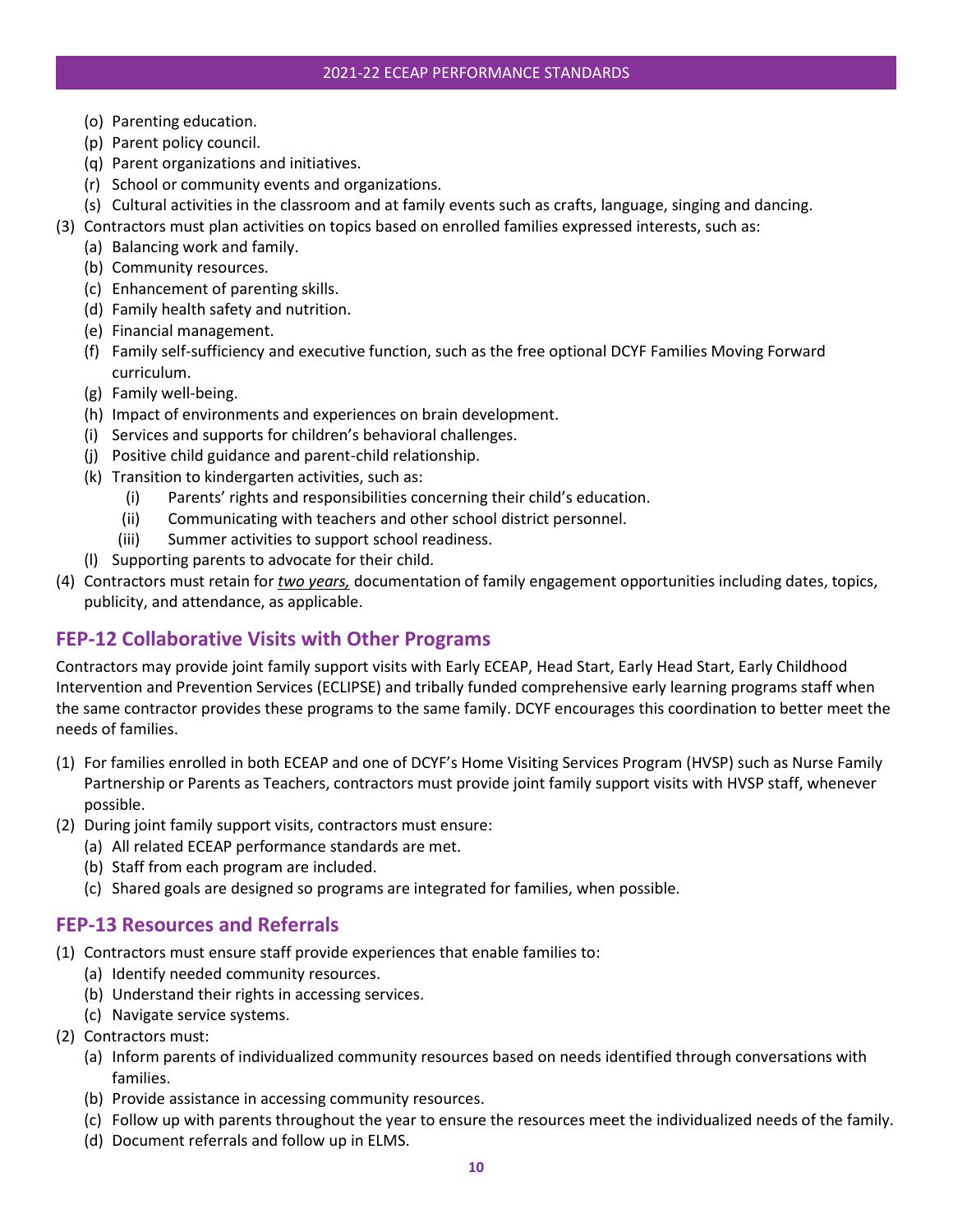- (3) Community resources may address:
	- (a) Adult education, including literacy.
	- (b) Chemical dependency.
	- (c) Childcare.
	- (d) Clothing.
	- (e) Domestic violence.
	- (f) Energy assistance.
	- (g) Financial literacy or budgeting.
	- (h) Food.
	- (i) Health or dental care.
	- (j) Housing.
	- (k) Job or training skills.
	- (l) Legal services.
	- (m) Mental health care.
	- (n) Parenting.
	- (o) Transportation.
	- (p) Cultural connections.

# <span id="page-15-0"></span>**Professional Development, Training and Requirements**

Qualified staffing is essential to providing quality services to children and families enrolled in ECEAP. Initial training requirements and ongoing professional development expectations ensure ECEAP staff and volunteers meet the diverse needs of children and families.

# <span id="page-15-1"></span>**PDTR-1 Staffing Patterns**

- (1) Contractors must provide adequate staff to comply with ECEAP Performance Standards.
- (2) Contractors must maintain accurate job descriptions for each ECEAP role.

# <span id="page-15-2"></span>**PDTR-2 Staff Qualifications and Annual Learning Plans**

- (1) Contractors must hire and employ staff who meet the qualifications for their position.
- (2) When a contractor requires additional qualifications, such as para-educator status, each staff person must also meet the qualifications for their ECEAP role. When a staff person fills more than one position, as defined by ECEAP Performance Standards, they must meet the qualifications for each position.
- (3) Contractors must ensure that staff qualifications are entered in the electronic workforce registry (MERIT) within 30 days of hire for each person in the role of ECEAP lead teacher, assistant teacher, family support staff, and coach. Contractors must obtain STARS IDs from the electronic workforce registry (MERIT) and enter the IDs in ELMS for each person in the role of ECEAP lead teacher, assistant teacher, and family support staff.
- (4) Contractors must ensure that all staff have annual learning plans that focus on each staff's professional development goals.

# <span id="page-15-3"></span>**PDTR-3 Lead Teacher Role**

- (1) The ECEAP lead teacher is directly responsible for the overall care and planning for the classroom and individual children, this includes the learning environment and other staff and volunteers.
- (2) The lead teacher must demonstrate competency to:
	- (a) Observe and assess children's development.
	- (b) Analyze and plan classroom curriculum based on individual children's developmental needs and interests.
	- (c) Design the learning environment to:
		- (i) Reflect the culture of children, families, staff and community.
		- (ii) Meet individual and group needs.
	- (d) Implement and supervise developmentally appropriate learning activities.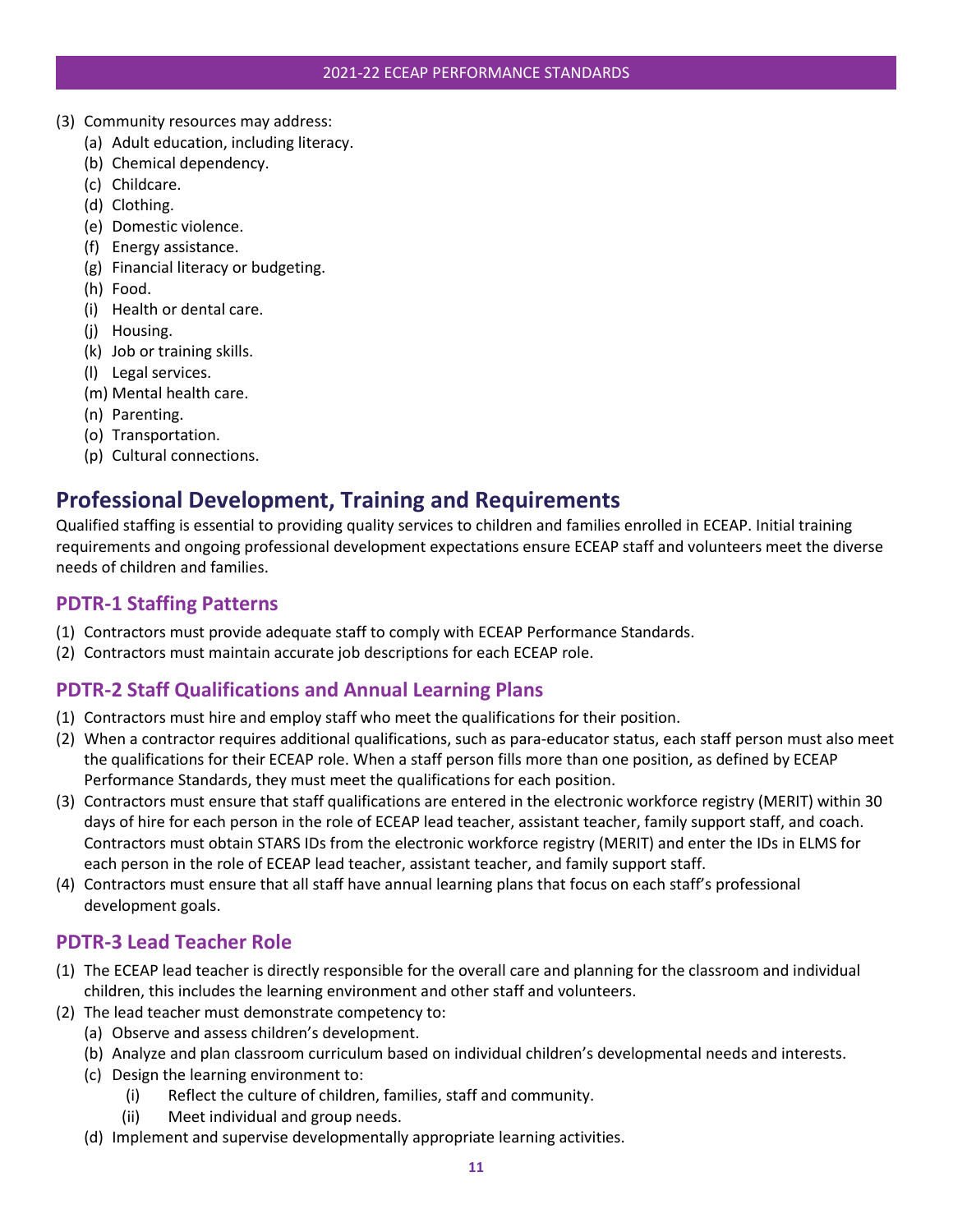- (e) Build positive relationships with children, families and staff.
- (f) Plan guidance strategies for children.
- (g) Engage families as partners in their child's education.

# <span id="page-16-0"></span>**PDTR-4 Lead Teacher Qualifications**

- (1) All persons serving in the role of ECEAP lead teacher must meet **one** of the following qualifications:
	- (a) An associate or higher degree in ECE; or
		- (b) DCYF equivalent
- (2) If the best candidate for the position is not fully qualified, the contractor must ensure the newly hired staff person is on a Professional Development Plan (PDP) to fully meet the qualifications of their role within five years from the date of hire. Contractors must monitor progress on all PDPs and ensure staff make yearly progress to meet the required qualifications.
- (3) If a contractor hires a substitute lead teacher for more than three weeks, the substitute must meet ECEAP lead teacher requirements. If a qualified substitute is unavailable, contractors must begin the PDP process within three weeks of appointment.

### <span id="page-16-1"></span>**PDTR-5 Assistant Teacher Role**

- (1) An assistant teacher must be present during all ECEAP class hours, whenever there are more than 10 children present or when needed to ensure a safe learning environment.
- (2) An assistant teacher demonstrates competency to implement program activities under the direction of a lead teacher.

# <span id="page-16-2"></span>**PDTR-6 Assistant Teacher Qualifications**

- (1) All persons serving in the role of ECEAP assistant teacher must meet *one* of the following qualifications:
	- (a) Initial or higher Washington State Early Childhood Education (ECE) Certificate; or
	- (b) DCYF equivalent
- (2) If the best candidate for the position is not fully qualified, the contractor must ensure the newly hired staff person is on a Professional Development Plan (PDP) to fully meet the qualifications of their role within five years from the date of hire. Contractors must monitor progress on all PDPs and ensure staff make yearly progress to meet the required qualifications.

# <span id="page-16-3"></span>**PDTR-7 Volunteer Training and Background Check**

- (1) Contractors must ensure that persons who volunteer with children are directly supervised by ECEAP staff at all times.
- (2) Contractors must plan and implement training for all volunteers on:
	- (a) Their roles and responsibilities.
	- (b) Relevant ECEAP Performance Standards and program policies.
- (3) Persons who volunteer on a weekly or more frequent basis with ECEAP children must:
	- (a) Obtain a criminal history background clearance.
		- (i) If applicable obtain a Certificate of Parental Improvement pe[r RCW 74.13.720](https://app.leg.wa.gov/RCW/default.aspx?cite=74.13.720)
	- (b) Obtain a TB test as described in PDTR-8.
	- (c) Show proof of MMR immunization or proof immunity in accordance RCW [43.216.690](https://dcyf.zoom.us/s/83796897650#successhttps://app.leg.wa.gov/RCW/default.aspx?cite=43.216.690)
	- (d) Complete training on preventing, identifying, and reporting child abuse and neglect.
- (4) Contractors must maintain records of volunteer hours and completed training.

# <span id="page-16-4"></span>**PDTR-8 Employment Requirements**

- (1) Contractors must:
	- (a) Require ECEAP staff and household members in a family home early learning program must complete a department background check, pursuant to chapter **[110-06](https://app.leg.wa.gov/wac/default.aspx?cite=110-06)** WAC.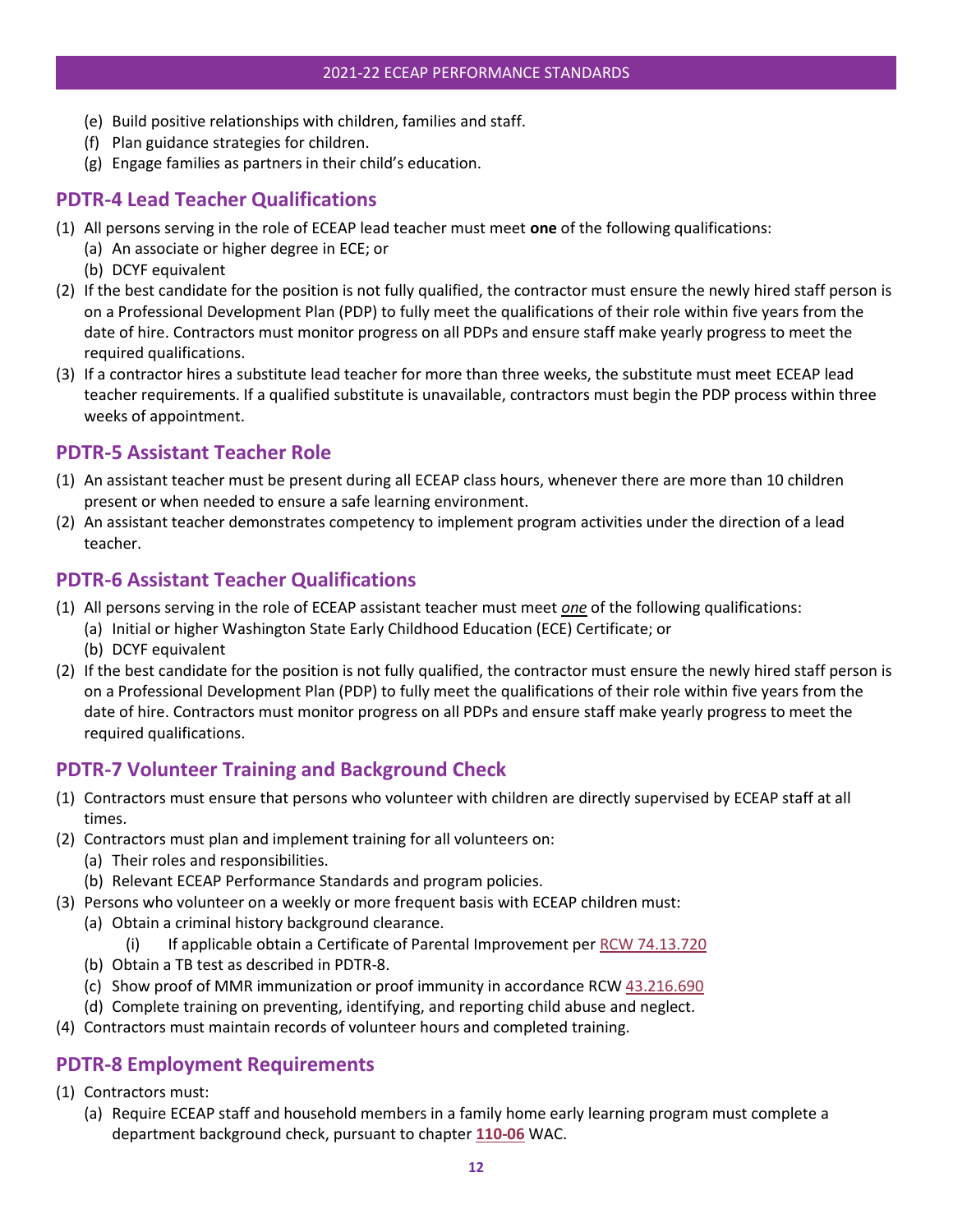- (b) Require new employees to complete a one-step Mantoux tuberculosis (TB) skin test, unless they have written proof of one of the following:
	- (i) Negative Mantoux TB test in the 12 months prior to hire.
- (ii) Medication therapy to treat TB.
- (iii) A recent negative chest x-ray and a statement from a health care provider that the employee does not pose a risk to others.
- (c) Show proof of MMR immunization or proof of immunity in accordance RCW  $43.216.690$

#### <span id="page-17-0"></span>**PDTR-9 Required Training**

- (1) Contractors must ensure all staff, including subcontractors, receive training on ECEAP Performance Standards upon hire and annually thereafter. Contractors must ensure staff obtain specific training for their role as described herein.
- (2) Staff working with children must:
	- (a) Maintain a current basic standard first aid card.
	- (b) Maintain a current infant/child cardiopulmonary resuscitation (CPR) card.
	- (c) Complete training on natural disasters and human-caused events, including procedures for:
		- i. Evacuation
		- ii. Relocation
		- iii. Shelter in place and lockdown
		- iv. Staff and volunteer emergency preparedness and practice drills
		- v. Communication and reunification with families
		- vi. Continuity of operations and accommodation of children with disabilities and children with chronic medical conditions
	- (d) Emergency procedures.
	- (e) Complete training on universal precautions for prevention of transmission of blood borne pathogens.
	- (f) Complete training on handling and storage of hazardous materials and the appropriate disposal of biocontaminants.
	- (g) Complete training on preventing, identifying, and reporting child abuse and neglect, including abusive head trauma and child maltreatment
	- (h) Complete training on procedures for prevention and response to emergencies due to food and allergic reactions.
- (3) Food service staff preparing full meals and at least one staff person per classroom must:
	- (a) Maintain a Washington State Department of Health food worker card.
	- (b) Monitor and oversee food handling and service and provide orientation and ongoing training as needed for all staff involved in food handling service.
- (4) Contractors must ensure at least one adult is present with each group of children at all times who is trained in emergency procedures, universal precautions for prevention of transmission of blood borne pathogens, first aid, and CPR. First aid and CPR cards must be current.
- (5) Staff administering medications must be trained in administration of medication consistent with standards on parent consent.
- (6) All staff must be trained in building and physical premises including identification of and protection from hazards, bodies of water and vehicular traffic.
- (7) Staff involved in transportation of children must complete training in appropriate precautions in transporting children.
- (8) Staff conducting developmental screenings of children must be trained in the administration of the developmental screening tool.

# <span id="page-17-1"></span>**PDTR-10 Required Training by Role**

- (1) Lead teachers must:
	- (a) Complete in-person or online training to use Teaching Strategies GOLD® within six months of hire.
		- (i) Online professional development courses that meet in-person required training include: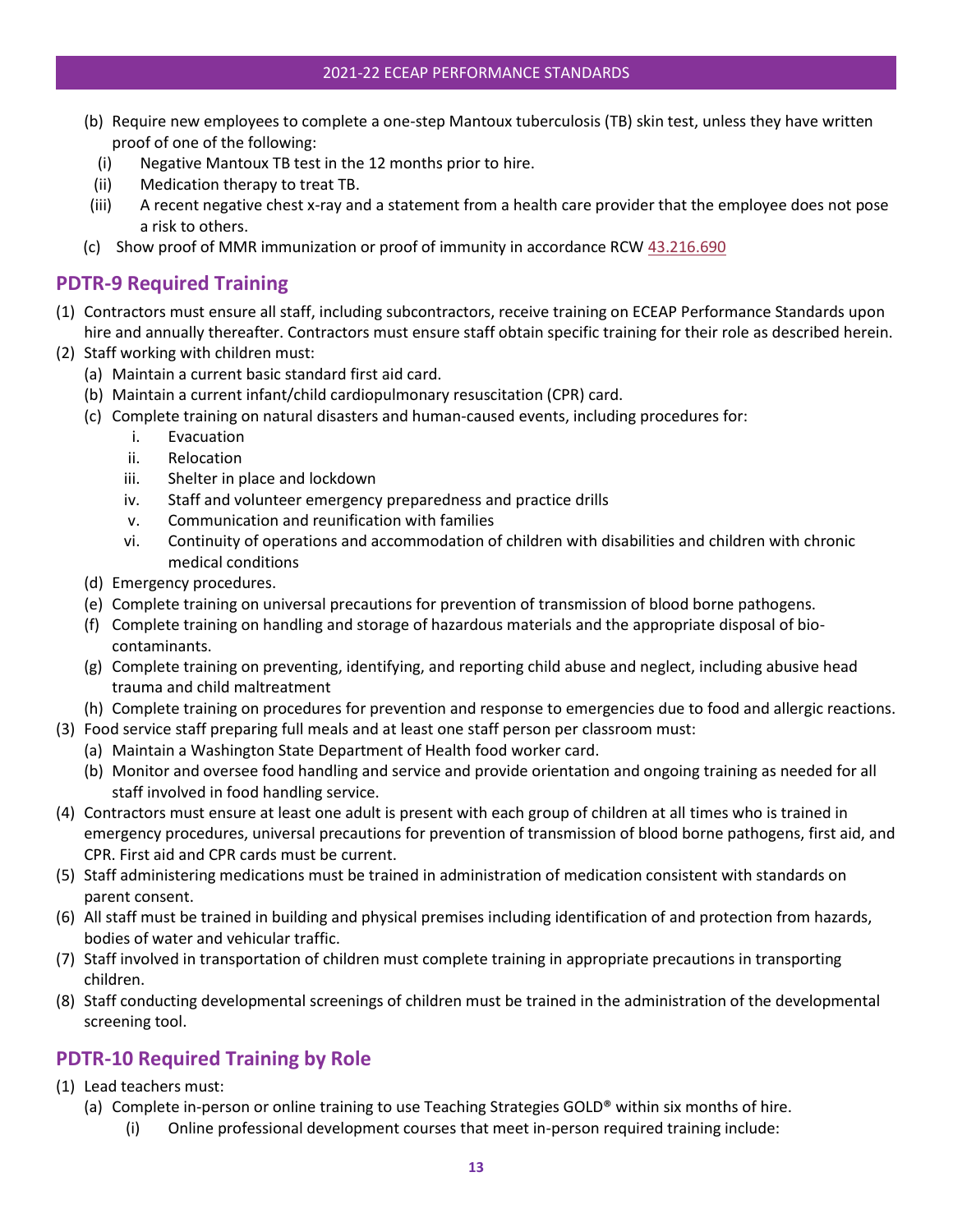- (A) Introducing MyTeachingStrategies®
- (B) Objectives for Development and Learning
- (b) Complete the inter-rater reliability certification titled "Preschool, including dual language learners and children with disabilities" in Teaching Strategies GOLD® within six months of hire and every three years thereafter.
- (c) Complete a DCYF-determined in-person or online curriculum training, if DCYF provided a free Creative Curriculum® or HighScope® curriculum kit. Complete training for the alternative curriculum, if the contractor is approved for alternative curriculum implementation.
	- (i) Creative Curriculum online professional development courses that meet in-person required training include:
		- (A) Creative Curriculum for Preschool: Foundation
		- (B) Creative Curriculum for Preschool: Daily Resources
- (d) Complete a minimum of 20 hours of in-service professional development per year, such as STARS or other jobrelated workshops, classes, or job-embedded professional learning. Hours must be documented on an annual learning plan.
- (e) Five hours of in-service professional development that exceed the requirements of this section may be carried over from one school year to the next school year.
- (2) Assistant teachers must complete a minimum of 15 hours of in-service professional development per year, such as workshops, classes, or job-embedded professional learning. Hours must be documented on an annual learning plan.
	- (a) Five hours of in-service professional development that exceed the requirements of this section may be carried over from one school year to the next school year.
- (3) Family support staff must:
	- (a) Complete training in ECEAP Mobility Mentoring®.
	- (b) Complete a minimum of 20 hours of in-service professional development per year, such as STARS or other jobrelated workshops, classes, or job-embedded professional learning. Family support staff who are also lead or assistant teacher are required to complete a total of 20 hours of annual professional development. Hours must be documented on an annual learning plan.
	- (c) Five hours of in-service professional development that exceed the requirements of this section may be carried over from one school year to the next school year.
- (4) Coaches must:
	- (a) Attend the Early Achievers Coach Framework training by UW Cultivate Learning, within six months of hire.
	- (b) Complete a DCYF determined in-person or online curriculum training, if DCYF provided a free Creative Curriculum® or HighScope® curriculum kit.
	- (c) Complete the coach orientation in Schoology, upon hire.
	- (d) Be strongly encouraged to complete Coaching the Pyramid online training series.
	- (e) Participate in ongoing Early Achievers coach webinars, trainings and meetings provided by DCYF, Child Care Aware (CCA) and Cultivate Learning.
	- (f) Participate in coach consultation with Cultivate Learning and DCYF ECEAP staff as needed.
	- (g) Document their professional development activities in WELS or WA Compass, when available.
- (5) Coaches must use Coaching Companion to:
	- (a) Complete activities as part of the Early Achievers participation and data collection process.
	- (b) To access:
		- (i) Coaching resources
		- (ii) Professional development opportunities
		- (iii) Provide virtual coaching support to staff, as needed.
- (6) Staff supporting teachers implementing Creative Curriculum® (such as Early Achievers coaches, directors, coordinators, and managers) must attend a Coaching to Fidelity training.
- (7) Eligibility and enrollment staff who verify ECEAP eligibility must:
	- (a) Complete a DCYF ECEAP Eligibility and Enrollment training, either in person or online, and maintain certificates of completion.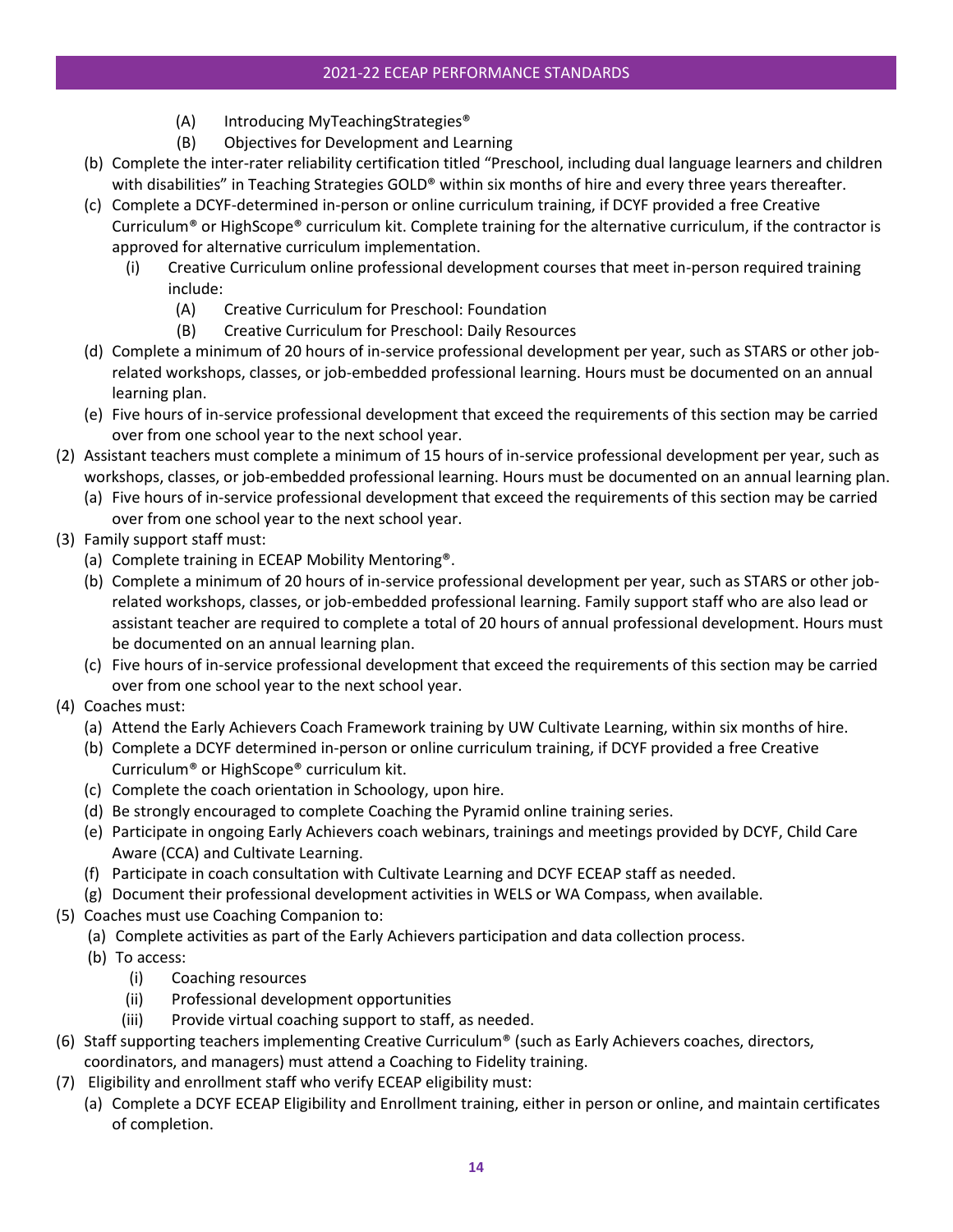(b) Complete training on contractor eligibility practices, eligibility fraud prevention, and the importance of protecting program integrity and public trust.

# <span id="page-19-0"></span>**PDTR-11 Staff Recruitment and Selection**

- (1) Contractors must have written policies and procedures for recruitment and selection of staff.
- (2) Contractors must:
	- (a) Follow all state and federal laws that ensure equity and non-discrimination.
	- (b) Create the Affirmative Action Plan and is responsible for the plan's implementation and enforcement to increase the representation of affected groups in the workforce when a particular group is under-represented. (WAC [357-25,](https://apps.leg.wa.gov/WAC/default.aspx?cite=357-25) [RCW 49.60,](http://apps.leg.wa.gov/RCW/default.aspx?cite=49.60) Equal Employment Opportunity governing guidelines, Code of Federal Regulations [Titles 28,](https://www.govinfo.gov/app/collection/cfr/2020/)  [29, and 43.](https://www.govinfo.gov/app/collection/cfr/2020/))
	- (c) Advertise all position openings to the public.
	- (d) Encourage applicants who reflect the ethnicity, gender identity, culture, and language of children and families served.
	- (e) Involve parents and appropriate staff in the hiring process.
	- (f) Document staff recruitment procedures, including evidence of any labor pool shortage.
	- (g) During the interview process, seek staff who demonstrate competency to interact positively and respectfully with culturally and linguistically diverse children and families.
	- (h) Conduct reference checks.

# <span id="page-19-1"></span>**PDTR-12 Staff Training Program**

- (1) Contractors must develop a written training plan, with the involvement of staff and parents, to support the personal and professional development of ECEAP staff. The training plan must include:
	- (a) Engaging, interactive training activities.
	- (b) Financial support, as available, for staff training costs, such as release time, substitutes, per diem, and travel.
	- (c) Academic credit, whenever possible.
	- (d) A training evaluation system.
	- (e) A recordkeeping system to track individual training.
- (2) Contractors must support the professional development of classroom staff by providing regularly scheduled time for:
	- (a) Curriculum planning.
	- (b) Reflective practice with coaches, supervisors, and peers.
	- (c) Job-embedded professional learning.

# <span id="page-19-2"></span>**PDTR-13 College Credit**

- (1) When college credit is required for ECEAP staff, contractors refer to [instructions](https://www.dcyf.wa.gov/sites/default/files/pdf/eceap/Entering_ECEAP_Staff_Qualifications_in_MERIT.pdf) on the DCYF website. College credit must be earned from an accredited institution of higher education.
- (2) Early Childhood Education (ECE) credit is coursework with content closely related to the Washington State Core Competencies

# <span id="page-19-3"></span>**PDTR-14 Family Support Staff Role**

- (1) An ECEAP family support staff provides comprehensive and integrated family support services to enrolled families. Contractors must ensure that family support staff maintain flexible hours to provide services when parents are available.
- (2) Family support staff must have the knowledge, skills, and abilities to:
	- (a) Understand family and relationship development cycles.
	- (b) Recognize influences of diversity and culture.
	- (c) Work with families as systems.
	- (d) Demonstrate acceptance of all types of family groupings and use materials that reflect nontraditional families.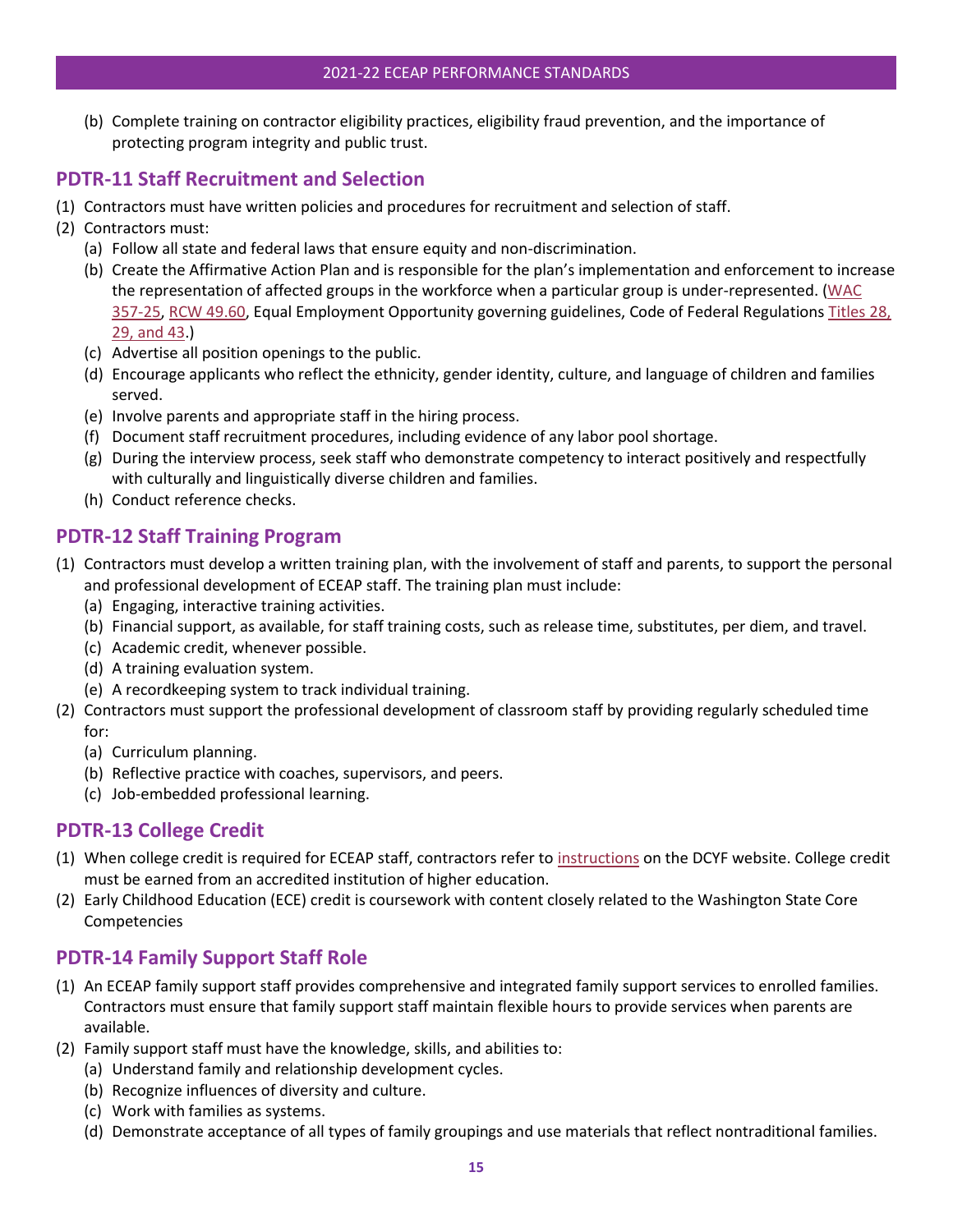#### 2021-22 ECEAP PERFORMANCE STANDARDS

- (e) Build relationships with families that are positive, strengths-based and goal-directed.
- (f) Establish mutual trust with families.
- (g) Identify and assess family strengths and goals.
- (h) Link families to community resources.
- (i) Engage families in program activities.
- (j) Coach families toward meeting goals.
- (k) Increase the family's knowledge of parenting, school participation, and leadership.
- (l) Cultivate community partnerships.
- (3) Each family support staff person may serve no more than 40 families concurrently. Fewer families per staff may be necessary to fully implement ECEAP Performance Standards. The number of families served must be adjusted proportionately when staff:
	- (a) Work less than 35 hours per week.
	- (b) Are assigned roles and duties in addition to family support.
	- (c) Provide more intensive services based on family needs.
	- (d) Travel extensively to meet with families.
- (4) Contractors must identify a family support lead to:
	- (a) Attend Mobility Mentoring® Essentials training.
	- (b) Coordinate implementation of family support services.
	- (c) Provide Mobility Mentoring® training to all family support staff prior to implementation of Mobility Mentoring® approaches.
	- (d) Participate in ongoing ECEAP family support webinars, trainings, and meetings provided by DCYF.

# <span id="page-20-0"></span>**PDTR-15 Family Support Staff Qualifications**

- (1) All persons serving in the role of ECEAP family support staff must meet **one** of the following qualifications:
	- (a) Employment in the same position in the same agency before July 1, 1999;
	- (b) An associate or higher degree with the equivalent of 30 college quarter credits in adult education, human development, human services, family support, social work, early childhood education, child development, psychology, or another field directly related to their job responsibilities. These 30 credits may be included in the degree or in addition to the degree; or
	- (c) A [DCYF-approved](https://dcyf.wa.gov/sites/default/files/pdf/eceap/Entering_ECEAP_Staff_Qualifications_in_MERIT.pdf) credential from a comprehensive and competency-based Family/Social Service training program that increases knowledge and skills in providing direct services to families.
	- (d) A Washington State ECE Home Visitor [Certificate](https://dcyf.wa.gov/sites/default/files/pdf/eceap/Entering_ECEAP_Staff_Qualifications_in_MERIT.pdf)
	- (e) A Home Visitor Child Development Associate (CDA) Credential from the Council of Professional [Recognition.](https://www.cdacouncil.org/credentials/apply-for-cda/home-visitor)
- (2) If the best candidate for the position is not fully qualified, the contractor must ensure the newly hired staff person is on a Professional Development Plan (PDP) to fully meet the qualifications of their role within five years from the date of hire. Contractors must monitor progress on all PDPs and ensure staff make yearly progress to meet the required qualifications.

# <span id="page-20-1"></span>**PDTR-16 Coach Role**

- (1) The contractor must provide, or have access to, a practice-based coach trained on the [Early Achievers Coach](https://www.dcyf.wa.gov/sites/default/files/pdf/ea/EA_coach_framework.pdf)  [Framework,](https://www.dcyf.wa.gov/sites/default/files/pdf/ea/EA_coach_framework.pdf) to:
	- (a) Support Early Achievers continuous quality improvement process.
	- (b) Assist the contractor in identifying goals and making quality improvement plans to achieve goals.
	- (c) Assist the contractor in completing remedial activities within the identified timeline, when applicable.
	- (d) Document in WELS, or WA Compass database when available, including:
		- (i) Ongoing coaching support provided to each site prior to finalized quality recognition rating.
	- (ii) Quality Improvement Plan for each site once the rating is finalized, including goals and Action Plans.
	- (iii) Coaching strategies used to support teacher implementation of curriculum.
	- (iv) Required coach professional development including: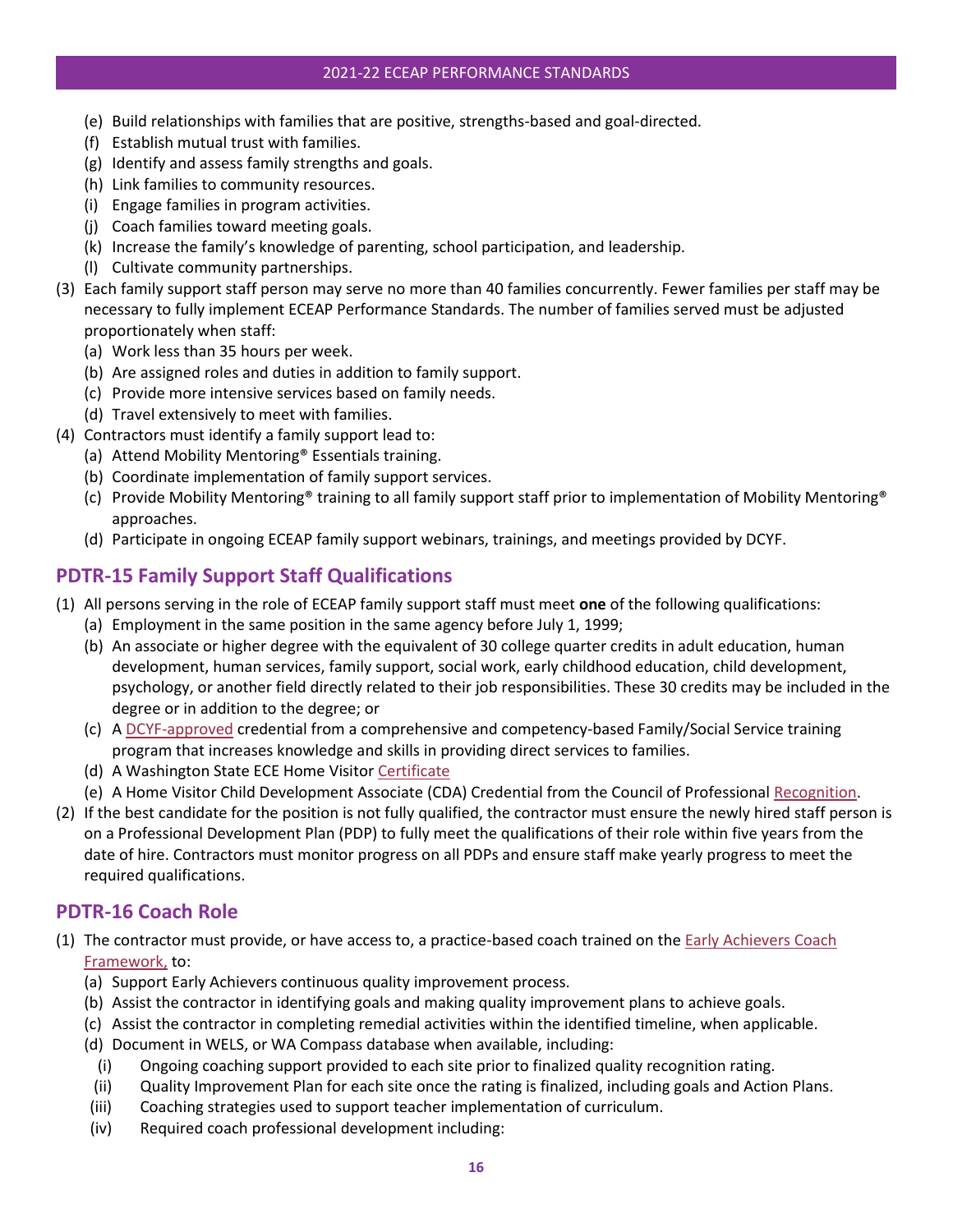- (A) Date of Early Achievers Coach Framework training.
- (B) Date attended coach orientation.
- (C) Titles and dates of coach webinars.
- (D) Curriculum and Coaching to Fidelity training, if applicable.
- (2) Contractors must ensure coaches are assigned in WELS and WA Compass when available. Contractors must notify the DCYF ECEAP when changes to coaching staff occur.

# <span id="page-21-0"></span>**PDTR-17 Coach Qualifications**

- (1) All persons serving in the role of coach must meet all of the following qualifications:
	- (a) Bachelor's degree in Early Childhood Education or related field or a bachelor's degree with the equivalent of 30 college quarter credits in early childhood education. These 30 credits may be included in the degree or in addition to the degree.
	- (b) A minimum of two years working with young children in a group setting.
	- (c) Experience as an early learning coach, consultant, mentor, or trainer.
- (2) If the best candidate for the position is not fully qualified, the contractor must ensure the newly hired staff person has an associate degree in Early Childhood Education or related field and is on a Professional Development Plan (PDP) to fully meet the qualifications of their role within five years from the date of hire. Contractors must monitor progress on all PDPs and ensure staff make yearly progress to meet the required qualifications.

### <span id="page-21-1"></span>**PDTR-18 Health Advocate Role**

(1) An ECEAP health advocate demonstrates competency to implement program activities under the direction of a health professional. The health advocate role may be combined with other ECEAP roles such as family support staff or health professional. The health advocate implements ECEAP health coordination services.

# <span id="page-21-2"></span>**PDTR-19 Health Advocate Qualifications**

- (1) All persons serving in the role of ECEAP health advocate must meet **one** of the following qualifications:
	- (a) Employment as an ECEAP family support aide or health aide in the same agency before July 1, 2014; or
	- (b) The equivalent of 12 college quarter credits in family support, public health, health education, nursing or another field directly related to their job responsibilities.
	- (c) Currently qualified as an ECEAP Family Support Specialist

# <span id="page-21-3"></span>**PDTR-20 Health Consultant Role**

(1) ECEAP staff, including subcontractors, must have access to a health consultant who provides consultation regarding individual children's health needs and health education programming for children and families.

#### <span id="page-21-4"></span>**PDTR-21 Health Consultant Qualifications**

- (1) The health consultant must meet **one** of the following qualifications:
	- (a) Licensed in Washington state as a registered nurse (R.N.) or as a physician (M.D., N.D, D.O.); or
	- (b) A bachelor's or higher degree in public health, nursing, health education, health sciences, medicine, or related field.

#### <span id="page-21-5"></span>**PDTR-22 Nutrition Consultant**

- (1) ECEAP staff, including subcontractors, must have access to a nutrition consultant who:
	- (a) Approves menus.
	- (b) Consults on children's special dietary requirements.
	- (c) Consults on nutrition education activities for children and their families.

# <span id="page-21-6"></span>**PDTR-23 Nutrition Consultant Qualifications**

(1) The nutrition consultant must meet **one** of the following qualifications: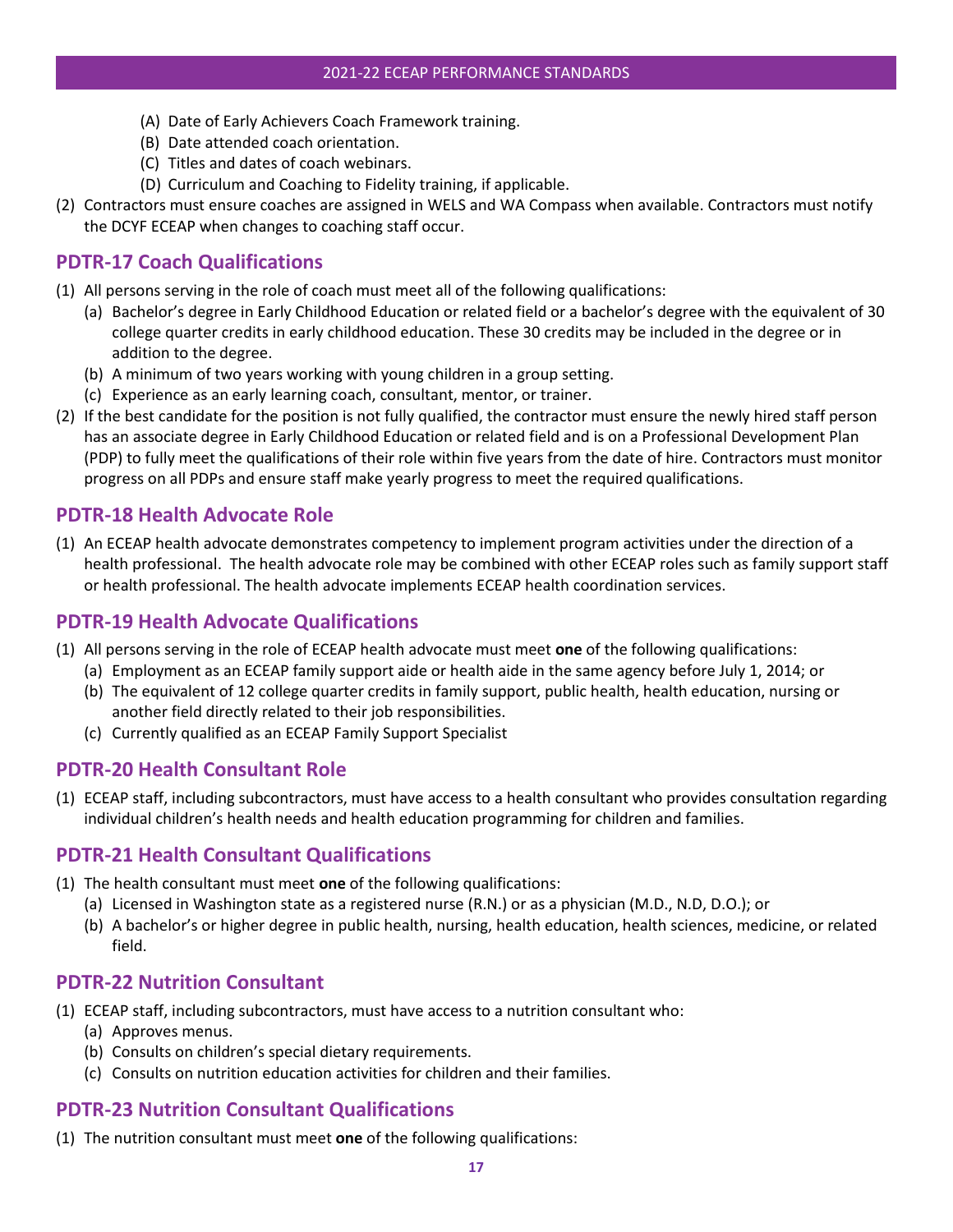- (a) Registered Dietitian (R.D.) credentialed through the Commission on Dietetic Registration (CDR), the credentialing agency for the Academy of Nutrition and Dietetics (formerly the American Dietetic Association); or
- (b) A Washington state certified nutritionist under RCW 18.138.

# <span id="page-22-0"></span>**PDTR-24 Infant and Early Childhood Mental Health Consultant Role**

- (1) Contractors must have access to a mental health consultant who is available to:
	- (a) Observe and/or screen children regarding behavior, emotional needs, and mental health.
	- (b) Work collaboratively with parents to address their child's mental health issues.
	- (c) Consult with staff regarding classroom support and interventions for children.
	- (d) Refer children and families to local mental health services.
	- (e) Consult with and train staff as needed on topics, such as:
	- (i) Classroom environment, practices, and activities to promote social and emotional development.
	- (ii) Early identification of behavioral disorders, atypical behavior, and child abuse.
	- (iii) Specific interventions to address identified behavioral and mental health needs.

# <span id="page-22-1"></span>**PDTR-25 Infant and Early Childhood Mental Health Consultant Qualifications**

- (1) The mental health consultant must meet **one** of the following qualifications:
	- (a) Licensed by the Washington State Department of Health as a mental health counselor, marriage and family therapist, social worker, psychologist, psychiatrist, or psychiatric nurse; or
	- (b) Approved by the Washington State Department of Health as an agency-affiliated or certified counselor, with a master's degree in counseling, social work, or related field; or
	- (c) Credentialed by the Washington State Office of the Superintendent of Public Instruction as a school counselor, social worker, or psychologist.

# <span id="page-22-2"></span>**Environment**

This section includes ECEAP requirements to ensure that the educational environment is safe, healthy, inclusive, culturally-responsive and reflects the daily life, culture and community of children and families served.

# <span id="page-22-3"></span>**ENV-1 Indoor Space**

- (1) Contractors must ensure:
	- (a) All areas are accessible to adults.
	- (b) Play and learning space includes pathways so that children can move between areas without disrupting each other's work and play.

# <span id="page-22-4"></span>**ENV-2 Environment-Materials and Equipment**

- **(1)** The materials and equipment must:
	- (a) Be child-sized or adapted for use by young children.
	- (b) Allow for a range of abilities.
	- (c) Provide for children's safety while being appropriately challenging.
	- (d) Be accessible at child's height so they can find, use, and return materials independently.
	- (e) Include soft elements for comfort and warmth, such as fabric, padding, and natural materials.

# <span id="page-22-5"></span>**ENV-3 Environment-Inclusive Design**

- (1) The materials and equipment must:
	- (a) Support children's developmental levels.
	- (b) Accommodate the special needs of enrolled children.
	- (c) Allow choice, exploration, and experimentation.
	- (d) Promote action and interaction.
	- (e) Avoid crowding, under-stimulation, or over-stimulation.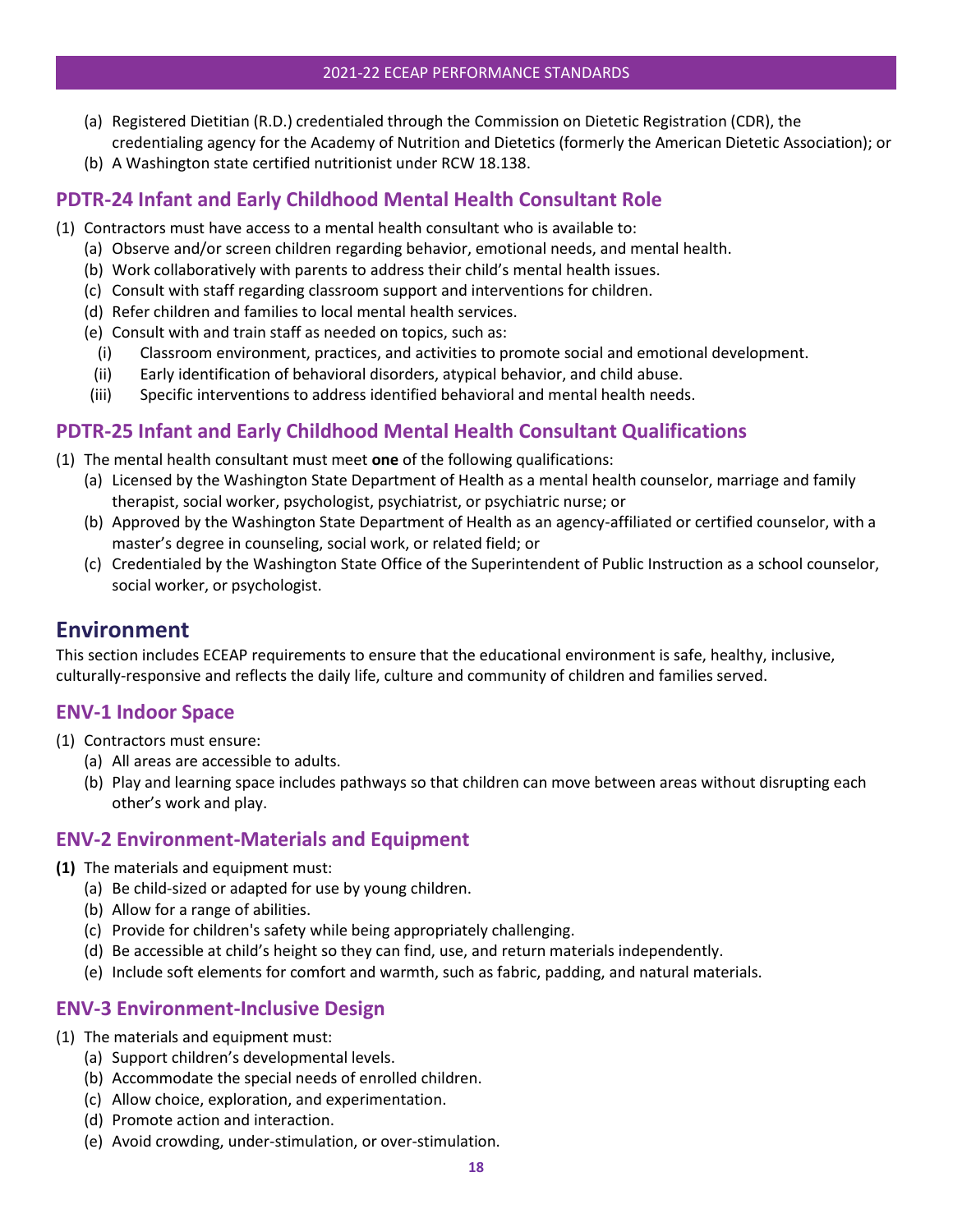- (f) Provide space for children to work individually, in small groups, and in a large group.
- (g) Predominately display the children's recent works.

# <span id="page-23-0"></span>**ENV-4 Square Footage Outdoor**

(1) Outdoor play areas must have 75 square feet of space per child.

# <span id="page-23-1"></span>**ENV-5 Outdoor Safe Facilities**

- (1) Contractors must monitor the health and safety of their outdoor facilities and maintain records of these inspections. Facilities must be:
	- (a) Safe, clean, and in good repair.
	- (b) Free of drugs, alcohol, violence, guns.
	- (c) Free from exposed, lead and arsenic based paint.

# <span id="page-23-2"></span>**ENV-6 Playground Safety**

- (1) Contractors must maintain and monitor playground safety, including:
	- (a) Protective surfacing.
	- (b) Fall zones around play equipment.
	- (c) Swing spacing.
	- (d) Guardrails on elevated surfaces.
	- (e) Prevention of potential entrapment hazards.
	- (f) Prevention of exposed moving parts that could pinch or crush.
- (2) Contractors must immediately repair or remove any:
	- (a) Hardware that is loose, worn, or hazardous.
	- (b) Exposed equipment footings.
	- (c) Scattered debris or other tripping hazards.
	- (d) Rust and chipped paint on metal components.
	- (e) Splinters, large cracks, and decayed wood components.
	- (f) Deterioration and corrosion on structural components.

#### <span id="page-23-3"></span>**ENV-7 Environments-Materials and Curriculum**

- (1) The materials and equipment must:
	- (a) Be of sufficient quantity and quality to engage children and fulfill the curriculum.
	- (b) Be free from religious representations.

#### <span id="page-23-4"></span>**ENV-8 Curriculum – Use of Media**

(1) The contractor must plan curriculum that includes the use of media only for educational purposes or physical activity and never during meals.

#### <span id="page-23-5"></span>**ENV-9 Environment-Culturally Responsive Materials**

- (1) The materials and equipment must:
	- (a) Reflect the daily life, family culture, and language of enrolled children, families and staff (for example, in books, music, photos, dolls, toys, and household items).
	- (b) Reflect the diversity found in society—including gender identity and expression, age, language, and abilities while being respectful of the cultural traditions, values, and beliefs of enrolled families.

#### <span id="page-23-6"></span>**ENV-10 Safety Requirements**

- (1) Materials and equipment must be:
	- (a) Safe, clean, and in good repair.
	- (b) Age-appropriate.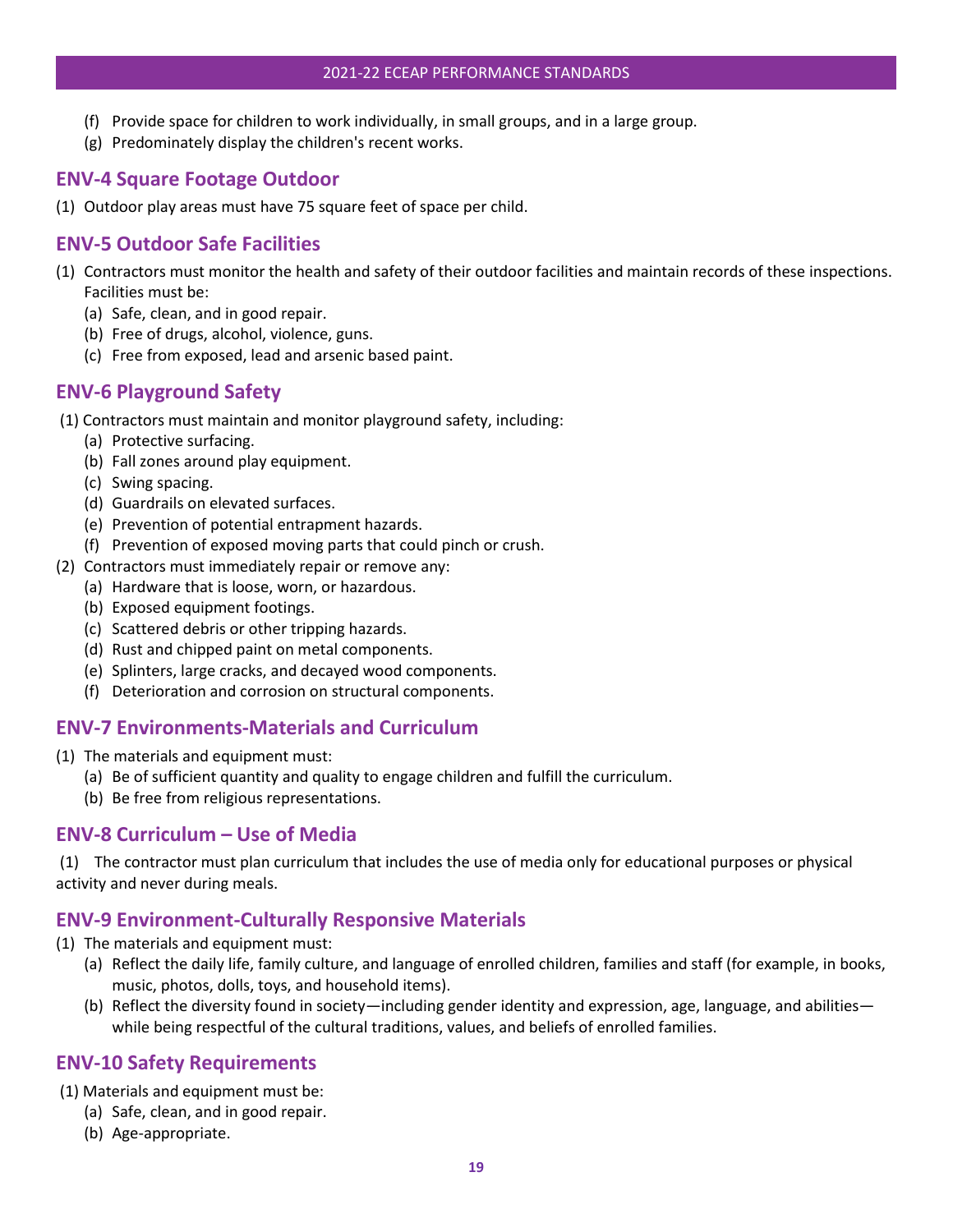(c) Safely stored to prevent injury.

#### <span id="page-24-0"></span>**ENV-11 Indoor Safe Facilities**

- (1) Contractors must monitor the health and safety of their indoor facilities and maintain records of these inspections. Facilities must be:
	- (a) Safe, clean, and in good repair.
	- (b) Free from obstacles that impede safe movement.
	- (c) Free of drugs, alcohol, violence, guns.
	- (d) Free from exposed lead-based paint in facilities that are built prior to 1978

#### <span id="page-24-1"></span>**ENV-12 Fire Safety**

- (1) Contractors must ensure:
	- (a) Safe storage of all flammable, toxic, and hazardous materials.
	- (b) Regular inspection of smoke detectors, fire alarms, and fire extinguishers.
	- (c) Emergency lighting in each classroom.

#### <span id="page-24-2"></span>**ENV-13 Meal and Snack Schedule**

- (1) Contractors must offer meals and snacks according to the length of class sessions.
	- (a) For class sessions lasting between three and five hours, one meal and one snack must be provided.
	- (b) For class sessions lasting more than five and up to nine hours, one meal and two snacks or two meals and one snack must be provided.
	- (c) For class session lasting more than nine hours, two snacks and two meals, or three snacks and one meal must be provided.

# <span id="page-24-3"></span>**ENV-14 Daily Routine-Tooth brushing**

(1) The usual daily routine must include tooth brushing following one meal or snack daily.

#### <span id="page-24-4"></span>**ENV-15 Menu Planning**

- (1) Contractors must:
	- (a) Participate in the U.S. Department of Agriculture (USDA), Child and Adult Care Food Program (CACFP) or National School Breakfast and Lunch Program (NSBLP). ECEAP funds may be used to cover meal and snack costs not covered by these programs.
	- (b) Include parent input in menu planning.
	- (c) Use and post menus approved by a registered or certified dietitian.
	- (d) Incorporate cultural dietary preferences in menus.
	- (e) Plan meal and snack menus that:
		- (i) Include whole grain breads, cereals and pastas at least once a day.
	- (ii) Include a variety of vegetables and whole fruit, rather than juice. When serving juice, ensure it is 100 percent juice without added sweeteners and only serve at meal times.
	- (iii) Limit highly processed foods such as fried and breaded meats, fried potatoes, and other foods with saturated fats or high fat content.
	- (iv) Limit salty foods such as chips and pretzels.
	- (v) Limit carbohydrates high in sugar and fats such as muffins, cakes, pop tarts, and French toast sticks.
	- (vi) Avoid sugar including but not limited to sweets such as candy, sodas, sweetened drinks, fruit nectars and flavored milk.

#### <span id="page-24-5"></span>**ENV-16 Individual Meal Plans**

(1) Contractors must plan for individual allergy and dietary restrictions.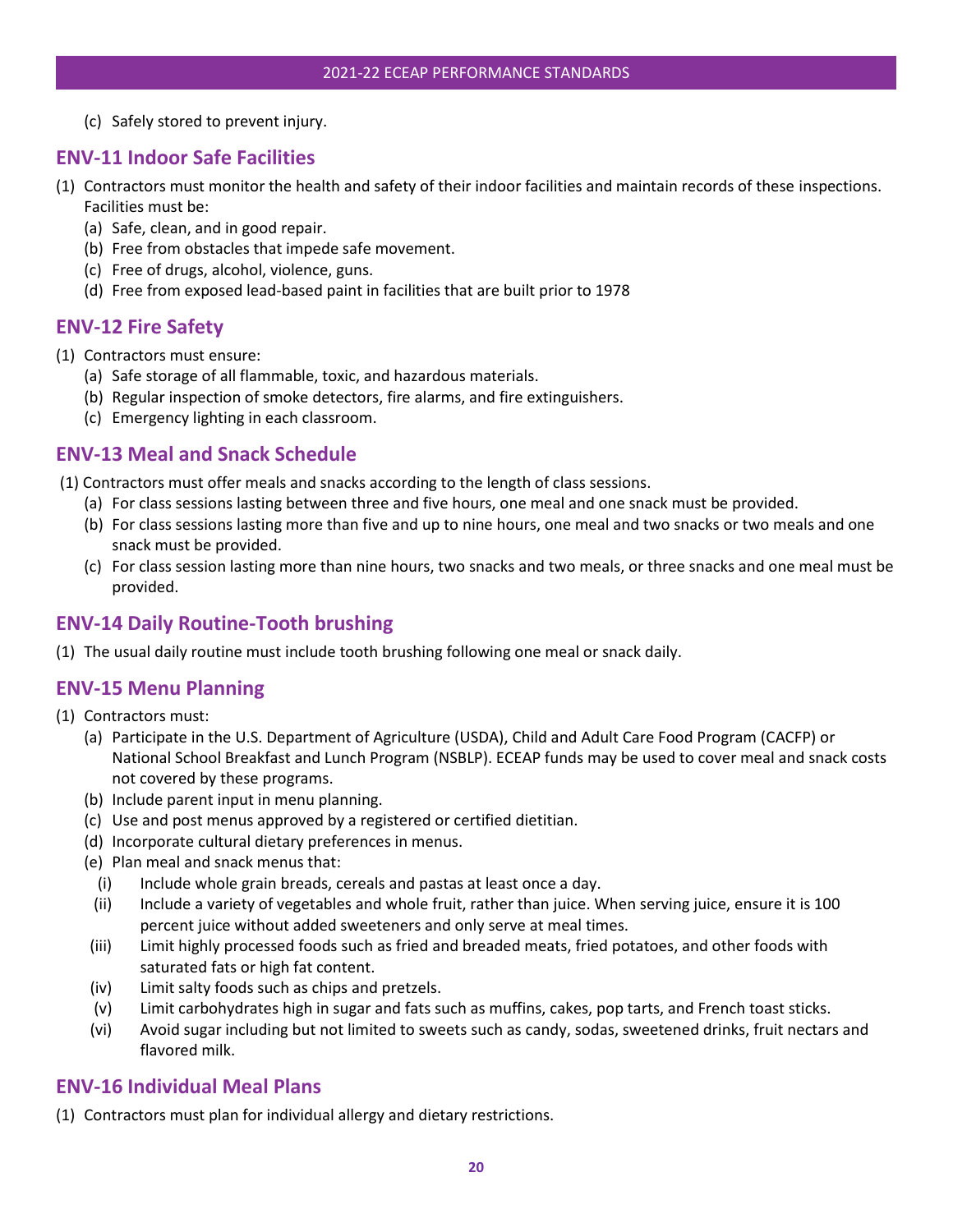#### <span id="page-25-0"></span>**ENV-17 Food Service and Practices**

- (1) Ensure that staff who are ill do not work in or around food preparation or service areas.
- (2) The usual daily routine must include meals or snacks with children and adults sitting together, engaging in relaxed conversation, and practicing family-style meal skills, such as serving themselves and cooperating with others.

#### <span id="page-25-1"></span>**ENV-18 Food Sanitation-Handwashing**

(1) Contractors must ensure staff wash hands before putting on food service gloves, before food preparation, after handling raw meat, after restroom use, and after touching any unclean item.

#### <span id="page-25-2"></span>**ENV-19 Food Sanitation-Meal Preparation**

(1) Contractors must:

- (a) Comply wit[h WAC 246-215](https://apps.leg.wa.gov/WAC/default.aspx?cite=246-215) an[d WAC 246-217](https://apps.leg.wa.gov/WAC/default.aspx?cite=246-217) at locations where food is prepared, stored, and served.
- (b) Prepare food in an area separate from toilet and child hand-washing facilities.
- (c) Clean and sanitize surfaces used for food preparation and eating before and after each snack or meal.
- (d) Use food service gloves or utensils to avoid bare hand contact with food.
- (e) Ensure that children are carefully supervised when helping with food preparation.

#### <span id="page-25-3"></span>**ENV-20 Contagious Disease Prevention-Handwashing**

- (1) Contractors must ensure that staff, volunteers, and children wash their hands with soap and warm water upon arrival at the classroom, after returning from outdoor play, before eating, after using the toilet, after touching body fluids, and after touching animals.
- (2) Hand sanitizers or hand wipes with alcohol may be used for adults and children over twenty-four months of age when:
	- (a) Proper handwashing facilities are not available; and
	- (b) Hands are not visibly soiled or dirty.
	- (c) Children are actively supervised when using hand sanitizers.
- (3) Hand sanitizer is not used in place of proper handwashing

#### <span id="page-25-4"></span>**ENV-21 Contagious Disease Prevention-Reporting**

(1) Contractors must report contagious diseases to DCYF ECEAP and according to local requirements.

#### <span id="page-25-5"></span>**ENV-22 Contagious Disease Notification**

(1) Contractors must maintain documentation that they notify parents that children have been exposed to contagious disease and parasites in accordance wit[h WAC 110-300-0205.](https://app.leg.wa.gov/wac/default.aspx?cite=110-300-0205)

#### <span id="page-25-6"></span>**ENV-23 Immunizations**

#### (1) **This activity is individualized depending on family access to sites providing immunizations.**

Contractors must ensure that all children are immunized or exempt according t[o WAC Chapter 246-105.](https://apps.leg.wa.gov/WAC/default.aspx?cite=246-105) Children may attend on a conditional basis when homeless, exempt, or when following a schedule that meet WA Department of Health requirements to complete immunizations.

#### <span id="page-25-7"></span>**ENV-24 Medications**

- (1) Contractors must have a written policy for the safe administration, handling, and storage of medication. Contractors must:
	- (a) Store all child and staff medications so that they are inaccessible to children. Medications must be in a labeled and locked container, except for emergency medications that must be available for immediate administration.
	- (b) Designate trained staff to administer medications.
	- (c) Maintain records of all medication dispensed.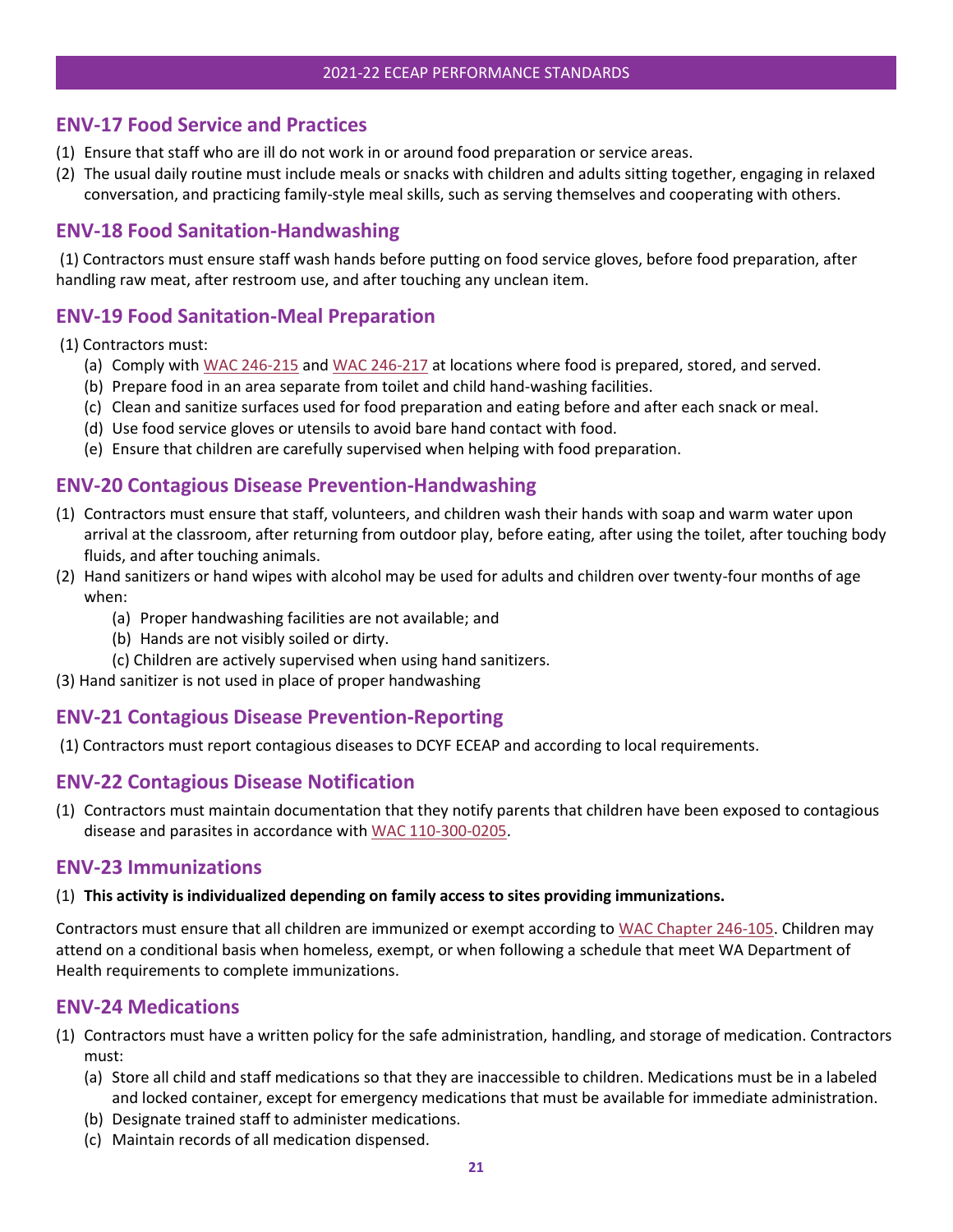- (d) Obtain written parent authorization to administer medication.
- (e) Administer medications only as allowed by the label instructions or written health care provider instructions.

#### <span id="page-26-0"></span>**ENV-25 Infectious Disease Prevention-Toilets and Sinks**

(1) Contractors must have sufficient, clean, child-accessible toilets and hand-washing facilities.

#### <span id="page-26-1"></span>**ENV-26 Pets and Animals**

- (1) If a contractor keeps pets or animals in an ECEAP site:
	- (a) The ECEAP site must have and follow a pet and animal policy that includes all components of [WAC 110-300-](https://app.leg.wa.gov/wac/default.aspx?cite=110-300-0225) [0225;](https://app.leg.wa.gov/wac/default.aspx?cite=110-300-0225) and
	- (b) The contractor must provide written notice to children's parents and guardians.

#### <span id="page-26-2"></span>**ENV-27 First Aid Kit**

- (1) Contractors must have a first aid kit in each classroom that is:
	- (a) Tailored for the ages and number of children.
	- (b) Labeled and readily available to staff and volunteers.
- (2) First aid kits must include:
	- (a) A current first aid manual.
	- (b) Sterile gauze pads.
	- (c) Small scissors.
	- (d) Band-Aids of various sizes.
	- (e) Roller bandages.
	- (f) A large triangular bandage (sling).
	- (g) Non-sterile protective gloves
	- (h) Adhesive tape.
	- (i) Tweezers.
	- (j) A one-way CPR barrier or mask.
- (3) Contractors must ensure that a first aid kit is readily accessible when children are outside and on field trips.

#### <span id="page-26-3"></span>**ENV-28 Safe Facilities-Drinking Water**

(1) Contractors must ensure drinking water is available for self-service, indoors and outdoors.

#### <span id="page-26-4"></span>**ENV-29 Safe Facilities-Animals, Pests and Plants**

(1) Contractors must monitor the health and safety of their indoor and outdoor facilities and maintain records of these inspections. Facilities must be free from harmful animals, insect pests, and poisonous plants.

#### <span id="page-26-5"></span>**ENV-30 Food Safety Inspection**

(1) Sites that serve meals under the Child and Adult Care Food Program (CACFP), National School Lunch Program (NSLP) and the School Breakfast Program (SBP) are required to maintain proper sanitation and health standards in compliance with all applicable State, local and tribal laws and regulations.

(2) Contractors must comply with applicable State, local and tribal requirements pertaining to inspection of locations where food is prepared, stored and served.

(a) Food Safety Inspections must be completed by a State, local or tribal governmental agency responsible for food safety inspections.

# <span id="page-26-6"></span>**ENV-31 Daily Routine-Working Day and School Day**

- (1) Both Working Day and School Day sites must:
	- (a) Provide rest time that is flexible and meets the individual developmental needs of the children per [WAC 110-](http://app.leg.wa.gov/WAC/default.aspx?cite=170-295-2050) [300-0265.](http://app.leg.wa.gov/WAC/default.aspx?cite=170-295-2050) This includes providing quiet learning activities for children who do not require a lengthy rest time.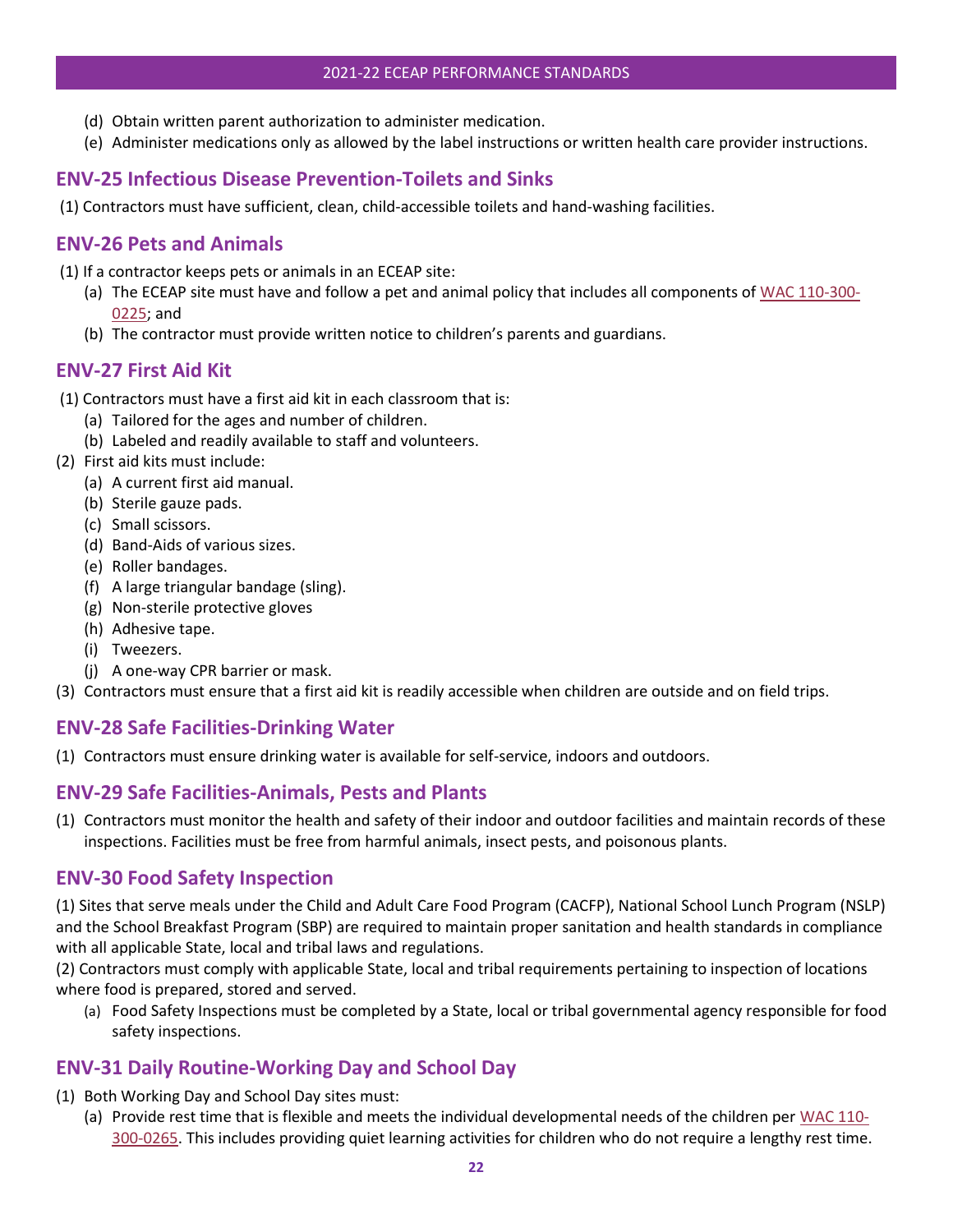(b) Comply with child care licensing requirements pertaining to inspection of locations where food is prepared, stored and served in lieu of an inspection completed by the Health Department. (WAC 110-300-0195, WAC 110- 300-0196, WAC 110-300-0197, WAC 110-300-0198.)

# <span id="page-27-0"></span>**Interactions and Curriculum**

This section includes specific ECEAP requirements that ensure use of a research-based and culturally-relevant curriculum which includes individualized planning for children's developmental needs. This area includes the ECEAP requirements specific to restraint and no expulsion.

The goal of ECEAP's Inclusive Environment Policy is to ensure children receive equitable access to comprehensive services within their community. Contractors must ensure their programs are fully inclusive by implementing strength based practices when supporting children and their families. Practices should include creating a safe space for gender identity expression, culturally relevant teachings, a focus on diversity, individualized support for dual language and strength based instruction for varying abilities. The policy is intended to prevent exclusion from a high quality learning environment and support access for children and families to be included.

# <span id="page-27-1"></span>**IC-1 Inclusive Environments Policy**

- (1) Contractors must have a written policy to support all children in inclusive environments. This policy must include the contractor's:
	- (a) Philosophy,
	- (b) Strategies,
	- (c) Plans to individualize accommodations, and
	- (d) Plans to ensure that each child and family has access to inclusive high-quality early childhood programming and the opportunity to participate in a broad range of activities.

#### <span id="page-27-2"></span>**IC-2 Individual Care Plan**

- (1) Contractors must work in partnership with families to develop an individual care plan for each child with special health or developmental needs.
- (2) The individual care plan must be signed by the parent or guardian.
	- (a) The individual care plan must contain:
		- (i) The child's diagnosis, if known;
		- (ii) Contact information for the primary health care provider or other relevant specialists;
		- (iii) A list of medications to be administered at scheduled times, or during an emergency along with descriptions of symptoms that would trigger emergency medication;
		- (iv) Directions on how to administer medication;
		- (v) Allergies;
		- (vi) Food allergy and dietary needs, pursuant to WAC [110-300-0186;](https://app.leg.wa.gov/wac/default.aspx?cite=110-300-0186)
		- (vii) Activity, behavioral, or environmental modifications for the child;
		- (viii) Known symptoms and triggers;
		- (ix) Emergency response plans and what procedures to perform; and
		- (x) Suggested special skills training, and education for staff, including specific pediatric first aid and CPR for special health care needs.
	- (b) Contractors must have supporting documentation of the child's special needs provided by the child's licensed or certified:
		- (i) Physician or physician assistant;
		- (ii) Mental health professional;
		- (iii) Education professional;
		- (iv) Social worker with a bachelor's degree or higher with a specialization in the individual child's needs; or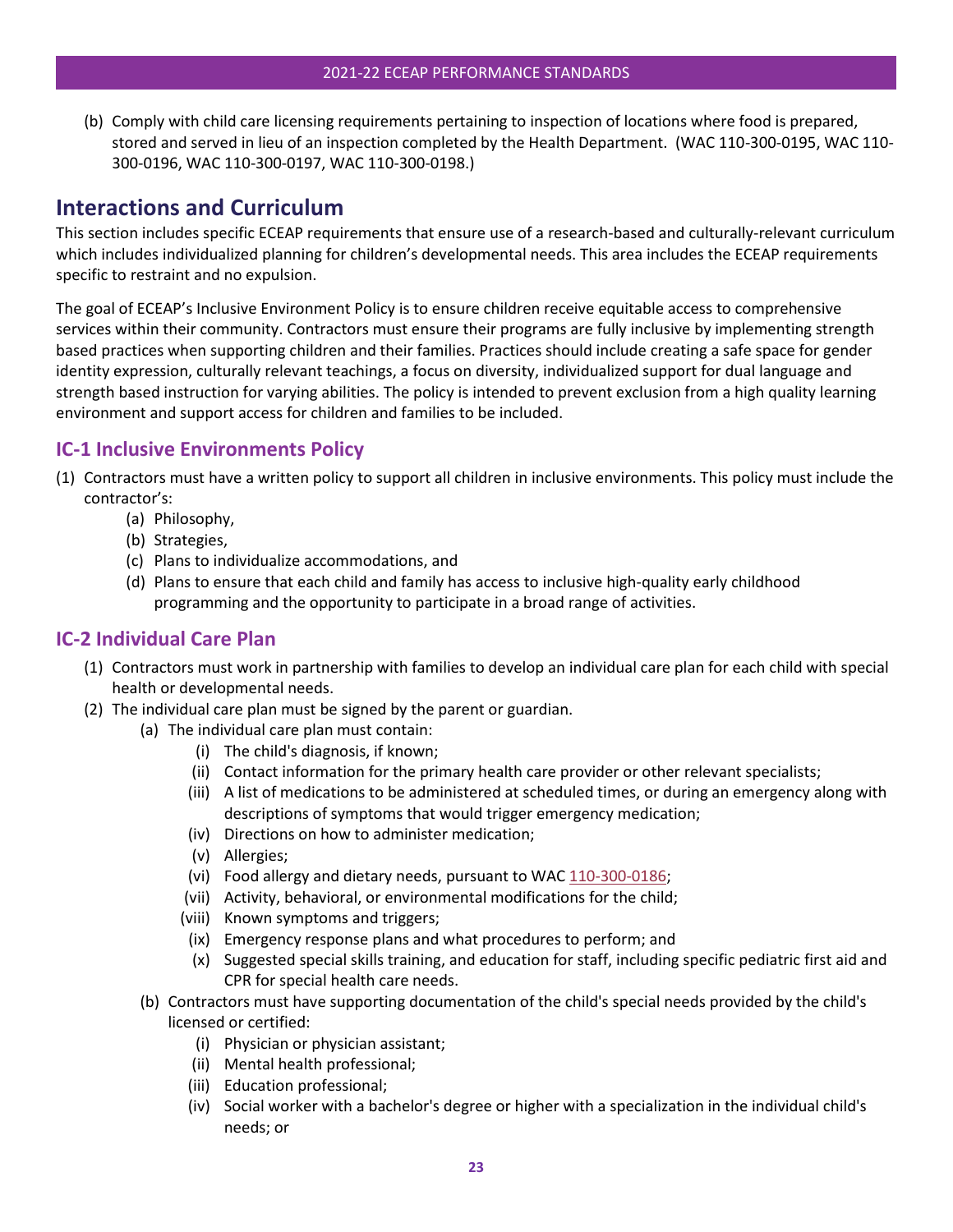#### 2021-22 ECEAP PERFORMANCE STANDARDS

- (v) Registered nurse or advanced registered nurse practitioner.
- (3) A contractor's written plan and documentation for accommodations must be informed by any existing:
	- (a) Individual education plan (IEP);
	- (b) Individual health plan (IHP); or
	- (c) 504 Plan

#### <span id="page-28-0"></span>**IC-3 Curriculum**

(1) Contractors must implement Creative Curriculum*®* , HighScope*®* , or an alternative DCYF-approved comprehensive research-based curriculum. Contractors must obtain written approval from DCYF's ECEAP office before implementing an alternative curriculum.

### <span id="page-28-1"></span>**IC-4 Curriculum Planning**

- (1) Contractors must ensure that staff plan early learning experiences and maintain written or electronic curriculum plans which describe the activities for each class day. These plans must address:
	- (a) Each component of the daily routine.
	- (b) Social-emotional, physical, language, and cognitive development and early literacy and mathematics.
	- (c) The range of abilities of children in the classroom.
	- (d) Parent input on curriculum.
	- (e) Information gained from child observations and assessment.
	- (f) Washington State Early Learning and Development Guidelines.

### <span id="page-28-2"></span>**IC-5 Adult-Child Interactions**

- (1) Staff must support children's play and learning by:
	- (a) Actively seeking and incorporating child-generated ideas.
	- (b) Using a variety of teaching strategies to address children's learning styles, abilities, developmental levels, and temperament.
	- (c) Helping children enter into and sustain play.
	- (d) Providing materials to enrich children's explorations.
	- (e) Coaching children to express their ideas.
	- (f) Engaging in extended conversations with children to build on their ideas.
	- (g) Using varied vocabulary.
	- (h) Leading discussions and activities during daily routines, such as meals, tooth brushing, and transitions.
	- (i) Noticing and responding to teachable moments.
	- (j) Posing problems and open-ended questions to stimulate higher-order thinking.
	- (k) Describing and discussing children's learning processes, rather than focusing on products.

# <span id="page-28-3"></span>**IC-6 Curriculum – Developmentally Appropriate and Culturally Relevant**

- (1) Contractors must ensure a developmentally appropriate curriculum and approach emphasizing:
	- (a) Active, play-based, multi-sensory learning experiences.
	- (b) First-hand exploration and investigation of real-life materials, people, and events.
	- (c) Choice, decision-making, and problem-solving.
	- (d) Topics and materials related to children's emergent interests.
	- (e) Opportunities for children to direct their own learning, minimizing teacher-directed activities.
- (2) Contractors must ensure a culturally relevant curriculum that:
	- (a) Reflects the cultures of enrolled children including tribal cultural preservation such as, Since Time Immemorial.
	- (b) Supports ongoing development of each child's language acquisition.
	- (c) Supports development of additional languages that the child is learning.
	- (d) Supports development of tribal language for Native American and Alaskan Native children.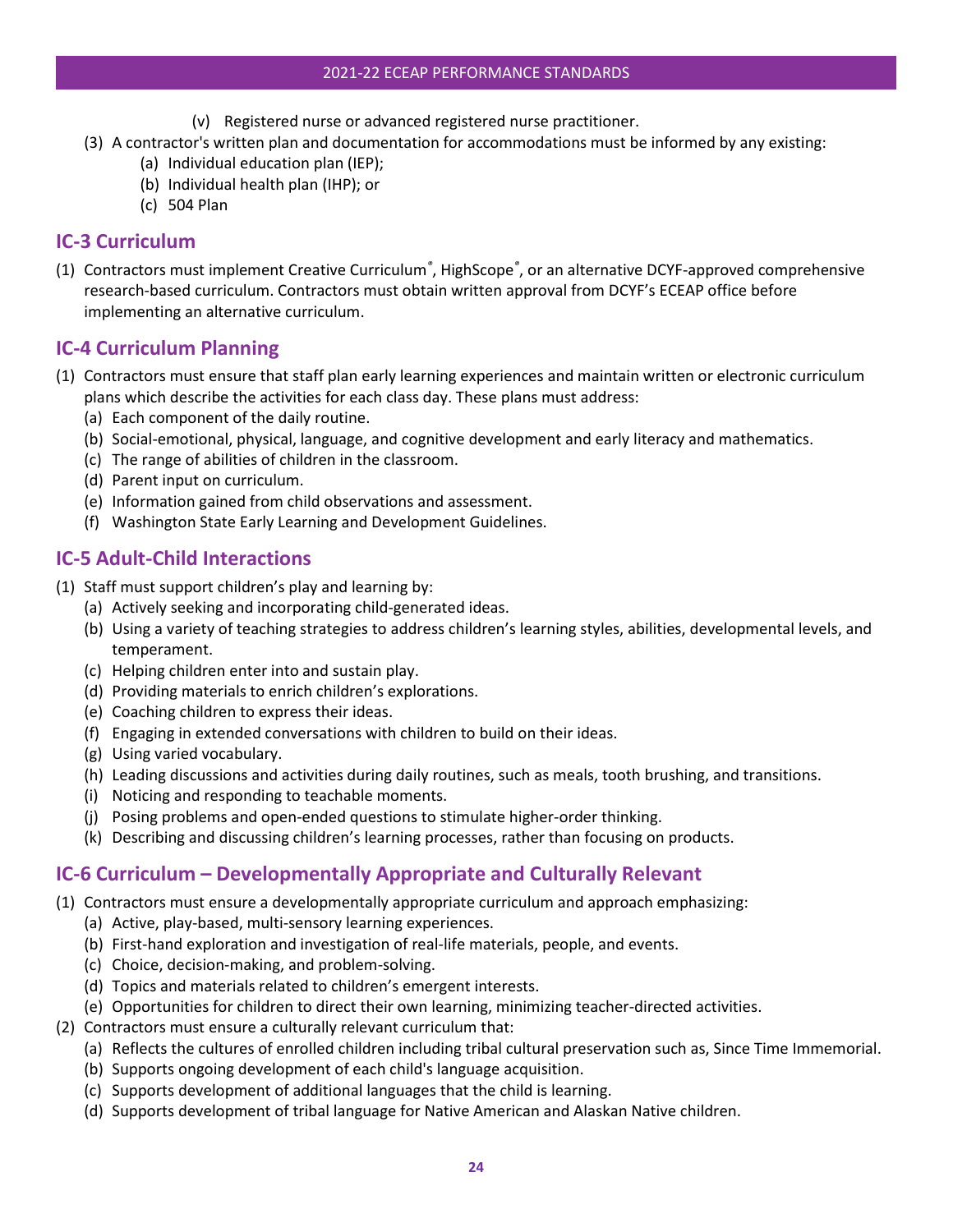- (e) Includes and demonstrates respect for diverse family structures and cultures, including gender identity and expression and multi-generational families.
- (f) Focuses on the daily life of families in the community, rather than only on holidays, celebrations, or people far away.
- (3) Contractors must not plan religious activities in the curriculum. This does not preclude children or families from sharing their traditions.

# <span id="page-29-0"></span>**IC-7 Environment (Indoors and Outdoors)– Children's Interest**

(1) The materials and equipment must address the children's current interests.

# <span id="page-29-1"></span>**IC-8 Curriculum – Nutrition and Physical Activity Planning**

- (1) The contractor must:
	- (a) Require staff to support children's active play by participating in children's active games when appropriate.
	- (b) Plan curriculum that includes nutrition education activities including teaching healthy foods and portion sizes.

### <span id="page-29-2"></span>**IC-9 Positive Climate**

- (1) Contractors must ensure that staff build positive relationships with children. Staff must:
	- (a) Use a warm, calm and respectful tone of voice and body language that acknowledges the child's home culture.
	- (b) Use positive language, saying what children can do instead of what they cannot do.
	- (c) Validate children's feelings.
	- (d) Respond to children's requests and questions.
	- (e) Show tolerance for mistakes and teach that mistakes are for learning.
	- (f) Give descriptive feedback, instead of generalized praise or criticism.
	- (g) Pay attention to children to learn about their individual interests, ideas, questions, and theories.
	- (h) Observe what children do, with whom, and where they play.
	- (i) Listen reflectively, staying on the child's topic, and paraphrasing their ideas.
	- (j) Demonstrate the belief that children are capable by letting them try out their ideas, take safe risks, and do things at their own pace, in their own way.

# <span id="page-29-3"></span>**IC-10 Child Guidance Policy and Techniques**

- (1) Contractors must write a child guidance policy which must include:
	- (a) Positive guidance approach and techniques.
	- (b) Supervision.
	- (c) Restraint policies.
- (2) Staff must use positive guidance techniques to help children learn to get along with each other, which include:
	- (a) Maintaining positive relationships with children.
	- (b) Adapting the environment, routine, and activities to the needs of enrolled children.
	- (c) Establishing consistent, reasonable expectations.
	- (d) Foreshadowing events and expectations by letting children know what will happen next.
	- (e) Modeling and teaching social skills, such as turn-taking, cooperation, waiting, treating others kindly, and conflict resolution.
	- (f) Modeling and teaching emotional skills, such as recognizing feelings, expressing them appropriately, accepting others' feelings, and controlling impulses to act out feelings.
	- (g) Involving children in defining simple, clear classroom limits.
- (3) Staff must use positive guidance techniques to support classroom limits and maintain safety, such as:
	- (a) Coaching appropriate behavior.
	- (b) Offering choices.
	- (c) Redirecting to an activity that matches the child's energy level.
	- (d) Teacher-supported cool down/time-out as a last resort.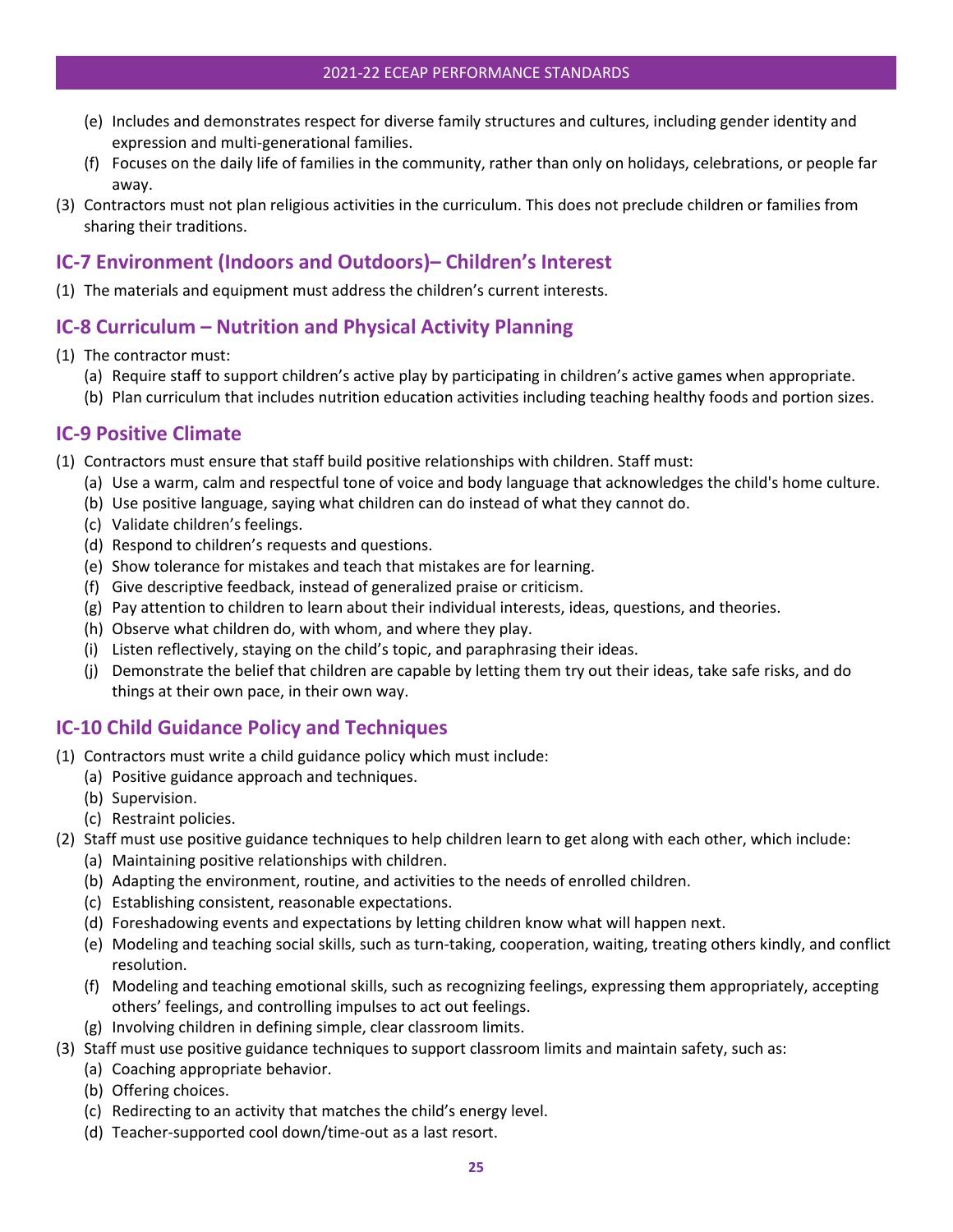# <span id="page-30-0"></span>**IC-11 Child Guidance – Prohibited Practices**

- (1) Contractor's guidance policy must prohibit any person on the premises from using:
	- (a) Corporal punishment, including any means of inflicting physical pain or causing bodily harm to the child.
	- (b) Holding, grabbing, or moving the child in an aggressive manner to cause them to comply.
	- (c) Verbal abuse, such as yelling, shouting, name calling, shaming, making derogatory remarks about a child or the child's family, or using language that threatens, humiliates, or frightens a child.
	- (d) Using or withholding food or liquids as punishment or reward.

# <span id="page-30-1"></span>**IC-12 Child Guidance – Physical Restraint**

- (1) If restraint is used, contractors must ensure staff:
	- (a) Have received training in limited restraint procedures.
	- (b) Restrain a child only as a last resort to prevent serious injury to persons, serious property damage, or to obtain possession of a dangerous object.
	- (c) Do not restrain a child longer than it takes to achieve the safety goal.
	- (d) Do not use restraint as punishment or to force a child to comply.
	- (e) Document all instances of restraint.
	- (f) Notify the parent of the restrained child following the intervention.
	- (g) Notify the Lead Education Agency (LEA) if the child is on an IEP.
	- (h) Develop a written plan with input from the child's primary care or mental health provider, and the parents or guardians, to address underlying issues and reduce the need for further physical restraint if:
- (i) Physical restraint has been used more than once; and
- (ii) A plan is not already a part of the child's individual care plan. (see IC-2)
- (2) Contractor's guidance policy must prohibit any person on the premises from using the use of physical restraint method injurious to the child or any closed or locked time-out room.

#### <span id="page-30-2"></span>**Overview – Expulsion**

*ECEAP is committed to leading with racial equity and prohibiting the historical outcomes for students of color. The goal of ECEAP's no expulsion standard is to ensure children and families are provided with resources and supports that are focused on child strengths. The standard is intended to prevent the disproportionate expulsion and restraint of students of color and ensures continuous enrollment in quality programming. The standard guides contractors in tailoring resources to needs, developing support plans with families and implementing supports with fidelity.*

*Steps to supporting no expulsion in programs include and are not limited to; meetings with families, developing and implementing behavior support plans, consultation with an Infant and Early Childhood Mental Health Consultant and outlining temporary services through an alternative attendance plan.* 

#### <span id="page-30-3"></span>**IC-13 No Expulsion**

- (1) Expulsion means excluding a child from class due to behavior unless the intervention is defined within an agreed support plan.
- (2) Contractors may not expel ECEAP children.
- (3) Expulsion includes:
	- (a) Suspension.
		- (i) This is defined as, providing limited service for an indefinite period of time.
	- (b) Repeated calls to have a family member pick up a child.
	- (c) Similar practices that limit an ECEAP child's access to regular classroom services.
- (4) Expulsion does not include:
	- (a) Infrequent, non-repetitive patterns of removal.
	- (b) Transition to an alternative setting planned jointly by staff and parents.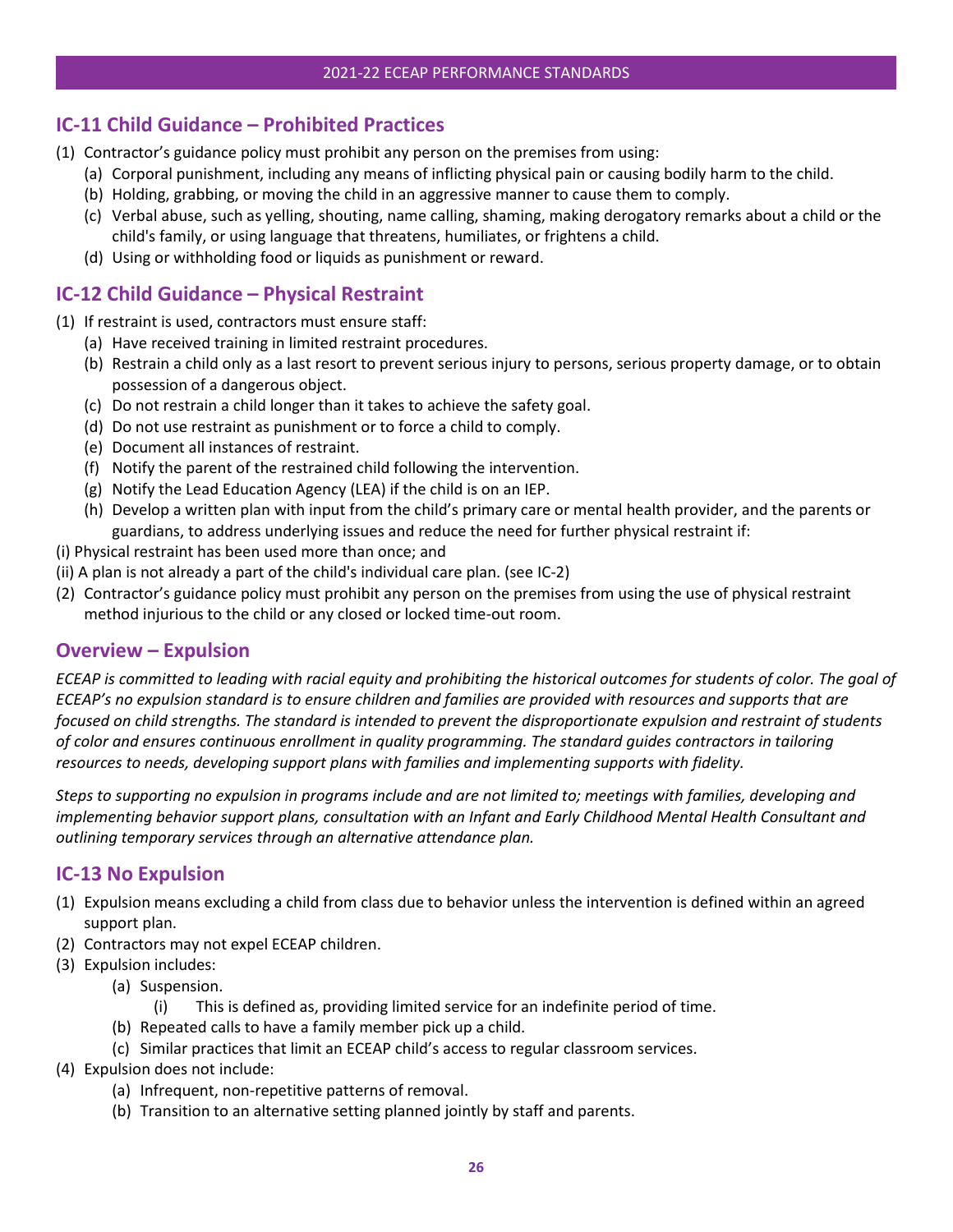#### 2021-22 ECEAP PERFORMANCE STANDARDS

- (c) Positive behavior support plans that may include receiving temporary services out of the classroom or at home.
- (d) An approved Alternative Attendance Plan in partnership with families and Exception to ECEAP Requirement reducing a child's time in the classroom. (See PAO-8 for additional information)
- (5) Prior to transition to an alternative setting or implementation of an Alternative Attendance Plan due to behavior, contractors must engage the support of an Infant and Early Childhood Mental Health Consultant to have them complete a classroom and/or child observation as appropriate.
	- (a) If an Alternative Attendance Plan is approved, an agreed upon timeline should be discussed with the family which includes a period of reintroduction to a longer day for the student.
- (6) Positive behavior support plans should be developed in collaboration with Infant and Early Childhood Mental Health Consultants, other professionals, families and additional ECEAP contractor staff as appropriate. The joint effort focuses on the strengths of the child and family.
	- (a) Positive Behavior Support plans must honor cultural or traditional practices; this may include but is not limited to, support plans written in home language, and traditional practices in mental health.
	- (b) If a parent declines to participate in the development of a plan or suggested supports, Contractors must work with their CQI Specialist on additional resources, supports and options.
- (7) If contractors have implemented their usual strategies (See PAO-25 for additional information) and the classroom is still unsafe or excessively disrupted, or if they are unable to access the support of an Infant and Early Childhood Mental Health Consultant as described in (5) and (6), they are encouraged to contact DCYF ECEAP for technical assistance.
- (8) To ensure equitable access to ECEAP programming, Contractors will partner with teachers, support staff and families and meet to highlight child strengths and focus on supports being implemented.
	- (a) DCYF ECEAP requires that contractors to document efforts made to support the child and family. Contractors must seek support from their CQI Specialist and obtain approval before implementing any Alternative Attendance Plan.

# <span id="page-31-0"></span>**IC-14 Square Footage Indoor**

(1) Classrooms must have a minimum of 35 square feet per child of indoor space, not including bathroom, hall, kitchen, and storage space.

#### <span id="page-31-1"></span>**IC-15 Classroom Ratio**

- (1) During ECEAP hours, contractors must have:
	- (a) A lead teacher present.
	- (b) A second staff person who meets lead teacher or assistant teacher qualifications, if more than ten children are present.
	- (c) Additional staff as necessary to ensure safety and an effective learning environment for all enrolled children.
	- (d) A minimum 1:10 adult/child ratio.
	- (e) No more than 20 children per class/group.

# <span id="page-31-2"></span>**IC-16 Daily Routine**

- (1) Contractors must post a schedule of the daily routine for each classroom. This daily routine must:
	- (a) Be predictable, yet flexible and responsive, to meet the interests and needs of the children.
	- (b) Offer ample time for unrushed activities and transitions.
	- (c) Minimize the number of transitions so that there is more productive time and less waiting.
	- (d) Allow periods of quiet and of activity, responding to children's needs.
- (2) The usual daily routine must include:
	- (a) A block of free choice time of at least 45 minutes. During free choice, children initiate their own activities and engage in play-based learning. Staff converse with children to support decision-making, problem-solving, and higher-order thinking.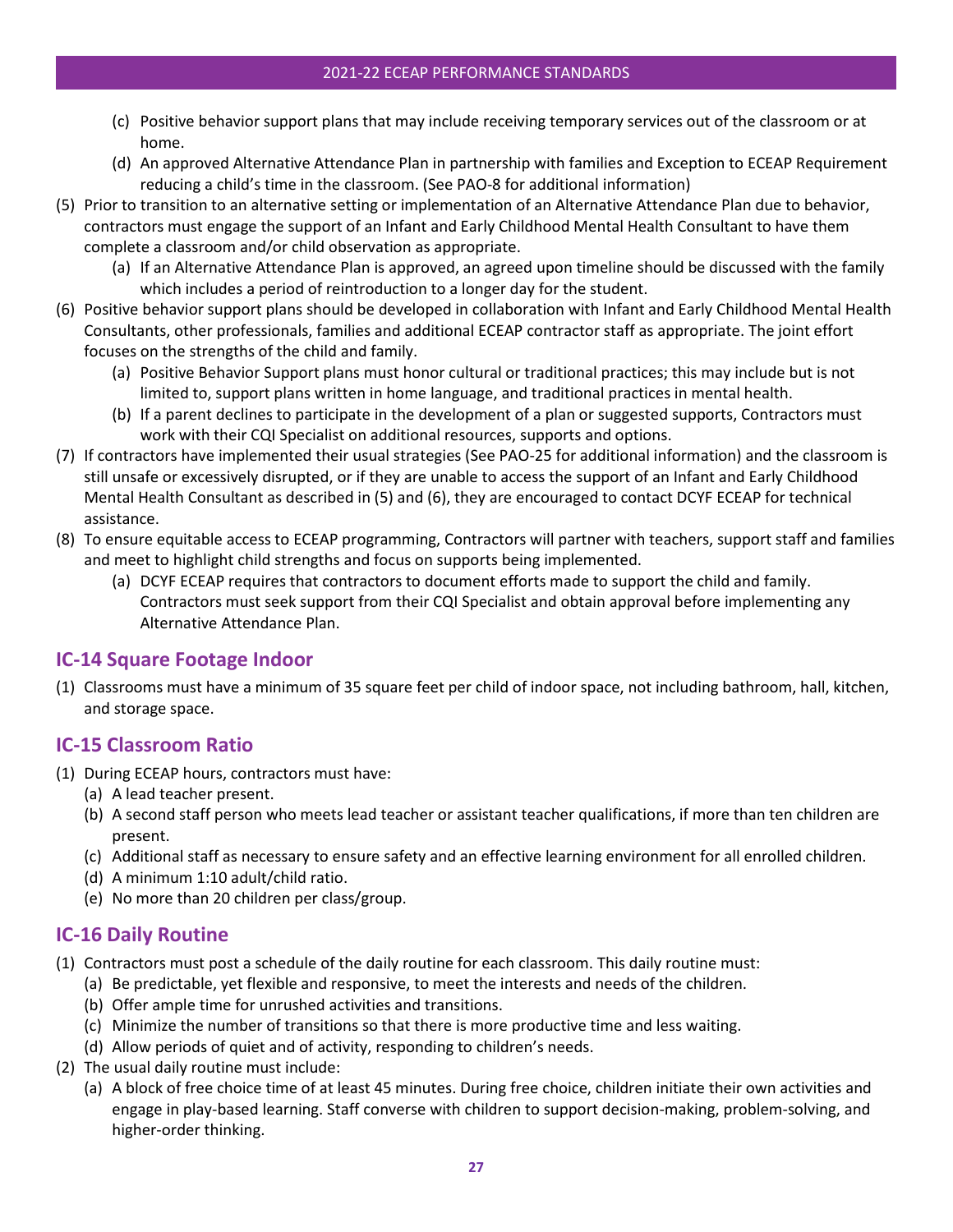- (b) Small group learning opportunities. Small groups can be informal gatherings, planned enrichment activities, or options during free choice time.
- (c) Short periods of whole group discussion, interaction, and concept development.
- (d) Outdoor or large motor time.
- (e) Reading in groups or individually.
- (3) Both Working Day and School Day sites must:
	- (a) Provide a minimum of 30 minutes a day of outdoor play unless conditions pose a health and safety risk to children.
	- (b) For classes meeting more than six hours, schedule at least two blocks of free choice time, of at least 45 minutes each that meet performance standards requirements with at least one opportunity in the morning and one in the afternoon at times the majority of children are present.

# <span id="page-32-0"></span>**Program Administration and Oversight**

This section includes key components to administering ECEAP, such as policy council, continuous quality improvement, service delivery, recruitment, eligibility, enrollment and attendance. The Program Administration and Oversight section also includes key policy and recordkeeping standards.

#### <span id="page-32-1"></span>**PAO-1 New Facilities**

(1) Contractors must request and obtain prior approval in ELMS from DCYF ECEAP before opening a new site or classroom or relocating an existing classroom.

### <span id="page-32-2"></span>**PAO-2 Waiver to ECEAP Standards**

(1) ECEAP contractors may request a waiver to ECEAP rules, Performance Standards, or policies if they are unable to meet the standard due to specific needs of the program or enrolled child. Contractors must have written approval from the DCYF ECEAP before implementing the waiver.

#### <span id="page-32-3"></span>**PAO-3 Variance to ECEAP Standards**

(1) ECEAP contractors may request a variance to ECEAP rules, Performance Standards, or policies if they plan to meet the regulation in an alternative way than described due to specific needs of the program or enrolled child. Contractors must have written approval from the DCYF ECEAP before implementing the variance.

# <span id="page-32-4"></span>**PAO-4 Confidentiality**

- (1) Contractors must write a policy to ensure the security and confidentiality of all child and family information. This includes:
	- (a) Obtaining written, informed parent consent before releasing verbal or written information, except as required by law.
	- (b) Providing parents access to child and family records.

# <span id="page-32-5"></span>**PAO-5 Child Abuse and Neglect Policy**

(1) Contractors must have written health and safety policies and procedures on child abuse and neglect prevention, detection, and reporting.

#### <span id="page-32-6"></span>**PAO-6 Parent Notifications**

(1) Contractors must maintain documentation that they notify parents that staff are mandated reporters of suspected child abuse and neglect in accordance with RCW 26.44 and applicable tribal and federal laws.

# <span id="page-32-7"></span>**PAO-7 Parent Handbook and Related Policies**

(1) Contractors must provide written materials to parents, such as a parent handbook or calendar, to inform parents of program opportunities and policies.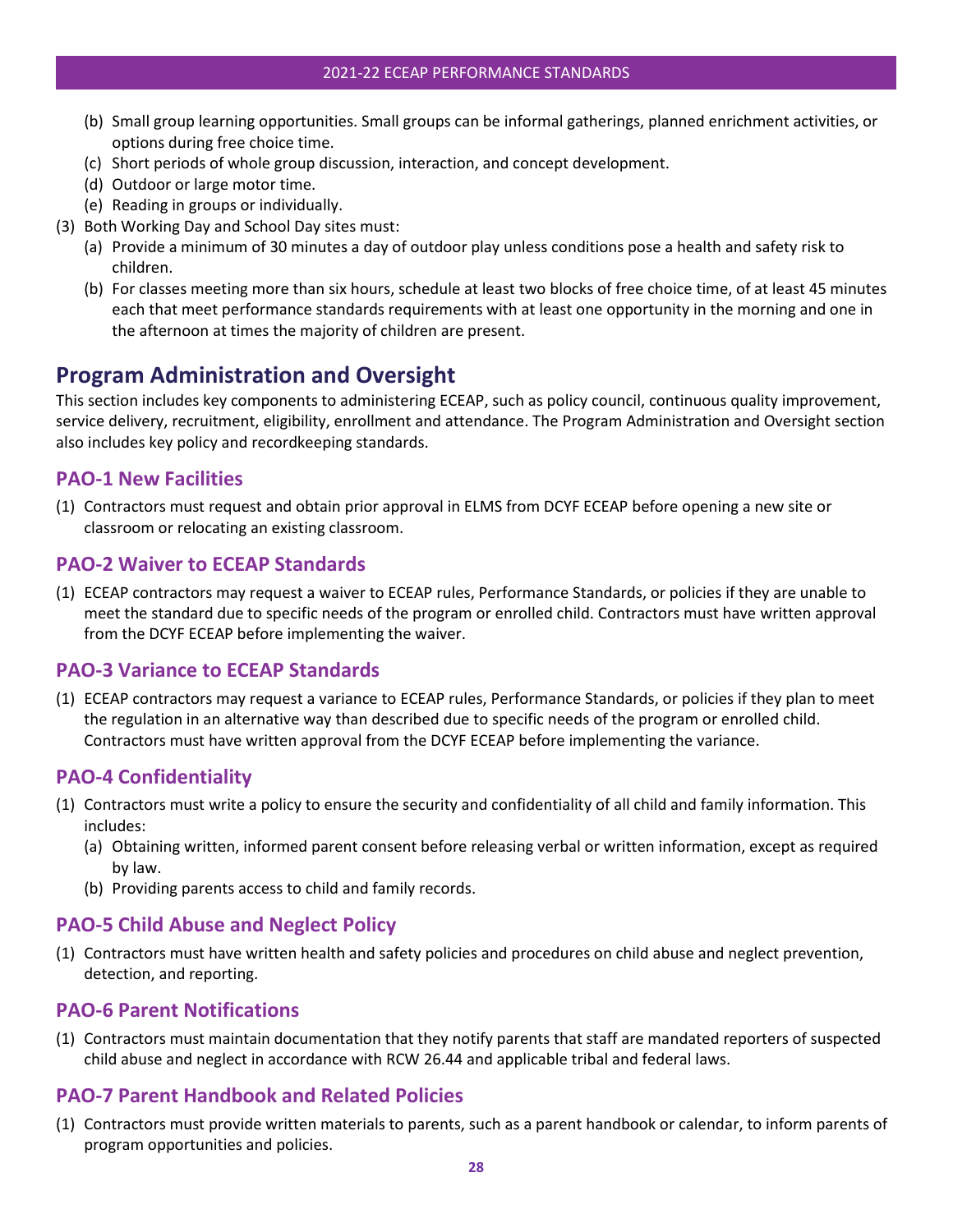(2) Each enrolled child's record must have signed documentation by the parent or guardian stating they received and reviewed the program policies.

#### <span id="page-33-0"></span>**PAO-8 Attendance**

- (1) To encourage attendance, contractors must, at minimum:
	- (a) Inform families of the benefits of regular attendance.
	- (b) Support families to promote each child's regular attendance.
	- (c) Track the contractor's average daily attendance, analyzing causes and patterns of absenteeism, and developing a plan to improve attendance if that average falls below 85 percent.
	- (d) Partner with parents to address obstacles to attendance when a child has multiple unexplained absences or is at risk of missing ten percent of class days per year.
	- (e) Consider the slot vacant and offer it to a family on the waiting list if the child's attendance does not resume after these efforts.
- (2) Contractors must write and implement a policy when families are scheduled to be out of the area for an extended amount of time due to vacation or similar circumstance. This policy must:
	- (a) Establish a maximum number of days the family can be out of the area before a contractor begins the process of enrolling the next child on the waiting list.
	- (b) Ensure staff and families discuss plans before the family leaves.
	- (c) Meet family needs as best as possible.
	- (d) Align with the requirement to fill vacant slots within 30 days.
	- (e) Making efforts to re-engage families if a child stops attending.
- (3) To support regular attendance of children experiencing homelessness, contractors must address transportation needs. Strategies may include:
	- (a) Collaborating with a school district.
	- (b) Coordinating car pools with other families.
	- (c) Providing bus passes for public transportation.
	- (d) Engaging with community partners.
	- (e) Offering a temporary alternative attendance plan.
- (4) Contractors may contact the DCYF ECEAP for technical assistance if they have exhausted attendance and transportation strategies for children experiencing homelessness.
- (5) Where ECEAP is provided by a school district, the transportation requirements of the McKinney-Vento Education of [Homeless Children and Youth Assistance Act](http://www.k12.wa.us/HomelessEd/default.aspx) apply. See PAO-23 Transportation for more information.
- (6) To support attendance of children with extenuating circumstances which impact their behavior, contractors must address the individual child's needs. Strategies may include:
	- (a) Collaborating with the child's family to develop a behavior support plan.
	- (b) Consulting with an Infant and Early Childhood Mental Health Consultant or professional.
	- (c) Offering referral to or engaging with other community partners.
- (7) Contractors must notify the DCYF ECEAP and receive written approval before implementing any alternative attendance plan.

# <span id="page-33-1"></span>**PAO-9 Confidential Record Securing and Disposal**

- (1) Contractors must write a policy to ensure the security and confidentiality of all child and family information. This includes:
	- (a) Disposing of written records in a secure manner.
	- (b) Securing electronic records.

# <span id="page-33-2"></span>**PAO-10 Health Records**

- (1) Contractors must maintain current and confidential health files on all enrolled children that include:
	- (a) Medical and dental history.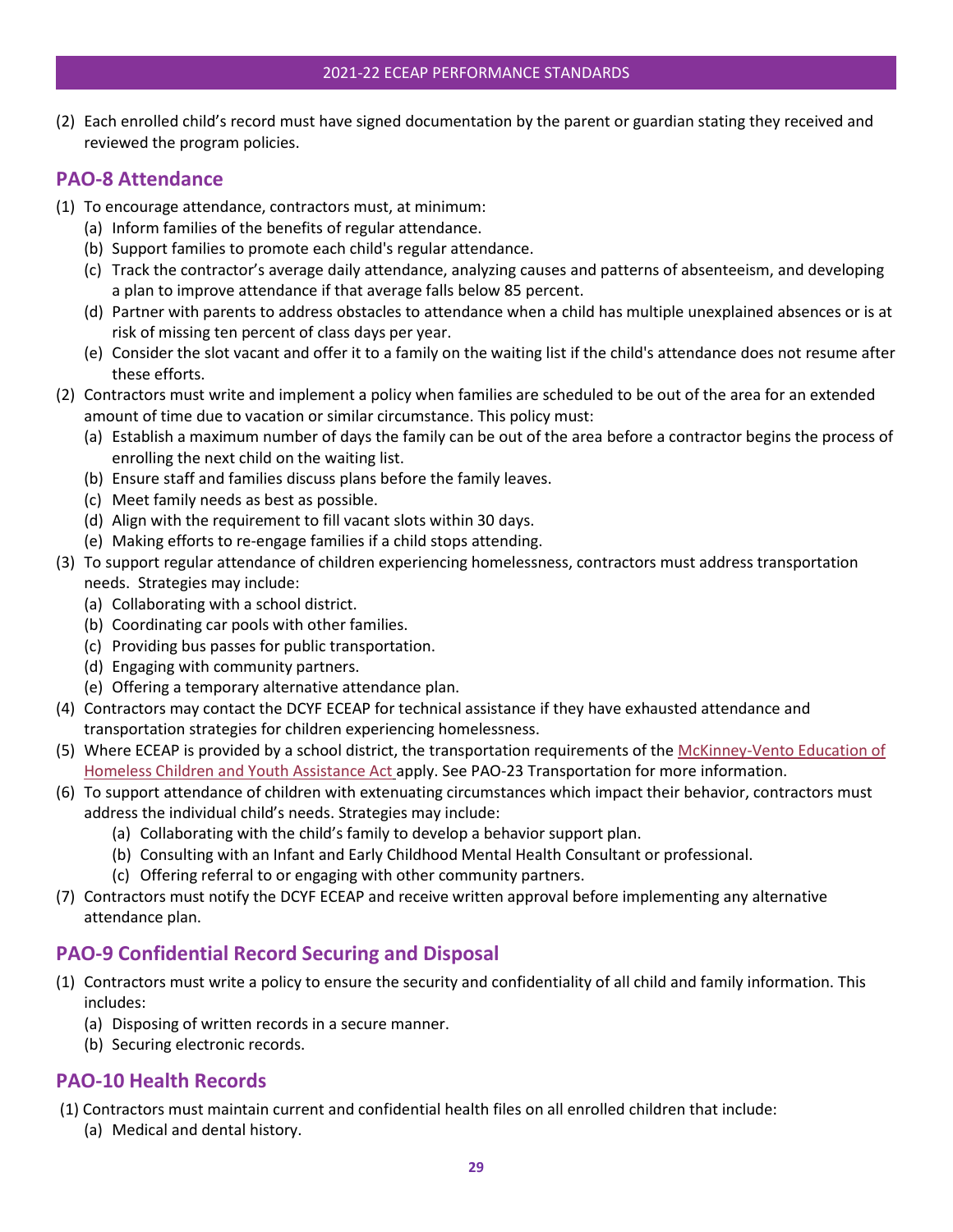- (b) Immunization records.
- (c) Allergy information.
- (d) Food preferences and restrictions.
- (e) Health screening results.
- (f) Dental screening results.
- (g) Medical examination records.
- (h) Accident reports.
- (i) Documentation of health-related family contacts.
- (2) Contractors must maintain a tracking system to ensure these records are kept up-to-date.

#### <span id="page-34-0"></span>**PAO-11 Parent Consent Forms**

- (1) Contractors must obtain signed parent consent for:
	- (a) Administration of medication.
	- (b) Emergency medical treatment.
	- (c) Health screenings or assessments.
- (2) Signed forms must be kept confidential and accessible.

#### <span id="page-34-1"></span>**PAO-12 Child Restraint Documentation**

(1) Contractors must retain documentation of child restraint incidents for *five years*.

#### <span id="page-34-2"></span>**PAO-13 Monitoring and Compliance**

- (1) Contractors must maintain documentation related to their continuous quality improvement systems including:
	- (a) Data gathered during monitoring.
	- (b) Follow-up on out-of-compliance issues.

#### <span id="page-34-3"></span>**PAO-14 Program Monitoring Documents**

(1) Contractors must maintain documentation of progress on compliance agreements for a minimum of *five years*.

#### <span id="page-34-4"></span>**PAO-15 Pesticide Notifications**

(1) Contractors must maintain for *seven years*, documentation that they notify parents, employees, and any other interested parties 48 hours in advance of the application of pesticides in accordance wit[h RCW 17.21.](https://app.leg.wa.gov/rcw/default.aspx?cite=17.21) Notification is not required if children will be out of the facility for two consecutive days after application.

#### <span id="page-34-5"></span>**PAO-16 Health Screening**

- (1) Children who have not had a health screening within the last twelve months must be screened within 90 calendar days, counting children's first day attending class each school year as day one, for:
	- (a) Vision and hearing.
	- (b) Height and weight.
	- (c) Special health needs.
- (2) Contractors must:
	- (a) Document the screening results.
	- (b) Partner with families when health and nutritional issues or developmental concerns are suspected or identified in their child.
	- (c) Make appropriate referrals based on screening results.

#### <span id="page-34-6"></span>**PAO-17 Eligibility, Recruitment, Selection, Enrollment, and Attendance Documents**

- (1) Contractors must retain attendance records for *five years*.
- (2) Contractors must maintain the following paper documentation for at least the current and previous school year:
	- (a) Parent signatures verifying eligibility information is accurate.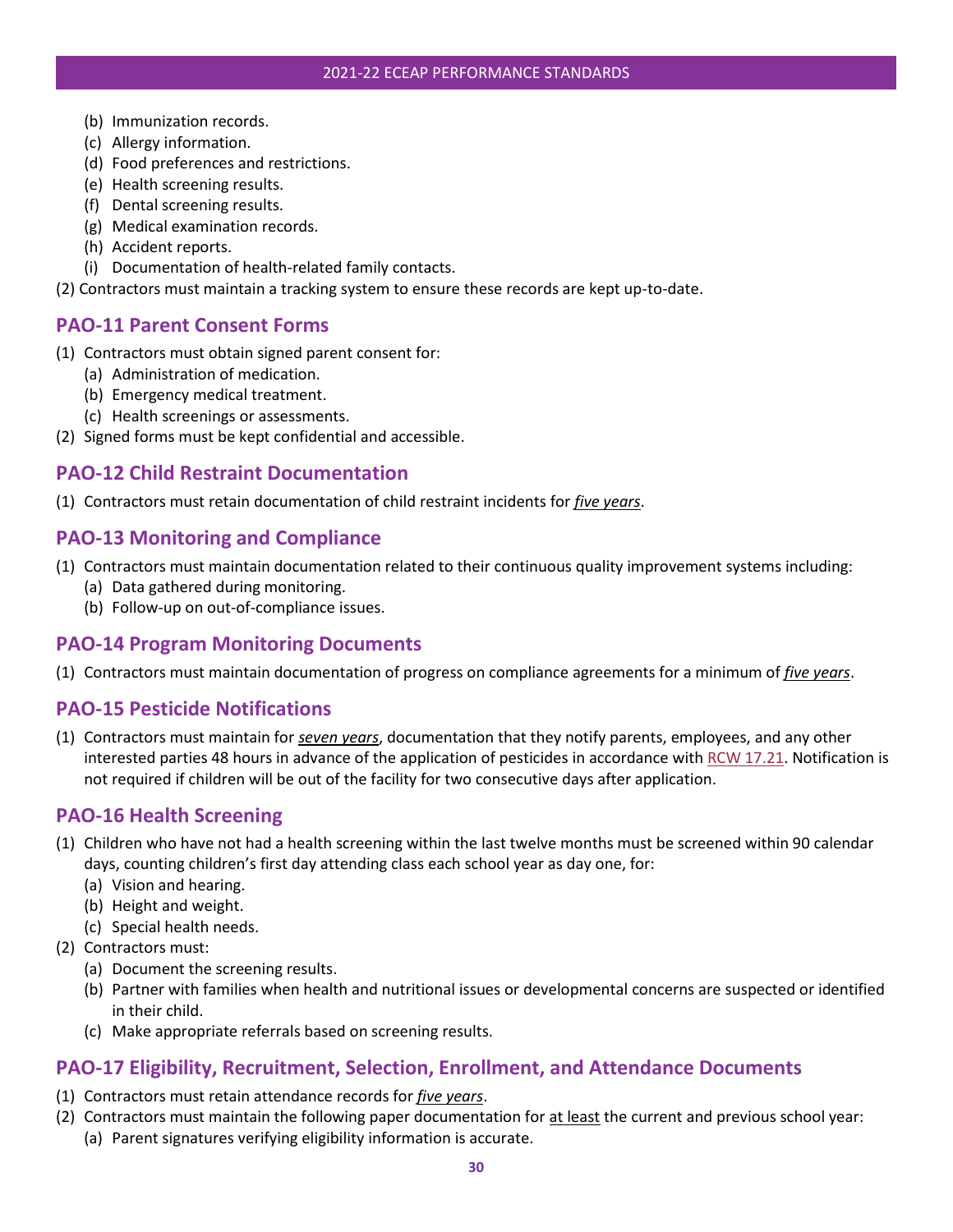- (b) Signed statement from staff who verified eligibility.
- (c) Statement of income signed by the employer or parent, if no other documentation of income is available.
- (3) Contractors should consult their ECEAP contract and follow their agency's record retention schedule for longer retention requirements.

# <span id="page-35-0"></span>**PAO-18 Human Resources Documents**

- (1) Contractors must retain the following for each employee for *five years* after employment ends:
	- (a) Copy of first aid, CPR, and food worker cards, if required.
	- (b) Documentation of qualifications not verified by MERIT, such as copies of diplomas, transcripts, licenses, and certifications.
	- (c) Orientation and training record.
	- (d) Professional Development Plan, and observation and mentoring notes for staff with Professional Development Plans.
	- (e) Reference checks.
	- (f) Tuberculosis (TB) test records.
- (2) Contractors must retain the following for *five years* after their completion:
	- (a) Documentation of labor pool shortage or other staff recruitment difficulty.
	- (b) Staff recruitment materials, advertising open positions to the public.
	- (c) Volunteer records including background clearances, TB test records, orientation and training, and hours of volunteer service
	- (d) Affirmative Action Plan that includes the plan's implementation and putting in practice to increase the representation of affected groups in the workforce when a particular group is under-represented to meet the needs of the community[. WAC 357-25,](https://apps.leg.wa.gov/WAC/default.aspx?cite=357-25) [RCW 49.60,](http://apps.leg.wa.gov/RCW/default.aspx?cite=49.60) Equal Employment Opportunity governing guidelines, Code of Federal Regulations [Titles 28, 29, and 43.](https://www.govinfo.gov/app/collection/cfr/2020/))
- (3) Contractors must maintain *current*:
	- (a) Background clearances.
	- (b) Job descriptions.
	- (c) Professional development plans for staff who do not fully meet required qualifications.
	- (d) Staff and volunteer training plan.
	- (e) Staff recruitment and selection policies and procedures.
	- (f) Volunteer policies.

# <span id="page-35-1"></span>**PAO-19 Health and Safety Documents**

- (1) Contractors must retain the following for five years after their completion:
	- (a) Emergency drill records.
	- (b) Inspection records for smoke detectors, fire alarms, fire extinguishers.
- (2) Contractors must maintain *current*:
	- (a) Child abuse and neglect prevention, detection, and reporting policy and procedure.
	- (b) Child allergy procedure.
	- (c) Disaster plan.
	- (d) Exclusion of sick children policy including Child, Staff
	- (e) Health and safety inspections for the school year.
	- (f) Infectious disease prevention procedures.
	- (g) Medication management procedures.
	- (h) Pesticide/herbicide management policy.
	- (i) Plans for handling medical, dental, and poisoning emergencies.
	- (j) Transportation policy.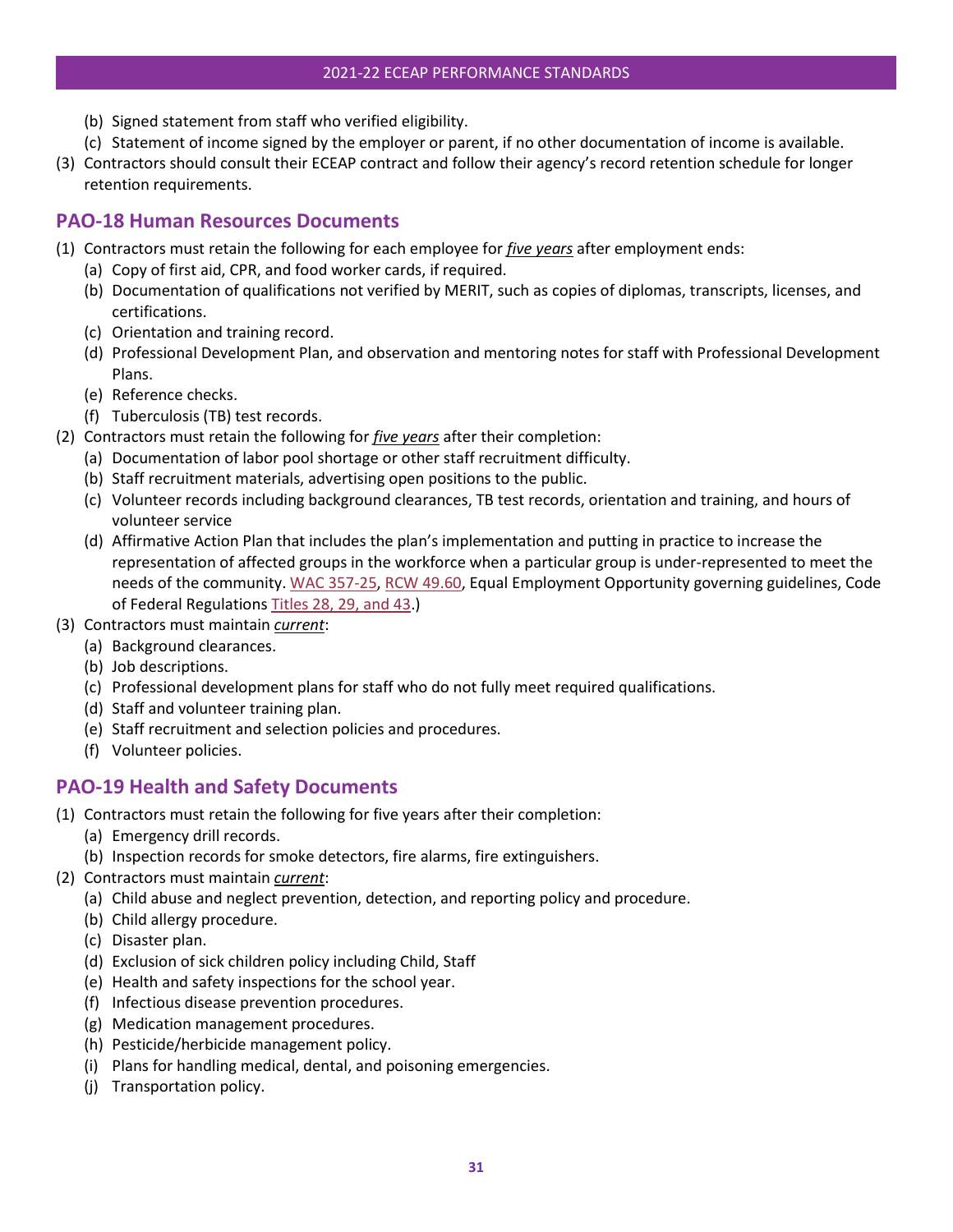# <span id="page-36-0"></span>**PAO-20 Early Childhood Education Documents**

- (1) Contractors must maintain the following for the *current school year*:
	- (a) Positive behavior support and no expulsion policy.
	- (b) Child guidance policy.
	- (c) Curriculum plans, including individualization.
	- (d) Early childhood education framework.
	- (e) Kindergarten transition plan.

#### <span id="page-36-1"></span>**PAO-21 Child Records**

- (1) Contractors must retain the following records for each child while they are in ECEAP and for *five years after the child leaves ECEAP*:
	- (a) Consent forms.
	- (b) Health records and tracking.
	- (c) Individualized curriculum and guidance plans.
	- (d) Individualized Education Program (IEP), when applicable.
	- (e) Notes from parent-teacher conferences including child goals.
	- (f) Notes from Local Education Agency (LEA) or Multidisciplinary Team (MDT) meetings, when applicable.
	- (g) Plans, referrals, and follow-up notes.
	- (h) Screening and assessment results.

### <span id="page-36-2"></span>**PAO-22 Disaster Plan, Policies and Procedures**

(1) Contractors must have written health and safety policies and procedures on disaster plan for emergencies such as fire, earthquake, flood, tsunami, volcanic eruption, or lock-down, as applicable based on location, including practice drills.

#### <span id="page-36-3"></span>**PAO-23 Transportation**

- (1) Transportation is an optional ECEAP service.
- (2) Contractors must write a health and safety policy and procedure for transportation, if applicable.
- (3) When ECEAP children are served by school district bus service, transportation is regulated by OSPI minimum standards.
- (4) If contractors transport children in non-school district vehicles, they must:
	- (a) Maintain a written transportation policy to ensure the safety of children.
	- (b) File current copies of all drivers' licenses.
	- (c) File current copies of vehicle insurance meeting Department of Licensing insurance requirements.
	- (d) Ensure that signed medical releases and emergency contact forms for each child are readily accessible.
	- (e) Use buses that meet OSPI minimum standards for school buses or other vehicles maintained in good repair and safe operating condition.
	- (f) Follow the Washington Child Restraint Law. (RCW 46.61.687 and 46.61.688)
	- (g) Document daily visual vehicle safety checks.
	- (h) Document a regular schedule of vehicle safety inspections.
- (5) When school districts are transporting homeless children using a method other than district-provided transportation, the following applies:
	- (a) When using a taxi service:
		- (i) The child must be accompanied by a parent or authorized adult in addition to the driver
	- (ii) Drivers must have a cleared Portable Background Check
	- (iii) A contract must be in place that ensures:
		- A. The taxi is up to date on all maintenance
			- B. All safety measures are in place and utilized, including the use of and appropriate installment of child safety seats and seat belts.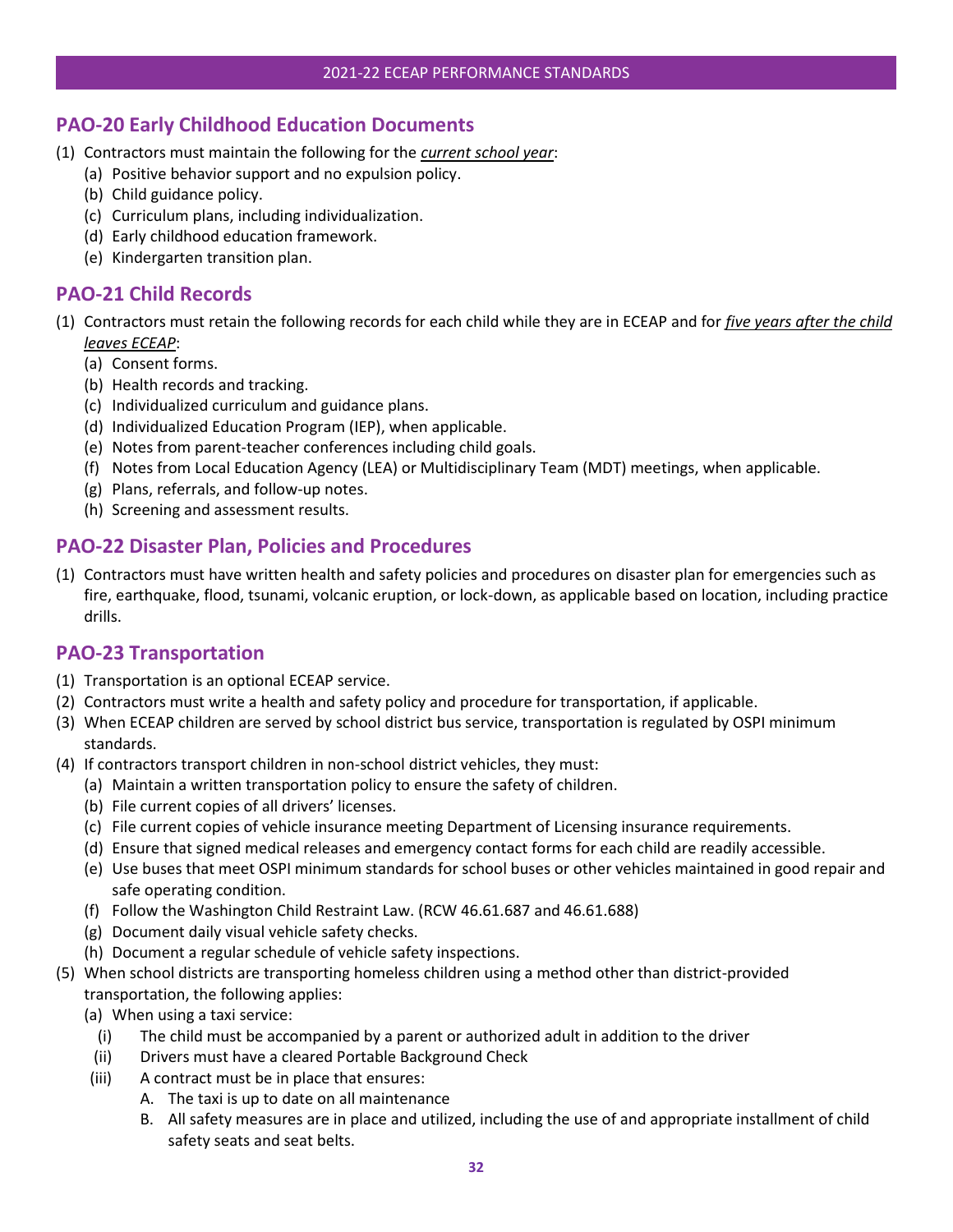- (b) ECEAP contractors may not use rideshare services such as Uber and Lyft to provide transportation for children.
- (6) Contractors must ensure that:
	- (a) Signed parent consent forms for transportation for each child are obtained prior to providing transportation.
	- (b) Signed medical releases and emergency contact forms for each child are readily accessible in case of injury during transportation.
	- (c) One-way transportation time for children is no more than one hour, except in rural or remote areas where transportation time must be kept to a minimum.

#### <span id="page-37-0"></span>**PAO-24 Transportation Records**

(1) Contractors must retain transportation records including copies of driver's licenses, vehicle insurance, vehicle daily safety checks, and vehicle inspection reports for *five years* after their completion.

### <span id="page-37-1"></span>**PAO-25 No Expulsion Policy**

- (1) Contractors must write and implement a policy to address the needs of children with challenging behaviors and prohibit expulsion. The policy includes strategies appropriate to the community served and timeframes for implementation. These five topics must be addressed:
	- (a) Supporting classroom teachers.
	- (b) Planning with families to meet the individual needs of the child.
	- (c) Engaging community resources such as Infant and Early Childhood Mental Health Consultant, coach or other professional.
	- (d) Choosing an alternative schedule or setting.
	- (e) How staff are trained to support positive social emotional development, reduce challenging behavior and trauma informed care annually.
- (2) If contractors have implemented their usual strategies and the classroom is still unsafe or excessively disrupted, they are encouraged to contact DCYF ECEAP for technical assistance.

#### <span id="page-37-2"></span>**PAO-26 Health and Safety Policies and Procedures**

- (1) Contractors must have written health and safety policies and procedures on:
	- (a) Child allergies.
	- (b) Exclusion of sick children.
	- (c) Handling the following emergencies:
		- (i) medical,
		- (ii) dental
		- (iii) poisoning.
	- (d) Infectious disease prevention.
	- (e) Medication management.
	- (f) Monitoring of health and safety practices.
	- (g) Pesticide/herbicide management in accordance with RCW 17.21, preventing children's exposure, and using the least hazardous means to control pests and unwanted vegetation.

# <span id="page-37-3"></span>**PAO-27 Required Postings**

- (1) Daily classroom routine.
- (2) Emergency telephone numbers posted near a telephone.
- (3) Emergency medical and disaster procedures for medical, dental, and poison treatment.
- (4) Food worker cards for food preparation staff.
- (5) Menus.
- (6) Child allergies and special dietary restrictions.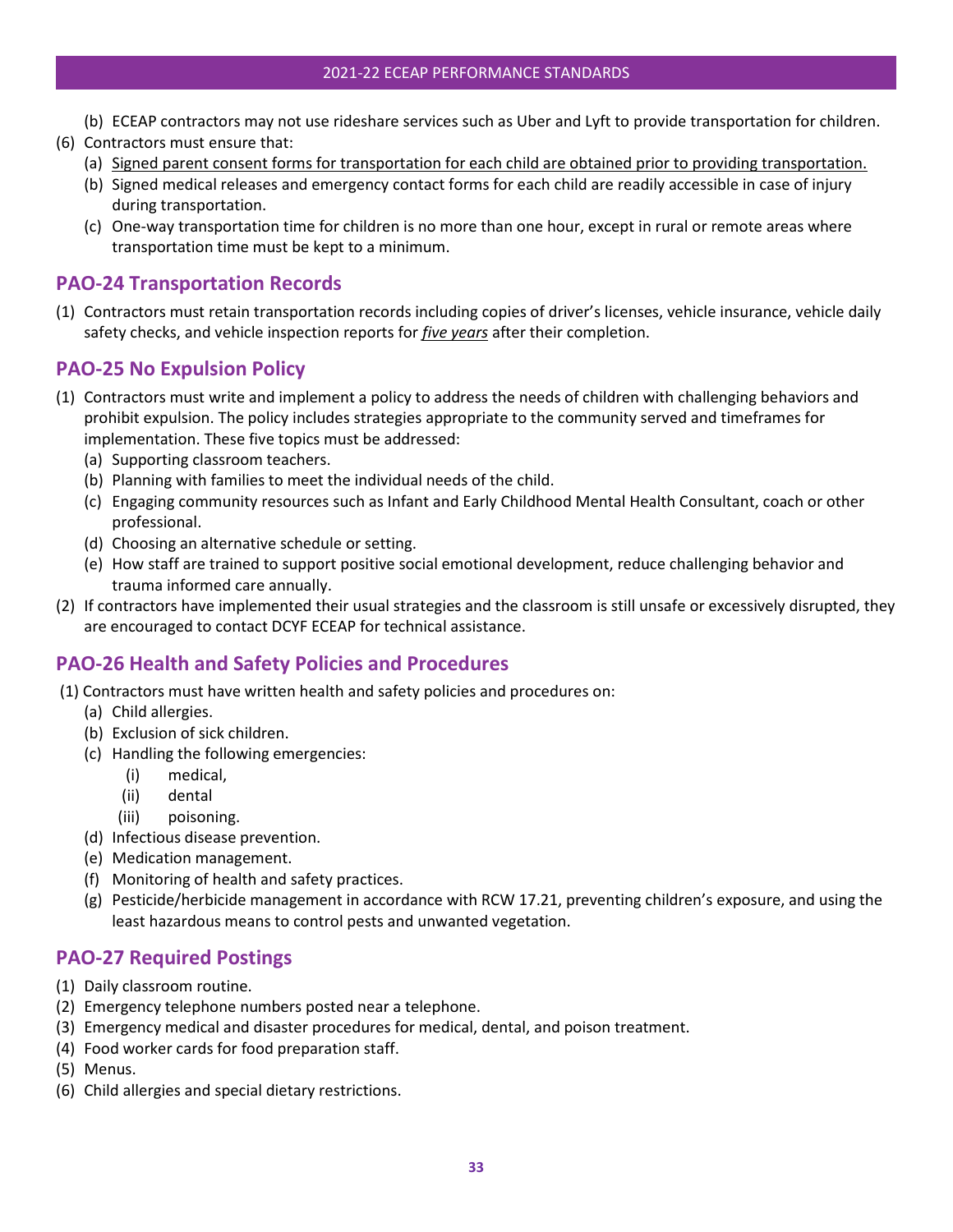# <span id="page-38-0"></span>**PAO-28 Service Delivery Plan**

- (1) Contractors must develop a written Service Delivery Plan, in collaboration with ECEAP parents, staff, and community partners. The plan must include:
	- (a) Early childhood education.
	- (b) Family support, using the Mobility Mentoring® approach.
	- (c) Family engagement.
	- (d) Health and nutrition.
- (2) Contractors must ensure that all ECEAP services:
	- (a) Respond to community needs.
	- (b) Integrate program components, such as education, family support, and health.
	- (c) Are developmentally appropriate for children.
	- (d) Build relationships with families based on mutual respect and equality.
	- (e) Are culturally and linguistically appropriate for families.
	- (f) Focus on family strengths.
	- (g) Support building adult capabilities.
	- (h) Support family engagement, empowerment, and leadership.

# <span id="page-38-1"></span>**PAO-29 Community Partnerships**

- (1) Contractor's must take an active role in promoting coordinated systems of comprehensive early childhood services to children furthest from opportunity and families in their community through communication, cooperation, and the sharing of information among agencies. A contractor must establish collaborative relationships and partnerships, with schools, health, social service agencies, tribal sovereign nations and other related community organizations. Contractors must involve partners in:
	- (a) Community Assessment.
	- (b) ECEAP service delivery planning.
	- (c) Community services development and coordination.
	- (d) Planning for children with disabilities.
	- (e) Kindergarten transition planning.
	- (f) Compliance agreement planning, as related to community services.

# <span id="page-38-2"></span>**PAO-30 Health Advisory Committee**

- (1) Contractors must establish a Health Advisory Committee (HAC) composed of staff; ECEAP parents; and professionals in medical, dental, nutrition, public health, and mental health fields; to:
	- (a) Offer input on policy and planning related to health, nutrition, and mental health.
	- (b) Address issues and concerns about health service delivery.
	- (c) Provide opportunities for parent empowerment and leadership skill development.
- (2) The HAC must meet a minimum of once per year and more often as community health or ECEAP needs arise. Contractors must maintain a roster of participants and minutes of HAC meetings.
- (3) Contractors may form combined ECEAP, Early ECEAP and Head Start HACs. Neighboring contractors may form joint HACs.

# <span id="page-38-3"></span>**PAO-31 Parent Policy Council**

- (1) Contractors must establish a Parent Policy Council, composed primarily of current and former ECEAP parents, and separate from an agency board of directors. Council members may serve no more than five years. ECEAP staff provide support and consultation at Council meetings.
- (2) The purpose of the Parent Policy Council is to develop parent empowerment and leadership and serve as a communication link between the contractor and ECEAP families. The Council works with the contractor to make decisions about ECEAP administration, including, but not limited to:
	- (a) Service delivery plan.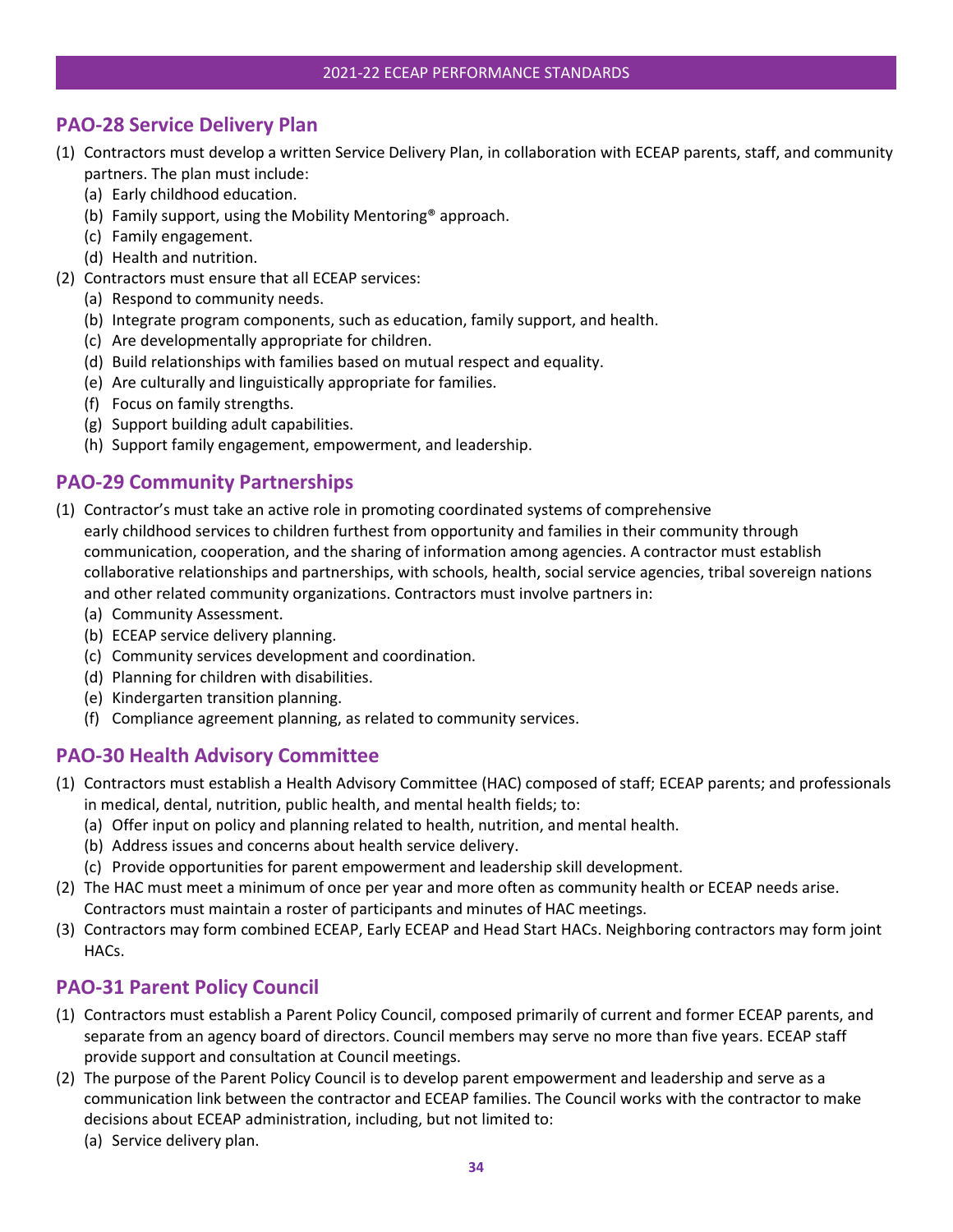- (b) Community assessment.
- (c) Self-assessment of ECEAP Compliance.
- (d) Use of anti-bias practices
- (e) Program monitoring.
- (f) Complaint resolution.
- (g) Budget.
- (h) Program policies.
- (i) Recruitment of families.
- (j) Expansion and entitlement planning.
- (3) Contractors must orient Parent Policy Council members to the ECEAP Contract, ECEAP Performance Standards, and program policies. Contractors must maintain minutes of Parent Policy Council meetings.
- (4) Contractors may form combined ECEAP, Early ECEAP and Head Start Parent Policy Councils providing there is ECEAP parent representation.

#### <span id="page-39-0"></span>**PAO-32 Community Assessment**

- (1) Contractors must conduct a community assessment at least every five years. The assessment may be aligned with the Head Start community assessment**.** The contractor must annually review and update the assessment to reflect significant changes in community demographics and resources. The assessment process must involve families, staff and community partners.
- (2) The assessment must document:
	- (a) Where eligible children live, within the contractor's service area.
	- (b) Race, ethnicity, and home languages of eligible children.
	- (c) Numbers of age-eligible children who are:
		- (i) Developmentally delayed or disabled.
		- (ii) In the child welfare system, including foster care.
		- (iii) In families that are homeless.
		- (iv) In families with low income.
		- (v) In families where parents work as seasonal or migrant farmworkers.
		- (vi) In families in the military.
		- (vii) In families that are American Indian or Alaskan Native
- (3) Contractors must analyze this assessment data with their community partners to determine the community capacity
	- for ECEAP-eligible children and families to access services such as:
	- (a) Education.
	- (b) Medical, mental and oral health.
	- (c) Nutrition.
	- (d) Social services.
- (4) Contractors must use the community assessment to develop their:
	- (a) Plan for delivering services that meet the needs of their community.
	- (b) Philosophy and goals.
	- (c) Recruitment strategies.
	- (d) Culturally and linguistically responsive ECEAP services.
	- (e) Site locations.
- (5) Contractors must maintain documentation of community assessment activities.

# <span id="page-39-1"></span>**PAO-33 Self-Assessment of ECEAP Compliance**

(1) Contractors must include ECEAP staff and parents in an annual assessment of compliance with ECEAP Performance Standards, following the ECEAP Self-Assessment process. Contractors must submit this self-assessment to the DCYF ECEAP by June 15 of each year.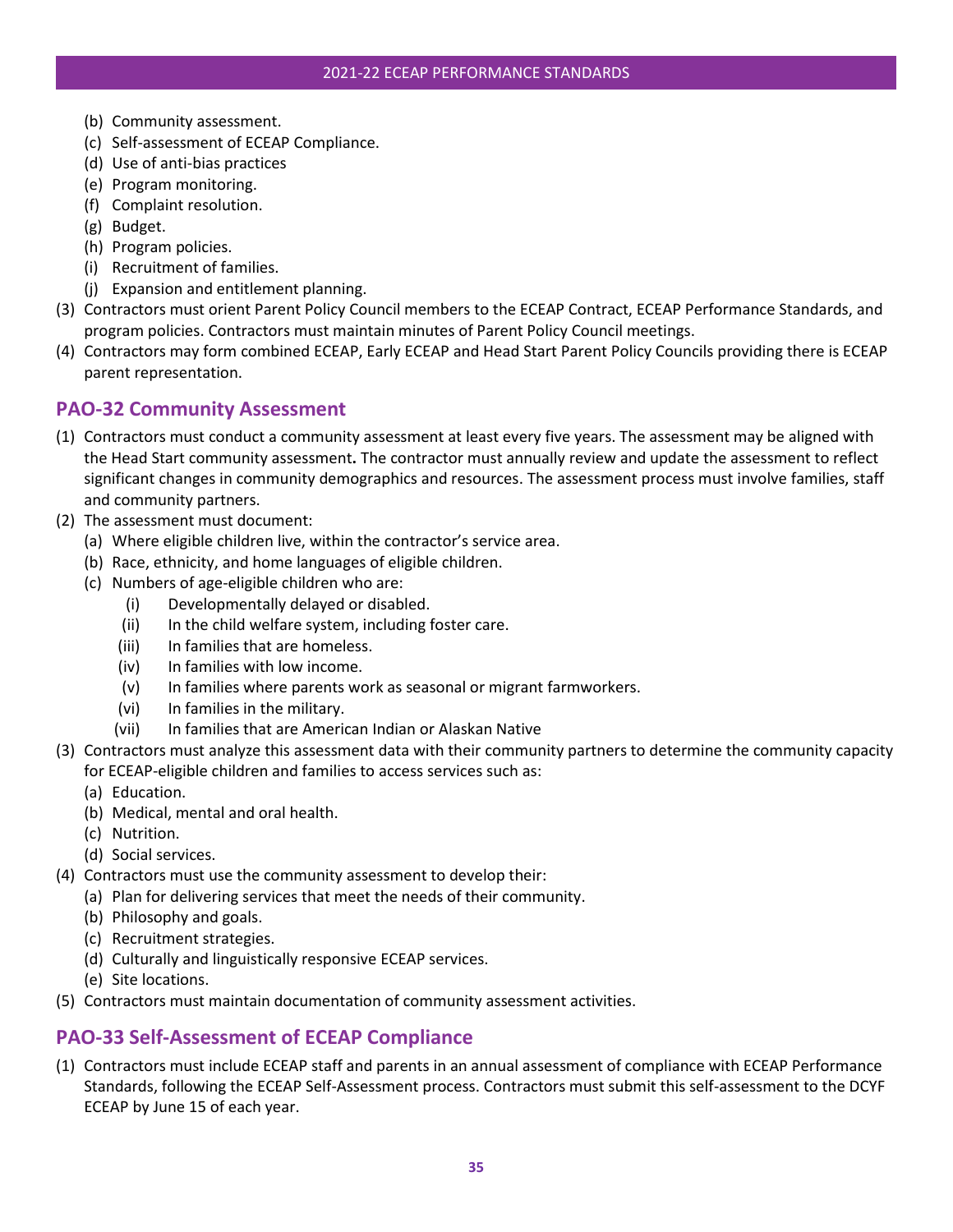#### <span id="page-40-0"></span>**PAO-34 Parent and Community Complaints**

- (1) Contractors must develop a written procedure for handling parent and community complaints. The procedure must address:
	- (a) How to register a complaint.
	- (b) Steps and timeline for investigating a complaint.
	- (c) Documentation of complaints, including resolution of substantiated complaints.
- (2) If resolution of a complaint cannot be reached, the contractor must contact the DCYF ECEAP.

# <span id="page-40-1"></span>**PAO-35 Free-of-Charge**

- (1) Contractors must provide ECEAP services free-of-charge to enrolled families.
- (2) Contractors may accept voluntary donations.
- (3) Contractors must ensure that all parents have opportunities to fully participate in ECEAP activities.
- (4) No parent will be requested or required to contribute money, food, or supplies with a monetary value.
- (5) Contractors are encouraged to invite parents to volunteer time, but may not require it.

#### <span id="page-40-2"></span>**PAO-36 Subcontractors**

- (1) Contractors may subcontract ECEAP services after notifying DCYF. All subcontracts or interagency agreements must be in writing and meet the requirements of the ECEAP contract.
- (2) Contractors must orient and train subcontractors on current ECEAP Performance Standards. Contractors are responsible for monitoring subcontractors for compliance with all Performance Standards.

#### <span id="page-40-3"></span>**Overview – Recruitment, Eligibility, and Enrollment**

*ECEAP recruitment, eligibility, and enrollment standards ensure that the children most in need of ECEAP are enrolled, within the state's allotted funding. The Early Learning Management System (ELMS) is designed to guide contractors through this process.* 

*Steps to enrolling a family include recruitment, application, verification of eligibility, prioritization and then enrollment. Not all eligible children will receive ECEAP services. Enrollment depends on the number of available slots for the children on the eligible, prioritized waiting list.* 

*To ensure fair access to ECEAP, Contractors:* 

- *Develop and implement a recruitment process to actively inform all families with eligible children of the availability of services.*
- *Consider linguistic and cultural diversity and community needs when developing recruitment strategies.*
- *Work with neighboring ECEAP and Head Start programs to ensure enrollment of as many eligible, high priority children as possible. This includes joint outreach efforts and referrals as determined by the service agreement.*
- *Encourage and assist families to apply for admission to the program.*
- *Verify eligibility of each applicant.*
- *Prioritize eligible children for enrollment in available slots.*
- *Maintain prioritized waiting lists so it is possible to quickly refill vacant slots and demonstrate statewide need for ECEAP.*
- *Ensure that ECEAP funds are only used for services for eligible children.*

*DCYF requires contractor staff to record in ELMS which documents they viewed to determine child eligibility and prioritization. Contractors are not required to retain copies of these documents.*

#### <span id="page-40-4"></span>**PAO-37 Child Recruitment**

(1) Contractors must conduct ongoing recruitment throughout the year to:

- (a) Identify potentially-eligible families in their service area.
- (b) Inform families about ECEAP services.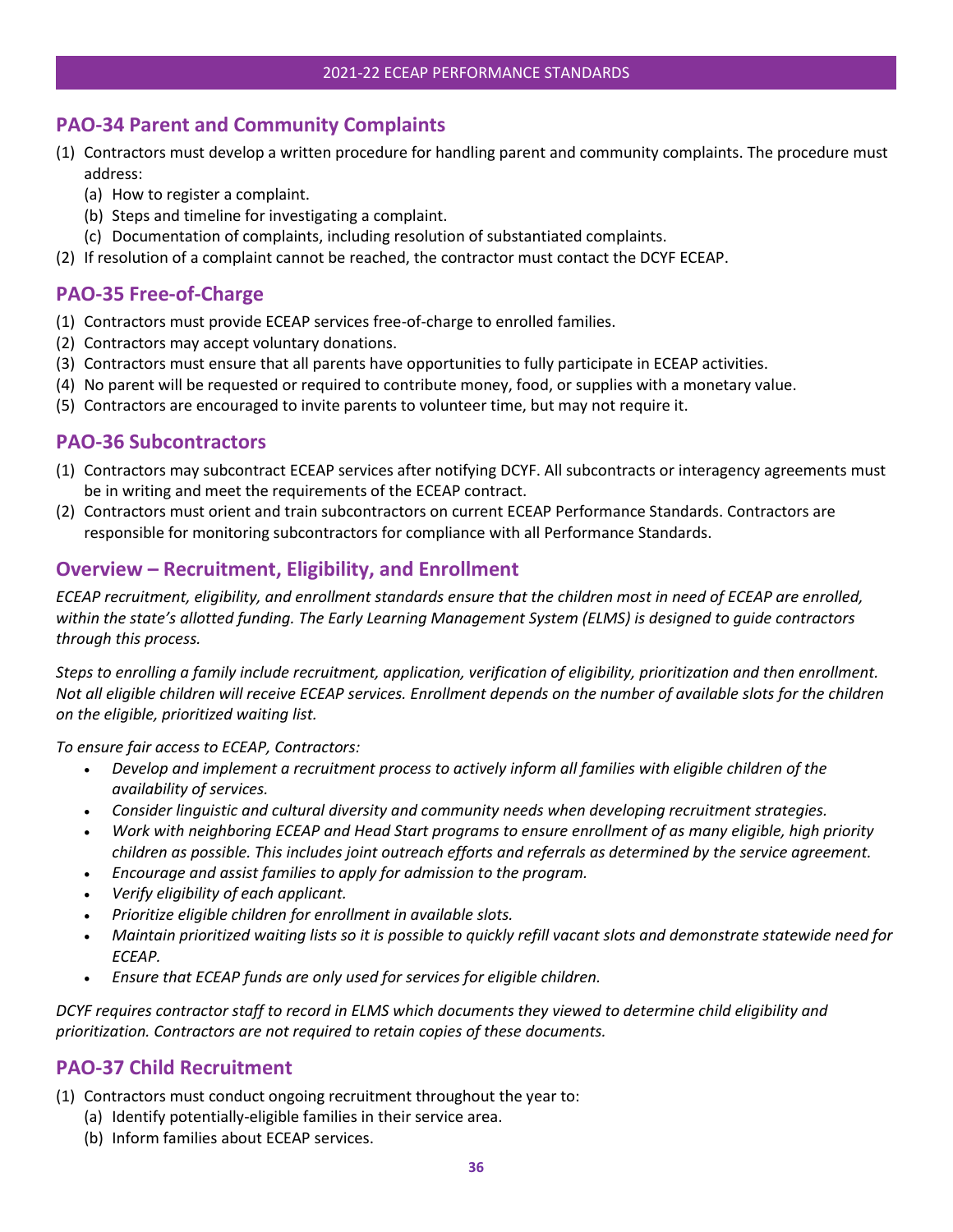- (c) Encourage families to apply for ECEAP.
- (d) Maintain a viable waiting list.
- (2) Contractors must focus their recruitment efforts to locate age-eligible children:
	- (a) In state or tribal child welfare system including foster care, kinship care, Child Protective Services, Family Assessment Response services.
	- (b) With developmental delays or disabilities.
	- (c) Who are homeless as defined by the federa[l McKinney-Vento Education of Homeless Children and Youth](http://www.k12.wa.us/HomelessEd/default.aspx)  [Assistance Act](http://www.k12.wa.us/HomelessEd/default.aspx) as lacking a fixed, regular, and adequate nighttime residence due to loss of housing, economic hardship, or a similar reason.
		- i. A **fixed residence** is one that is stationary, permanent and not subject to change.
		- ii. A **regular residence** is one that is use on a regular (i.e. nightly) basis.
		- iii. An **adequate residence** is one that is sufficient for meeting both the physical and psychological needs typically met in home environments.
- (3) Contractors must document their recruitment procedure and strategies in ELMS.

# <span id="page-41-0"></span>**PAO-38 Eligibility for ECEAP Services**

- (1) A child is eligible for ECEAP if the child is at least three years old by August 31 of the school year, is not age-eligible for kindergarten, and is one of the following:
	- (a) From a family with income at or below 110% of the federal poverty guidelines established by the U. S. Department of Health and Human Services (http://aspe.hhs.gov/poverty).
	- (b) Qualified by a school district for special education services under RCW 28A.155.020. All children with a school district Individualized Education Program (IEP) meet this requirement.
	- (c) From a family with income that exceeds 110% of the federal poverty guideline ("over-income") and is homeless impacted by specific risk factors identified by DCYF that are linked by research to school performance, within the limits set by DCYF and the State Legislature.
- (2) Children who are eligible for ECEAP are not automatically enrolled in ECEAP. They must still be prioritized. (See PAO-48).
- (3) Eligible, enrolled children maintain their eligibility for ECEAP until kindergarten, without reverification of income or risk factors. All previously enrolled children returning for a new school year may be reprioritized against new children when enrollment slots are limited.
- (4) Children served by school district special education or ECLIPSE may be simultaneously enrolled in ECEAP.
- (5) Children served by Head Start may not be simultaneously enrolled in ECEAP. However, Head Start grantees awarded the Supplemental Funds Available to Extend Duration of Services in Head Start and Early Head Start may use those funds to extend ECEAP hours.

# <span id="page-41-1"></span>**PAO-39 Additional Children Allowed for Enrollment**

- (1) A child is allowed to be enrolled in ECEAP as space is available if the child is at least three years old, is not ageeligible for kindergarten, and is:
	- (a) From a family with income above 110% FPL but less than or equal to 130% FPL, or
	- (b) From a family with income above 130% FPL but less than or equal to 200% FPL if the child is impacted by at least one other specific risk factor identified by DCYF and the State Legislature.
- (2) Children allowed to enroll who turn three years old after August 31 of the school year must have received services from or participated in early support for infants and toddlers (ESIT), Early ECEAP, ECLIPSE or Early Head Start.
- (3) Children allowed for enrollment according to sections (1) and (2) must not exceed 25% of total statewide ECEAP enrollment.

# <span id="page-41-2"></span>**PAO-40 Eligibility for Working Day ECEAP**

(1) Children are eligible for Working Day ECEAP if one of these applies: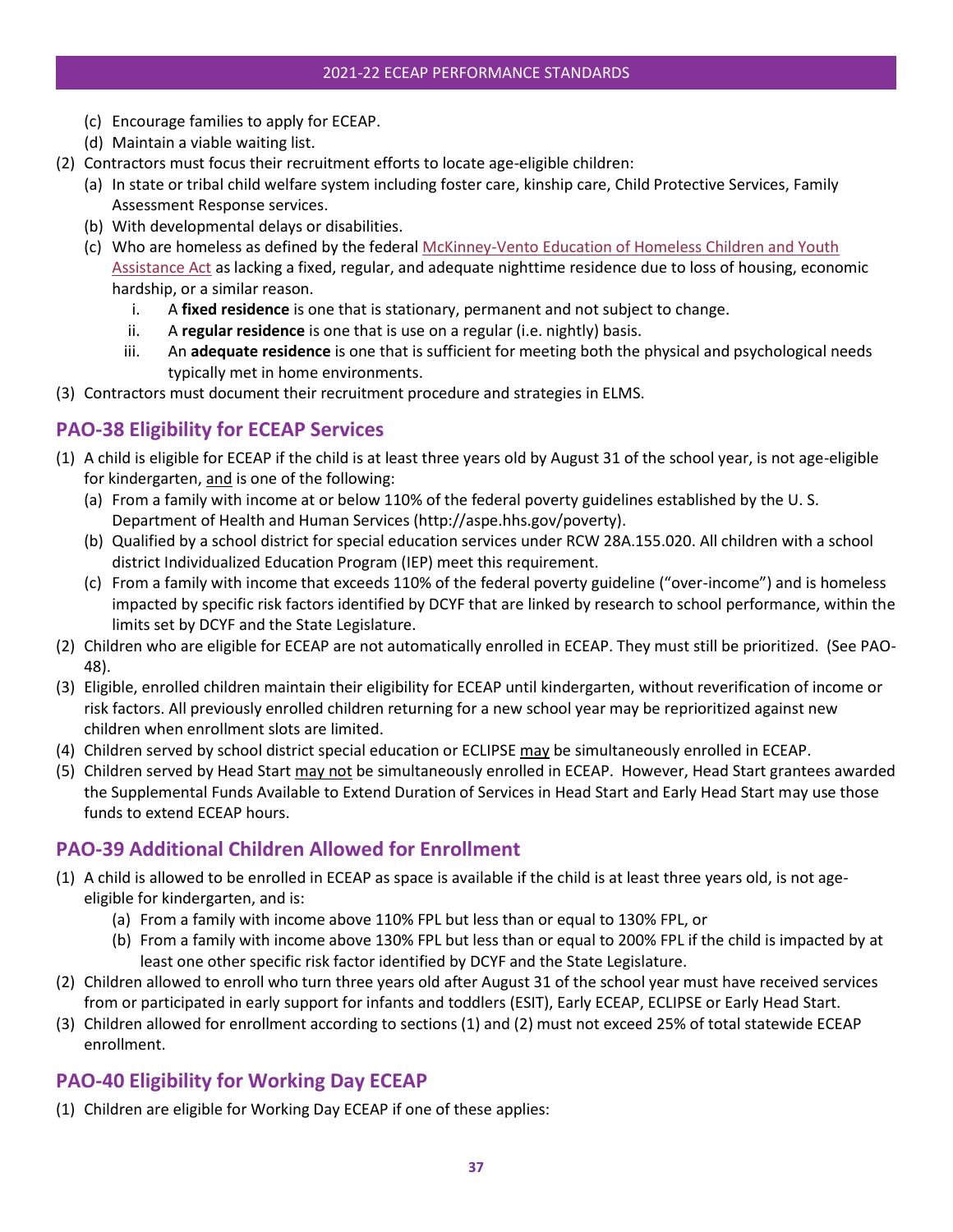#### 2021-22 ECEAP PERFORMANCE STANDARDS

- (a) In single parent families, the parent must be employed, in a formal training program, approved for Child Protective Services child care, in [WorkFirst activities](http://apps.leg.wa.gov/WAC/default.aspx?cite=388-310-0200) listed on a DSHS Individual Responsibility Plan, in reasonable related travel, or in a combination of these activities for a minimum of 25 hours per week.
- (b) In two-parent families, both parents must be employed, in a formal training program, approved for Child Protective Services child care, in [WorkFirst activities](http://apps.leg.wa.gov/WAC/default.aspx?cite=388-310-0200) listed on a DSHS Individual Responsibility Plan, in reasonable related travel, or in a combination of these activities for a minimum of 55 hours per week.
- (c) In two-parent families, when one parent is disabled and unable to work and unable to care for the child while the other parent is working, the other parent must meet the single parent eligibility requirement.
- (2) If a parent's work hours vary, contractors must average the weekly hours for the entire school year.
- (3) Parents' work or training hours do not have to match the ECEAP class hours.
- (4) Additionally,
	- (a) Families with children enrolled in Working Day ECEAP must continue to meet the Working Day eligibility requirements to enroll in a second year of Working Day ECEAP. Families that no longer meet the Working Day eligibility requirements are still eligible for Part Day or School Day ECEAP.
	- (b) For children returning from the previous year from any classroom model, staff update family work and training hours in ELMS before enrolling the child in a Working Day class in the new year.
- (5) Children who are age-eligible for kindergarten in the fall may be enrolled in Working Day during summer quarter just prior to kindergarten only if they were enrolled in ECEAP the previous school year, in any model or with any ECEAP Contractor.

# <span id="page-42-0"></span>**PAO-41 Verifying Eligibility**

- (1) Contractors must verify ECEAP eligibility before initial enrollment, including parent or guardian's legal authority to enroll, child's age, family size and family income.
	- (a) Exception: Contractors have up to 90 calendar days to verify eligibility under certain circumstances when documentation is not immediately available such as: homelessness, natural disasters, fire, domestic violence. In some cases, Kinship caregivers who do not have access to documents may fall in this exception. Children may begin class if presumed eligible and high priority. If the ELMS application is locked, contractors must contact ELMS Support to update the application within 90 calendar days, counting the child's first day attending class as day one.
- (2) In ELMS, contractors must identify the documents used to verify eligibility. For each enrolled child, contractors must retain a statement signed by a staff person certifying that they viewed and verified documentation establishing the child's eligibility for ECEAP and, to the best of their knowledge, the information entered in ELMS is true and correct. Contractors must also retain a statement signed by the ECEAP child's parent certifying that to the best of their knowledge, the information entered on the application is true and correct. These statements are available on the printed child application in ELMS.
- (3) In the absence of other documents to verify family size, contractors may accept a parent's signed statement.
- (4) Contractor staff may not verify ECEAP eligibility for their own relatives.
- (5) Child applications remain valid for eligibility purposes for the school year for which the family applied.
	- (a) Contractors must re-verify eligibility for children who never attended ECEAP, whose initial application was in the previous school year (July 1 to June 30).
	- (b) Contractors must verify eligibility for siblings applying for subsequent years.
	- (c) It is not necessary to re-verify eligibility for children who attended ECEAP and are still age-eligible, except for eligibility for Working Day ECEAP as noted in PAO-39.

# <span id="page-42-1"></span>**PAO-42 Authority to Enroll Child**

- (1) A person has the authority to enroll a child into ECEAP if they are:
	- (a) The child's biological, adoptive, step, or foster parent.
	- (b) Awarded custody by a court via a Non-Parental Custody Decree.
	- (c) Granted temporary custody via a written temporary parental consent agreement, which: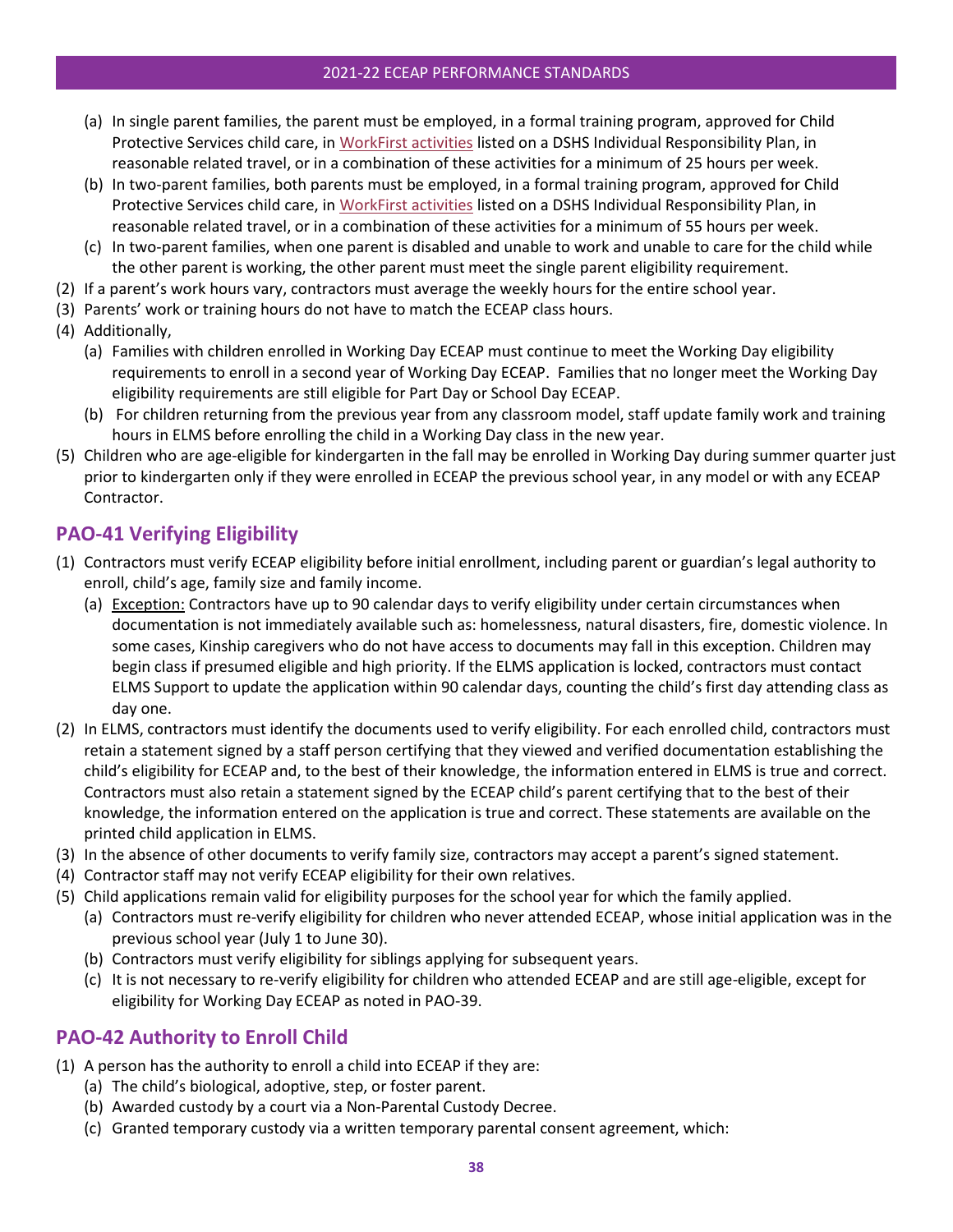- (i) Must be signed by both parents or explain why one parent is not available.
- (ii) Must be agreed by the parent and the person assigned temporary custody.
- (iii) Need not be approved by a court or notarized.
- (d) Acting *in loco parentis* (in the place of a parent) by intentionally assuming the duties of a parent and responsible for exercising the day-to-day care and control of the child.

# <span id="page-43-0"></span>**PAO-43 Calculating Family Size**

- (1) To establish family size for the purpose of determining federal poverty level, contractors must count all people who meet all of the following criteria:
	- (a) Living in the same household with the ECEAP child.
	- (i) Exception: Do not include hosts of families temporarily sharing housing with relatives or others.
	- (b) Related to the parent(s) or legal guardian(s) by blood, marriage, or adoption.
	- (i) Include the ECEAP child and the child's parent(s) in this count.
	- (c) Supported by the income of the parent(s) or legal guardian(s) of the ECEAP child.
		- (i) Do not include household members age 19 or older who have earned or unearned income that covers half or more of their support.

(2) Exception: For children in foster care, in kinship care, or adopted from foster or kinship care, count only the ECEAP child.

# <span id="page-43-1"></span>**PAO-44 Whose Income to Count**

- (1) When determining a child's income eligibility, contractors must count the income received by the ECEAP child's parent(s) or guardian(s).
- (2) Exceptions:
	- (a) For a child in foster care, count only the amount of the foster care grant applicable to the ECEAP child. If there is no grant, count the income as zero.
	- (b) For an ECEAP child in kinship/relative care, count only the amount of the DSHS Non-Needy Relative, *in loco parentis*, legal guardian grant, Supplemental Security Income (SSI) or Social Security Disability Insurance (SSDI) payment, or tribal payment applicable to the ECEAP child. If there is no grant, count the income as zero.
	- (c) For children adopted after foster or kinship care, count only the amount of an adoption support grant. If there is no grant, count the income as zero.
	- (d) For a family sharing housing with relatives or others, count only the income of the child's parents or guardians. Do not count the income of hosts.

#### <span id="page-43-2"></span>**PAO-45 Which Income to Count**

- (1) For each family, contractors may calculate income from either the previous calendar year or the previous 12 months, whichever more accurately reflects the needs of the family.
- (2) For the purpose of determining ECEAP eligibility, count all income of the ECEAP child's parents including:
	- (a) Gross wages or salaries, before taxes and deductions.
	- (b) Net income from self-employment.
	- (c) Income received in a regular or periodic manner such as:
		- (i) Alimony.
			- (ii) Annuity payments.
			- (iii) Child support, only if required by a legally-binding child support order.
			- (iv) Emergency assistance cash payments.
			- (v) Insurance payments that are regular (not one-time).
			- (vi) Retirement or pension payments.
		- (vii) Scholarships, grants, or fellowships for living expenses.
		- (viii) Social Security
		- (ix) Strike benefits.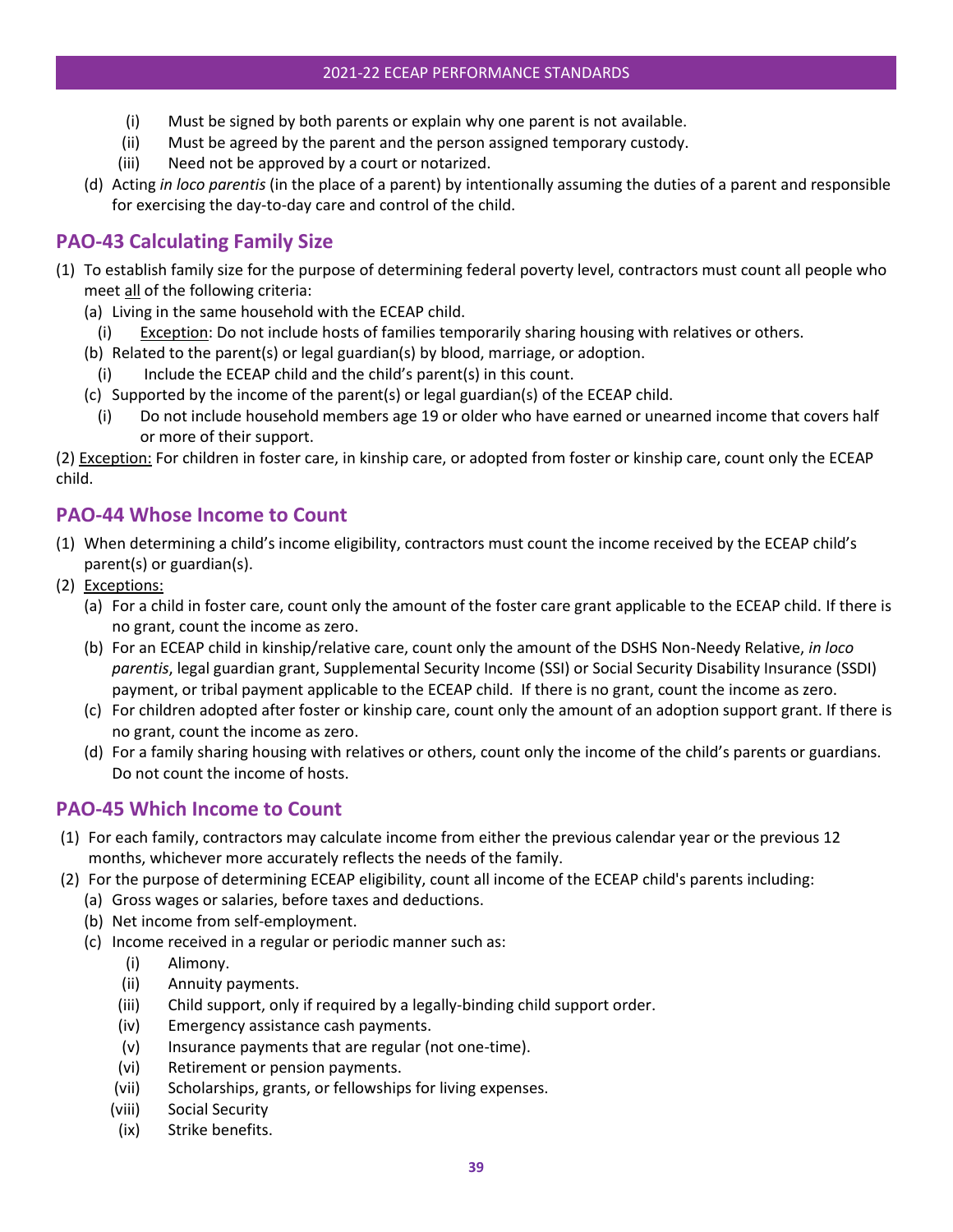#### 2021-22 ECEAP PERFORMANCE STANDARDS

- (x) Supplemental Security Income SSI.
- (xi) State or Tribal Temporary Assistance for Needy Families (TANF) grants.
- (xii) Training stipends.
- (xiii) Tribal income, if taxable.
- (xiv) Unemployment or Workers' Compensation.
- (xv) Veteran's benefits.
- (d) Interest and dividends from assets.
- (e) For uniformed services members, all entitlements (pay and allowances) reported on Leave and Earnings Statements, except Basic Allowance for Housing (BAH), Basic Allowance for Subsistence (BAS), Family Separation Housing (FSH), and Hostile Fire Pay/Imminent Danger Pay (HRP/IDP).
- (f) Gambling or lottery winnings.
- (3) Subtract from income documented child support payments to another household, only if required by a legallybinding child support order.
- (4) Do not count as income:
	- (a) Cash from the sale of an asset or bank withdrawals not subject to capital gains.
	- (b) Disability payments made to disabled children of Vietnam veterans as prescribed by the Secretary of Veterans Affairs.
	- (c) Food or housing received in lieu of wages.
	- (d) Foster Care Grant for non-ECEAP child.
	- (e) Non-cash benefits such as food stamps, housing assistance, Medicaid, Medicare, school lunches, or employerpaid fringe benefits.
	- (f) One-time gifts, loans, inheritances or insurance settlements.
	- (g) Scholarships or educational grants for tuition.
	- (h) Tax refunds.
	- (i) Social Security issued in a child's name
	- (j) Stimulus payments due to natural disasters, pandemics, or state of emergency.

#### <span id="page-44-0"></span>**PAO-46 When a Child Lives in Two Households**

- (1) When a child lives in two households, contractors must first determine if there is a primary household. If so, use that household only for determining family size and income. A household is primary if, for example, either the parenting plan awards one household primary custody or one household receives child support from the other household, in which case the receiving household is primary.
- (2) When neither household is primary and neither household receives child support from the other household, both of the following apply:
	- (a) Count the family size for both households and divide by two. If the resulting number is a fraction, round up to the nearest whole number.
	- (b) Count half of each of the incomes for the two parents who share legal custody. Do not count the income of their current spouses or partners, if any.

# <span id="page-44-1"></span>**PAO-47 Verifying Annual Income**

- (1) Contractors must verify family income before determining whether a child is eligible to participate in ECEAP. Verification of annual income is required for most ECEAP applicants, except:
	- (a) Contractors verify the grant amount for children in foster care and those in kinship/relative care covered by a DSHS Non-Needy Relative, *in loco parentis*, or legal guardian grant.
	- (b) Contractors do not re-verify income for families of children who were previously enrolled and attended ECEAP.
- (2) To verify income, contractors must view documentation such as:
	- (a) Income tax forms, W-2 forms, or 12 months of pay stubs or pay envelopes.
	- (b) Leave and Earnings Statements for uniformed services members.
	- (c) Documentation of public assistance or other benefits.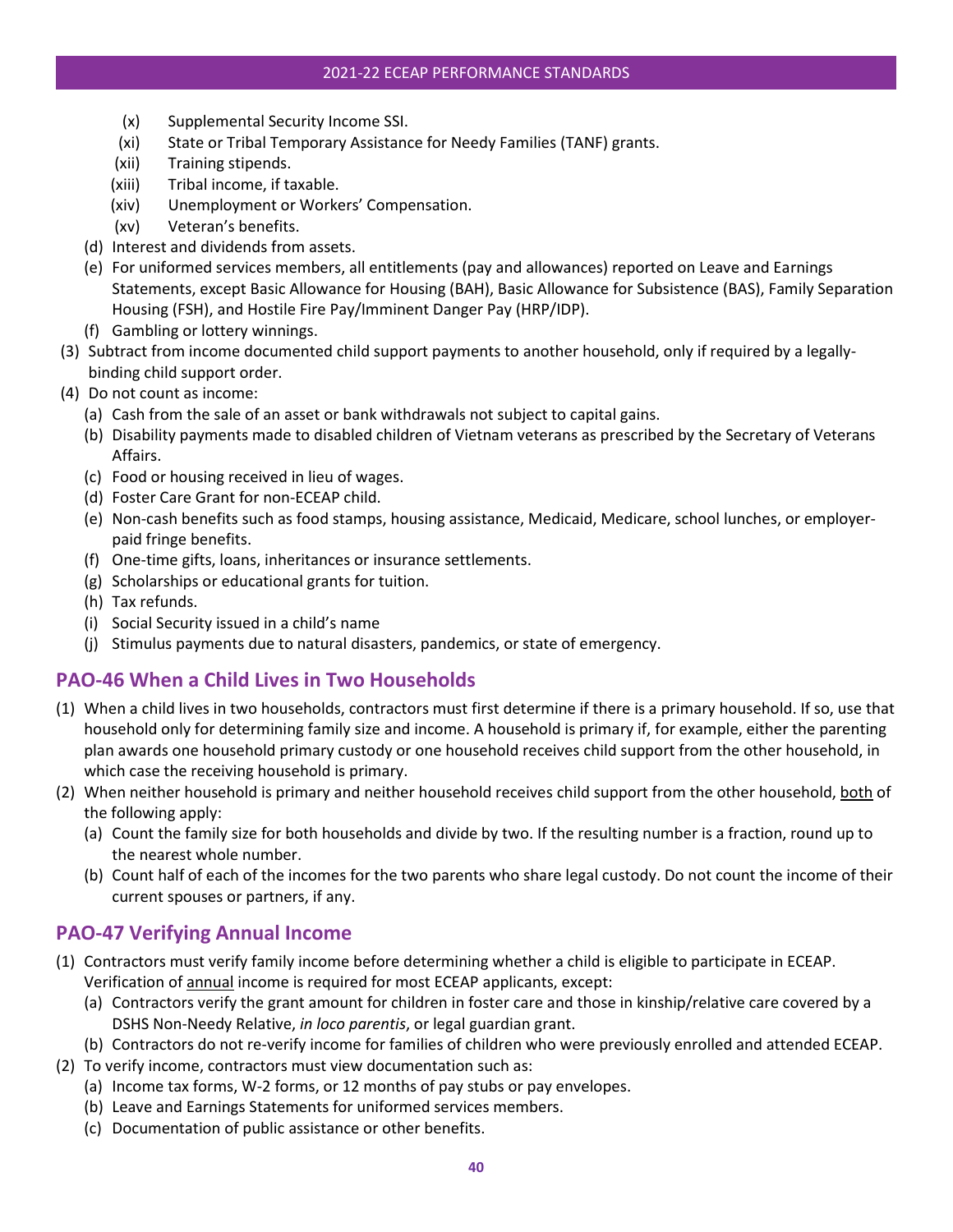- (d) Child support orders.
- (e) A statement of income signed by the employer or parent, if no other documentation of income is available.
- (3) Eligible, enrolled children are allowed to remain in ECEAP until they are age-eligible for kindergarten, without reverification.
- (4) Under specific circumstances, contractors may choose to use the previous month's or current month's income to determine eligibility, rather than the annual income.
	- (a) Annual income must first be verified and entered in ELMS.
	- (b) This choice applies when a family's current income is significantly decreased from their annual income due to death, divorce, unplanned job loss, or similar unexpected circumstance.
	- (c) The reason for this exception must be documented in ELMS.

### <span id="page-45-0"></span>**PAO-48 Prioritization**

- (1) Once contractors have established a pool of eligible children, contractors must prioritize children for available ECEAP slots starting first with eligible children, then children allowed for enrollment. To do this, contractors must use the priority point system available on the ECEAP webpage and built into ELMS. This point system is based on:
	- (a) State law regarding priority for children in eligible and allowable categories.
	- (b) DCYF research on the impact of risk factors on school readiness and success.
	- (c) Child age, with priority for children who are within one year of kindergarten age.

### <span id="page-45-1"></span>**PAO-49 Over-Income Slots**

- (1) Contractors may provide ECEAP services to over-income children without IEPs who are impacted by specific risk factors identified by DCYF that are linked by research to school performance.
	- (a) Contractors must actively recruit and enroll income-eligible children within their service area.
	- (b) Contractors must make every effort to fill slots first with children who are eligible according to PAO-38. These children are at or below 110% of federal poverty guidelines, on IEPs, or within the entitled over-income group which is up to 10% of slots statewide.
	- (c) Contractors may enroll additional over-income children without IEPs who are up to 200% of federal poverty guidelines as space is available, up to the initial over-income limit assigned by DCYF to each contractor annually. DCYF may adjust limits throughout the year upon contractor request.
	- (d) DCYF will consider the following factors when reviewing requests for additional over-income slots:
		- (i) The statewide number of enrolled over-income children without IEPs.
		- (ii) The similarity of the income levels, risk factors, and priority points of the children described in the applications and other ECEAP children enrolled in over-income slots.
		- (iii) The statewide plan to serve all income-eligible children from families who choose to participate.
		- (iv) The requesting contractor's need to fill slots to fully enroll a class to ensure access to services for income-eligible children.
		- (v) The presence of unserved, income-eligible children in other locations in the state.
- (2) For the purposes of the over-income limit, all children are counted at the time of their first ECEAP enrollment as either income-eligible or over-income.
	- (a) Children who enter ECEAP with an active IEP do not count against the over-income limit, even if they do not qualify by income.
	- (b) If a child enters ECEAP using an over-income slot and then during the year an active IEP is entered in ELMS for the child, they will no longer count against the over-income limit.

#### <span id="page-45-2"></span>**PAO-50 Waiting Lists**

- (1) Contractors must maintain prioritized waiting lists in ELMS.
- (2) For the purposes of statewide statistics, staff must complete the ELMS prescreen for all children on the waiting list.
- (3) ECEAP waiting lists may include children who are also on a Head Start waiting list, for children who might enroll in either program.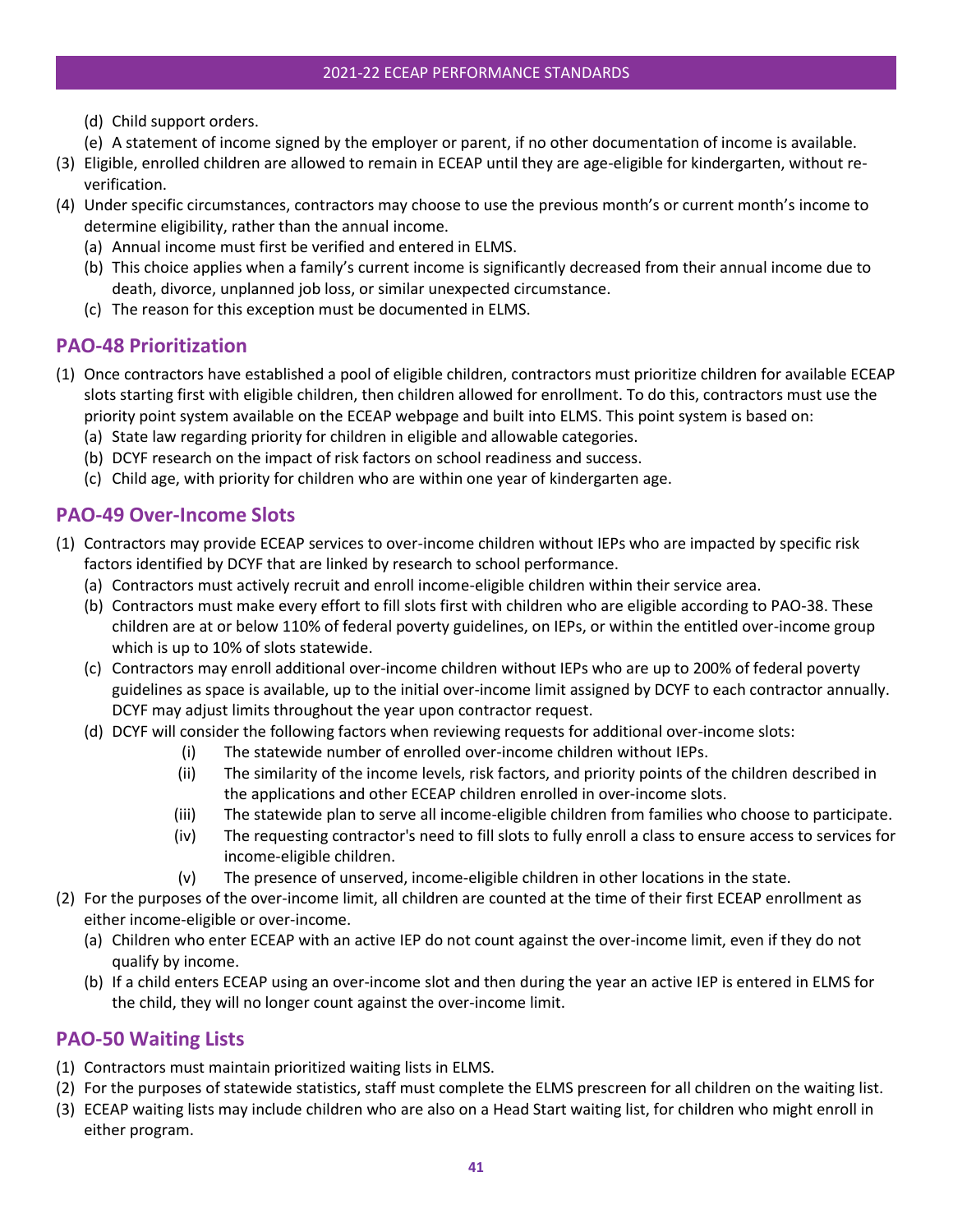#### 2021-22 ECEAP PERFORMANCE STANDARDS

(4) Contractors must remove a child from waiting lists in ELMS when they learn the child no longer needs services or has enrolled in Head Start, except ELMS will remove children when they are no longer age-eligible.

# <span id="page-46-0"></span>**PAO-51 Availability for Enrollment**

- (1) Contractors must only enroll children who are available to attend during scheduled class hours, with the exception of temporary absences due to illness or other reasons communicated by the family.
	- (a) For Part Day and School Day classes, children must be regularly available to attend all scheduled class hours.
	- (b) For Working Day classes, children must be available to attend six or more hours per day and at least four days per week.

### <span id="page-46-1"></span>**PAO-52 Maintaining Enrollment**

- (1) Contractors must:
	- (a) Begin all ECEAP classes no later than September 30 of each state fiscal year.
	- (b) Fill each funded ECEAP slot within 30 calendar days. To establish 30 calendar days:
		- (i) At the beginning of the year, count the first day of class as day one.
		- (ii) When a child exits, count the last day the child attended class in person as day one.
		- (iii) When an expected child did not attend, count the first day of class or the last day a child attended in that slot as day one.
	- (c) Consider a slot full when a child attends class in person.
- (2) Exceptions:
	- (a) It is optional to fill vacancies when the last day the exiting child attended class was in the final 60 calendar days of the school year, except in Working Day classes.
	- (b) ECEAP classes that share classrooms with Migrant/Seasonal Head Start may begin when the room is available in October. ECEAP classes that share classrooms with Migrant/Seasonal Head Start must fill each funded ECEAP slot by October 30.

#### <span id="page-46-2"></span>**PAO-53 Serving Non-ECEAP Children in the Same Classroom**

- (1) Contractors may serve children who are not eligible for ECEAP in the same classroom with ECEAP children, providing:
	- (a) The total proportional share of costs for non-ECEAP children is covered by funds, or in-kind contributions, from sources other than ECEAP dollars.
	- (b) ECEAP Performance Standards are met for all ECEAP children.
	- (c) The contractor reports the number of non-ECEAP children accurately in ELMS and updates this in monthly reports.

#### <span id="page-46-3"></span>**PAO-54 Health and Safety Planning**

- (1) Contractors must develop a plan, in partnership with their Health Advisory Committee, to implement and monitor health services including:
	- (a) All requirements related to Health, Safety and Nutrition.
	- (b) Confidentiality protocols.
	- (c) Classroom health curriculum.
	- (d) Parent education.

#### <span id="page-46-4"></span>**PAO-55 Infectious Disease Prevention Policy and Procedure**

- (1) Contractors must:
	- (a) Establish infectious disease prevention policies and procedures in accordance with local health department guidelines or OSPI "Infectious Disease Control Guide for School Staff."
	- (b) Follow universal precautions for prevention of transmission of blood borne pathogens.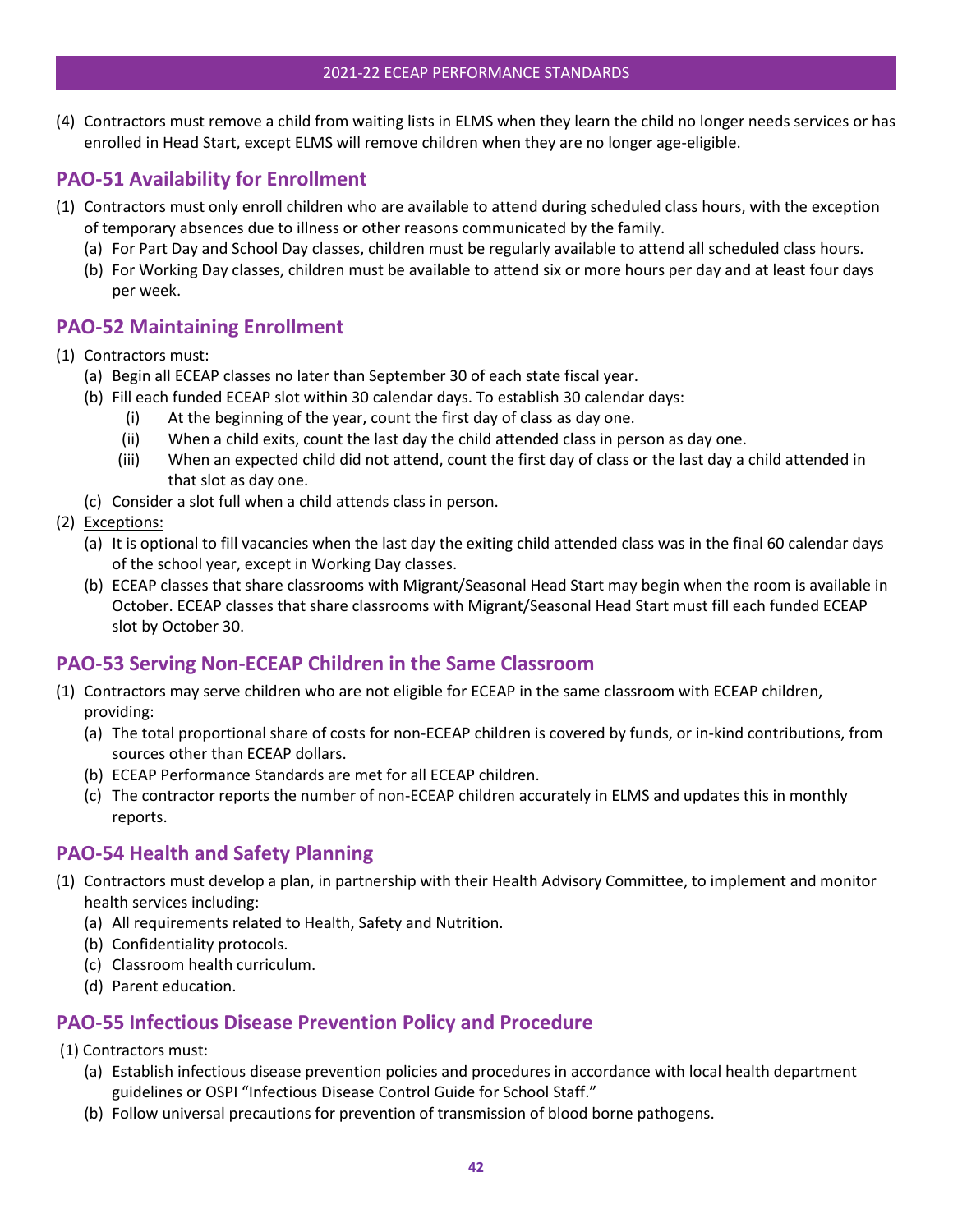# <span id="page-47-0"></span>**PAO-56 Early Childhood Education Service Delivery**

- (1) Contractors must use an early learning framework to plan developmentally-appropriate early childhood education. This framework informs the environment, daily routine, curriculum, adult-child interactions, guidance, screening and referral, assessment and individualization, and parent-teacher conferences.
- (2) Contractors must ensure the following dosages of class time for each model offered:
	- (a) Part Day
		- (i) Minimum 3 hours per class session.
	- (ii) Minimum 360 hours of class, over no less than 30 calendar weeks.
	- (iii) Naptime does not count as part of the Part Day class hours.
	- (b) School Day
		- (i) Minimum 5.5 hours per class session
	- (ii) Four or five days per week
	- (iii) Minimum 1,000 hours of class, over no less than 30 calendar weeks.
	- (iv) Contractors may count up to 10 days when school is canceled for parent-teacher conferences and transportation is not provided toward the 1,000 minimum hours.
	- (c) Working Day- is intended to serve eligible working or student families' year round. Program hours must be offered to meet the needs of the eligible working or student families in the community.
		- (i) Class is open a minimum of 10 hours per day, five days per week, year round.
	- (ii) Minimum 2,370 hours of class available per year.
	- (iii) Closures are allowed up to 23 days per year for holidays, breaks, and staff development with advance notice to families.
	- (iv) Exception based on the community assessment and needs of parents in the community served will be considered by DCYF ECEAP
- (3) Both Working Day and School Day classes may modify instruction and class schedules during summer months, holiday/vacation periods, and for staff development activities, while meeting the minimum annual dosage requirements.
- (4) At sites that offer wrap-around child care in addition to ECEAP, contractors must specify on the ELMS Class Info page which hours are ECEAP hours. All ECEAP Performance Standards must be in place during those hours.
- (5) Daily transportation to and from the classroom does not count as part of class hours.

# <span id="page-47-1"></span>**PAO-57 Curriculum – Nutrition and Physical Activity Policy**

(1) The contractor must create a policy on the promotion of nutrition and physical activity including removal of potential barriers to physical activity participation.

#### <span id="page-47-2"></span>**PAO-58 Documentation Requirements**

- (1) Contractors must maintain records documenting compliance with ECEAP Performance Standards in ELMS and MyTeachingStrategies. Documentation subject to review by the DCYF ECEAP and the State Auditor's Office. When ECEAP Program Monitoring occurs in September through December, contractors must provide documentation from the previous school year. Records may be kept in the contractor's main office or at service sites, as appropriate for each type of documentation.
- (2) Contractors must retain records for the minimum times listed in the aligned standards for state review processes. Contractors are encouraged to seek legal counsel regarding longer retention of records related to potential legal or liability issues.

#### <span id="page-47-3"></span>**PAO-59 Administrative Documents**

- (1) Contractors must retain the following for *six years* after expiration (see ECEAP Contract):
	- (a) Audit report.
	- (b) Fiscal records.
	- (c) Proof of insurance.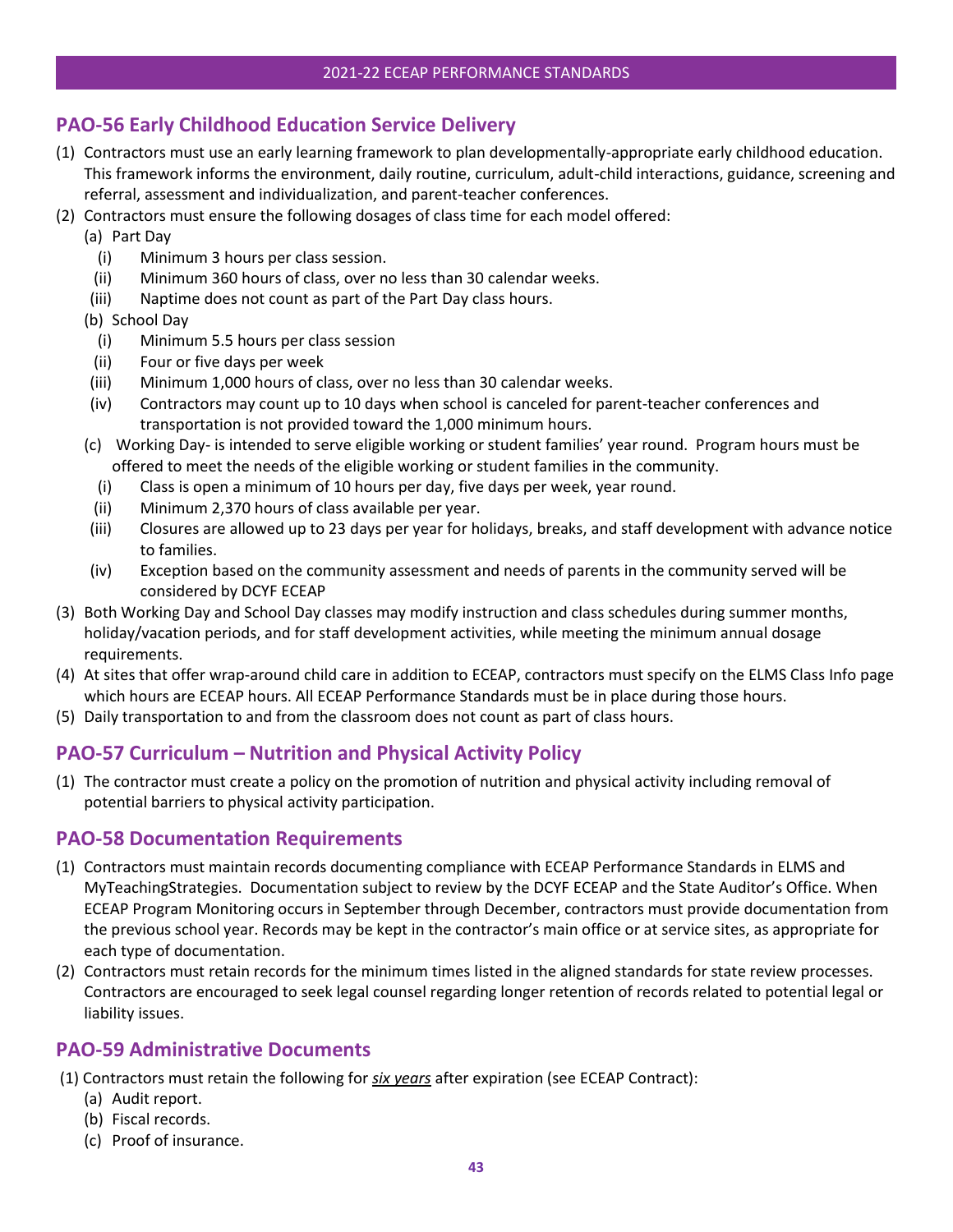- (d) Property records (inventory).
- (e) Subcontracts.
- (2) Contractors must retain documentation of complaints and resolutions for *three years* after their completion. (See PAO-34)
- (3) Contractors must retain the following for *two years* after their completion:
	- (a) Health Advisory Committee minutes.
	- (b) Parent Policy Council minutes.
- (4) Contractors must maintain current:
	- (a) Community assessment.
	- (b) Confidentiality policy and procedures.
	- (c) Conflict of interest policy.
	- (d) Compliance agreements, if any.
	- (e) ECEAP Performance Standards, at each service site.
	- (f) Waiver and Variance to Standards approved by the DCYF ECEAP.
	- (g) Fiscal management policies.
	- (h) Parent and community complaint resolution procedures.
	- (i) Personnel policies (attendance, conduct, pay, benefits, professional development, and performance evaluation).
	- (j) Program Self-Assessment.
	- (k) Service delivery plan.
	- (l) Travel policies, unless state travel regulations are followed (see ECEAP Contract).
	- (m) Diversity Equity and Inclusion Policy

### <span id="page-48-0"></span>**PAO-60 Family Partnership Documents**

- (1) Contractors must retain parent education topics and attendance for *two years* after their completion.
- (2) Contractors must maintain *current* parent handbook or written communications, with translations as appropriate.

#### <span id="page-48-1"></span>**PAO-61 Family Records**

- (1) Contractors must retain the following family records in ELMS for children enrolled in the *current year*:
	- (a) Assessment of family strengths and needs.
	- (b) Family goals.
	- (c) Progress notes and follow-up.
	- (d) Referrals to community resources.

#### <span id="page-48-2"></span>**PAO-62 Continuous Improvement System**

- (1) Contractors must have a continuous quality improvement system to ensure compliance with all ECEAP requirements. This system must apply to direct services and to subcontractors. It must:
	- (a) Include monitoring at the class, site, subcontractor (if applicable), and contractor levels on a defined schedule.
	- (b) Inform training and technical assistance delivered to staff at all levels.
	- (c) Inform ongoing coaching supports.
	- (d) Inform ECEAP program planning.
	- (e) Include instructional leadership strategies and supports to drive improvement efforts
- (2) Contractors must maintain documentation of quality improvement activities.

# <span id="page-48-3"></span>**PAO-63 Continuous Quality Improvement Visit**

The DCYF ECEAP will monitor each contractor's compliance with the ECEAP Contract and ECEAP Performance Standards regularly.

- In person Continuous Quality Improvement visits
- Desktop monitoring of data in ELMS
- Monthly contractor phone calls